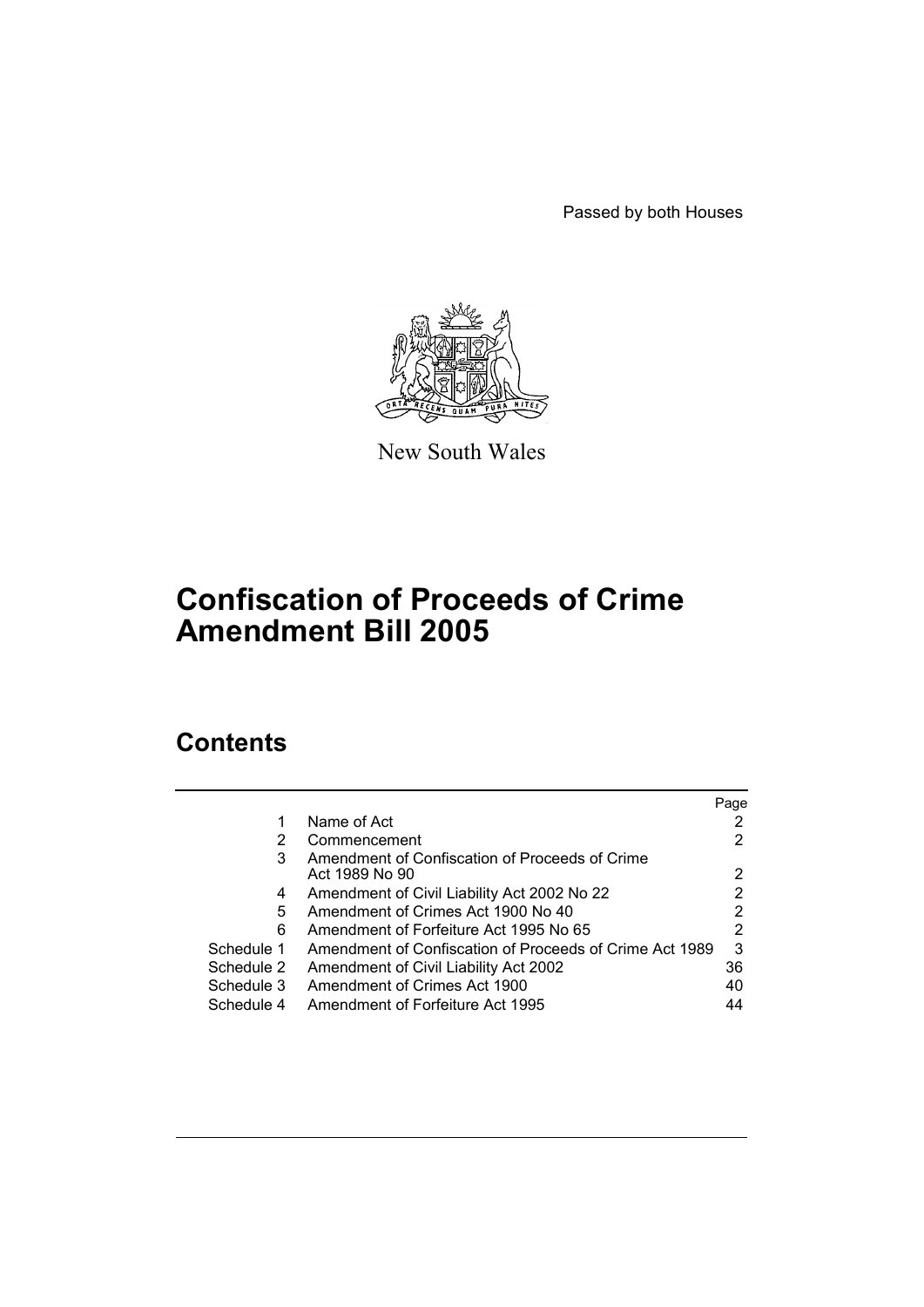*I certify that this PUBLIC BILL, which originated in the LEGISLATIVE ASSEMBLY, has finally passed the LEGISLATIVE COUNCIL and the LEGISLATIVE ASSEMBLY of NEW SOUTH WALES.*

> *Clerk of the Legislative Assembly. Legislative Assembly, Sydney, , 2005*



New South Wales

# **Confiscation of Proceeds of Crime Amendment Bill 2005**

Act No , 2005

An Act to amend the *Confiscation of Proceeds of Crime Act 1989*, the *Civil Liability Act 2002*, the *Crimes Act 1900* and the *Forfeiture Act 1995* with respect to the seizure and restraint of property connected with criminal activity, the supervision of damages paid to offenders suffering from mental illness, money laundering offences and the application of the forfeiture rule to persons found not guilty of murder by reason of mental illness; and for other purposes.

*I have examined this Bill, and find it to correspond in all respects with the Bill as finally passed by both Houses.*

*Chairman of Committees of the Legislative Assembly.*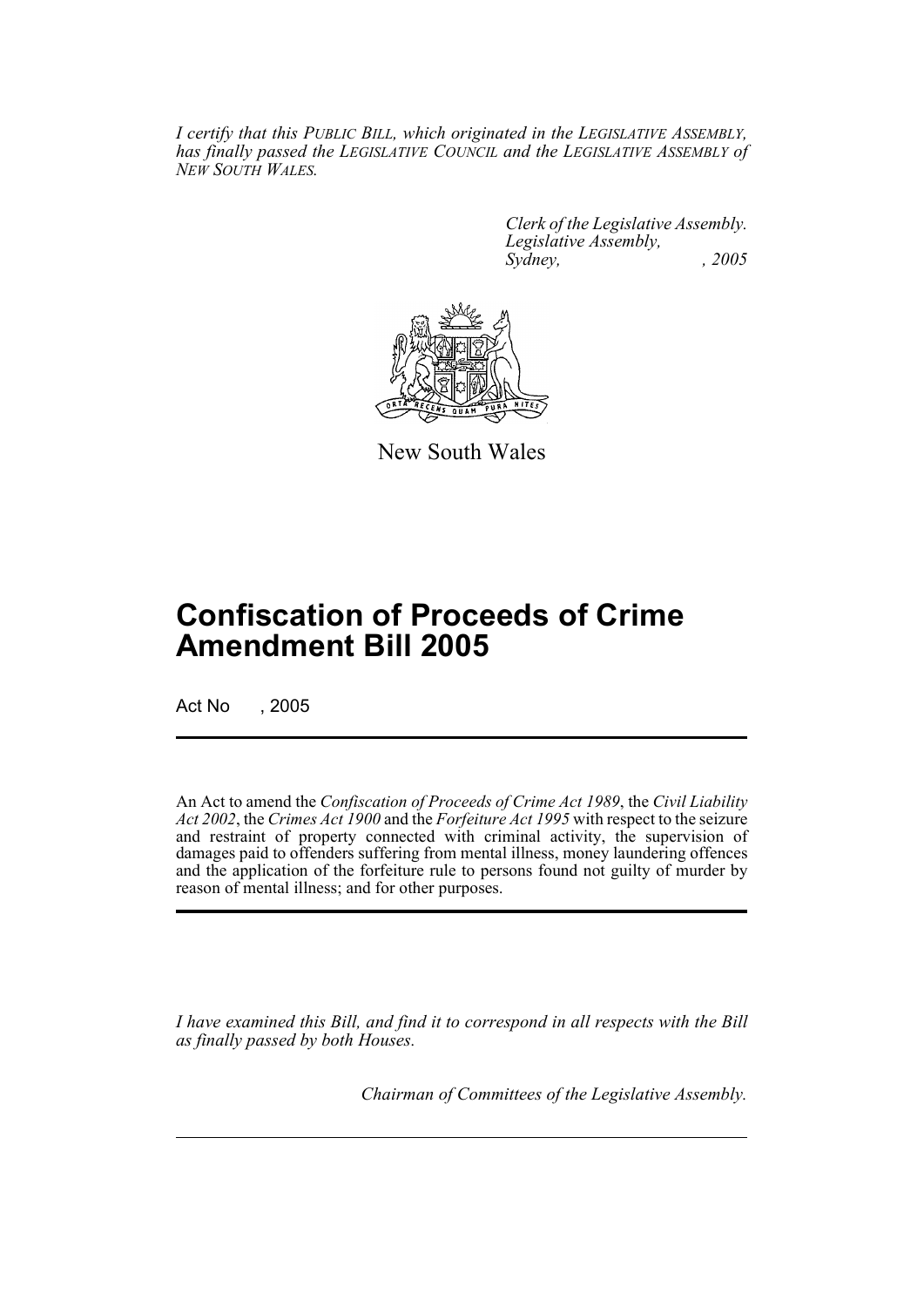# <span id="page-2-0"></span>**The Legislature of New South Wales enacts:**

# **1 Name of Act**

This Act is the *Confiscation of Proceeds of Crime Amendment Act 2005.*

# <span id="page-2-1"></span>**2 Commencement**

This Act commences on a day or days to be appointed by proclamation.

# <span id="page-2-2"></span>**3 Amendment of Confiscation of Proceeds of Crime Act 1989 No 90**

The *Confiscation of Proceeds of Crime Act 1989* is amended as set out in Schedule 1.

# <span id="page-2-3"></span>**4 Amendment of Civil Liability Act 2002 No 22**

The *Civil Liability Act 2002* is amended as set out in Schedule 2.

# <span id="page-2-4"></span>**5 Amendment of Crimes Act 1900 No 40**

The *Crimes Act 1900* is amended as set out in Schedule 3.

# <span id="page-2-5"></span>**6 Amendment of Forfeiture Act 1995 No 65**

The *Forfeiture Act 1995* is amended as set out in Schedule 4.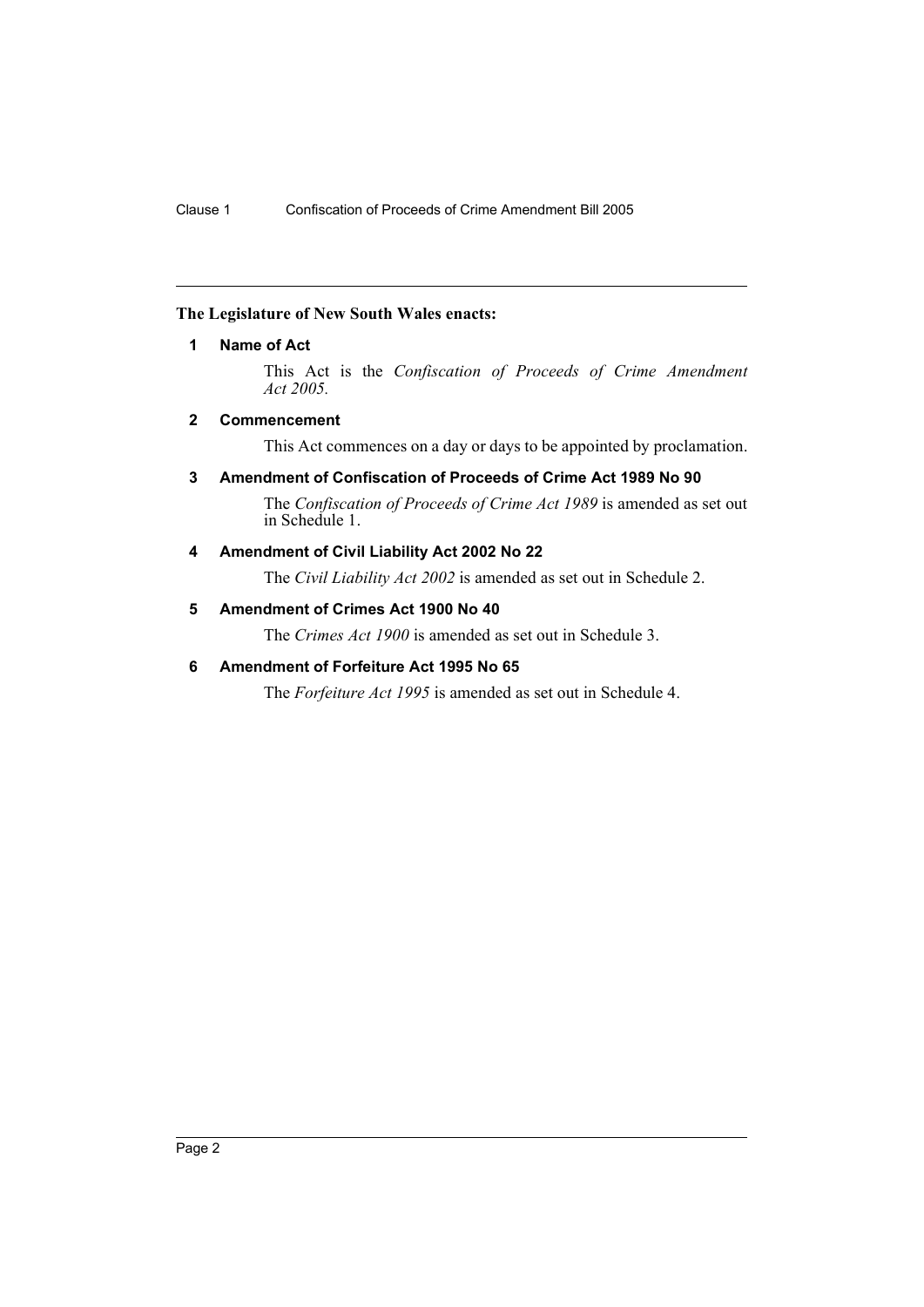Amendment of Confiscation of Proceeds of Crime Act 1989 Schedule 1

# <span id="page-3-0"></span>**Schedule 1 Amendment of Confiscation of Proceeds of Crime Act 1989**

(Section 3)

### **[1] Section 4 Definitions**

Insert at the end of paragraph (b) (iii) of the definition of *appropriate court* in section  $4(1)$ :

, or

(iv) a drug proceeds order against a person convicted of a drug trafficking offence or an application for a drug proceeds order,

# **[2] Section 4 (1), definition of "appropriate court"**

Insert after paragraph (b):

, or

(c) in relation to a freezing notice, the court or Magistrate in which or before whom proceedings (including committal proceedings) for a serious offence on which the freezing notice is based are held.

### **[3] Section 4 (1), definition of "appropriate officer"**

Insert "or freezing notices" after "restraining orders" in paragraph (b).

### **[4] Section 4 (1), definition of "authorised officer"**

Insert ", Division 1A of Part 3" after "orders)" in paragraph (b).

**[5] Section 4 (1), definitions of "bank", "building society" and "credit union"** Omit the definitions.

### **[6] Section 4 (1), definition of "confiscation order"**

Omit "or a pecuniary penalty order".

Insert instead ", pecuniary penalty order or drug proceeds order".

### **[7] Section 4 (1), definition of "drug trafficking offence"**

Omit the definition. Insert instead:

*drug trafficking offence* means an offence under section 24A (possession of precursors for manufacture or production of prohibited drugs) or 25A (offence of supplying prohibited drugs on an ongoing basis) of the *Drug Misuse and Trafficking Act 1985* or an offence, involving more than a small quantity of a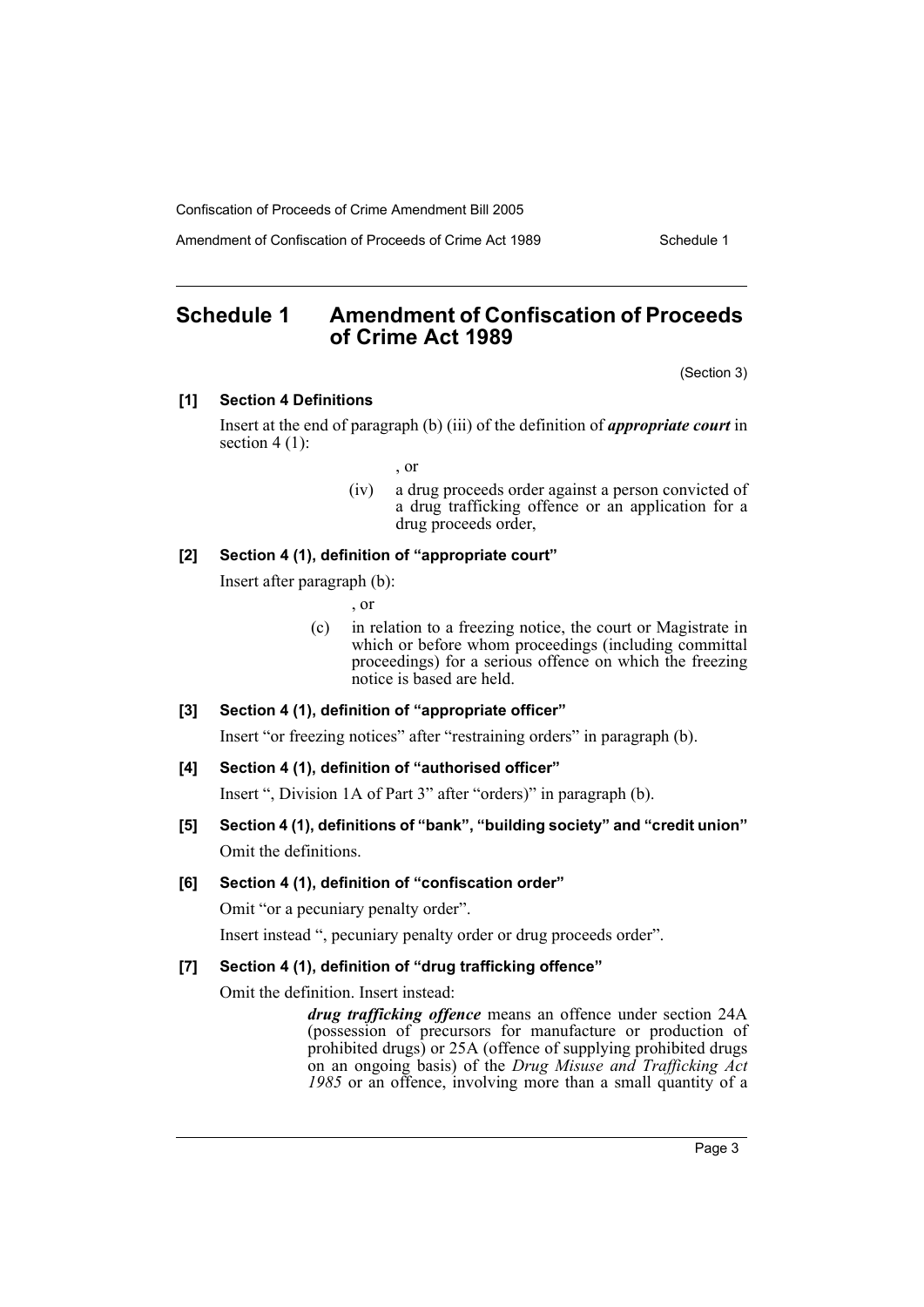Schedule 1 Amendment of Confiscation of Proceeds of Crime Act 1989

prohibited plant or prohibited drug within the meaning of that Act, under any of the following sections of that Act:

- (a) section 23 (offences with respect to prohibited plants),
- (b) section 24 (manufacture and production of prohibited drugs),
- (c) section 25 (supply of prohibited drugs),
- (d) section 26 (conspiring),
- (e) section 27 (aiding, abetting etc commission of offence in New South Wales),
- (f) section 28 (conspiring to commit and aiding etc commission of offence outside New South Wales).

#### **[8] Section 4 (1)**

Insert in alphabetical order:

*facsimile* includes a reference to any electronic communication device which transmits information in a form from which written material is capable of being reproduced with or without the aid of any other device or article.

*freezing notice* means a notice issued under section 42C.

*interstate crime related property declaration* means a declaration or other instrument that is made under a corresponding law and is of a kind declared by the regulations to be within this definition.

*telephone* includes radio, facsimile and any other communication device.

#### **[9] Section 4 (1), definition of "financial institution"**

Omit paragraphs (a)–(c). Insert instead:

(a) an authorised deposit-taking institution, or

**[10] Section 4 (1), definition of "interstate forfeiture order"**

Insert "or other instrument" after "order".

**[11] Section 4 (1), definition of "interstate pecuniary penalty order"** Insert "or other instrument" after "order".

# **[12] Section 4 (1), definition of "interstate restraining order"**

Insert "or other instrument" after "order".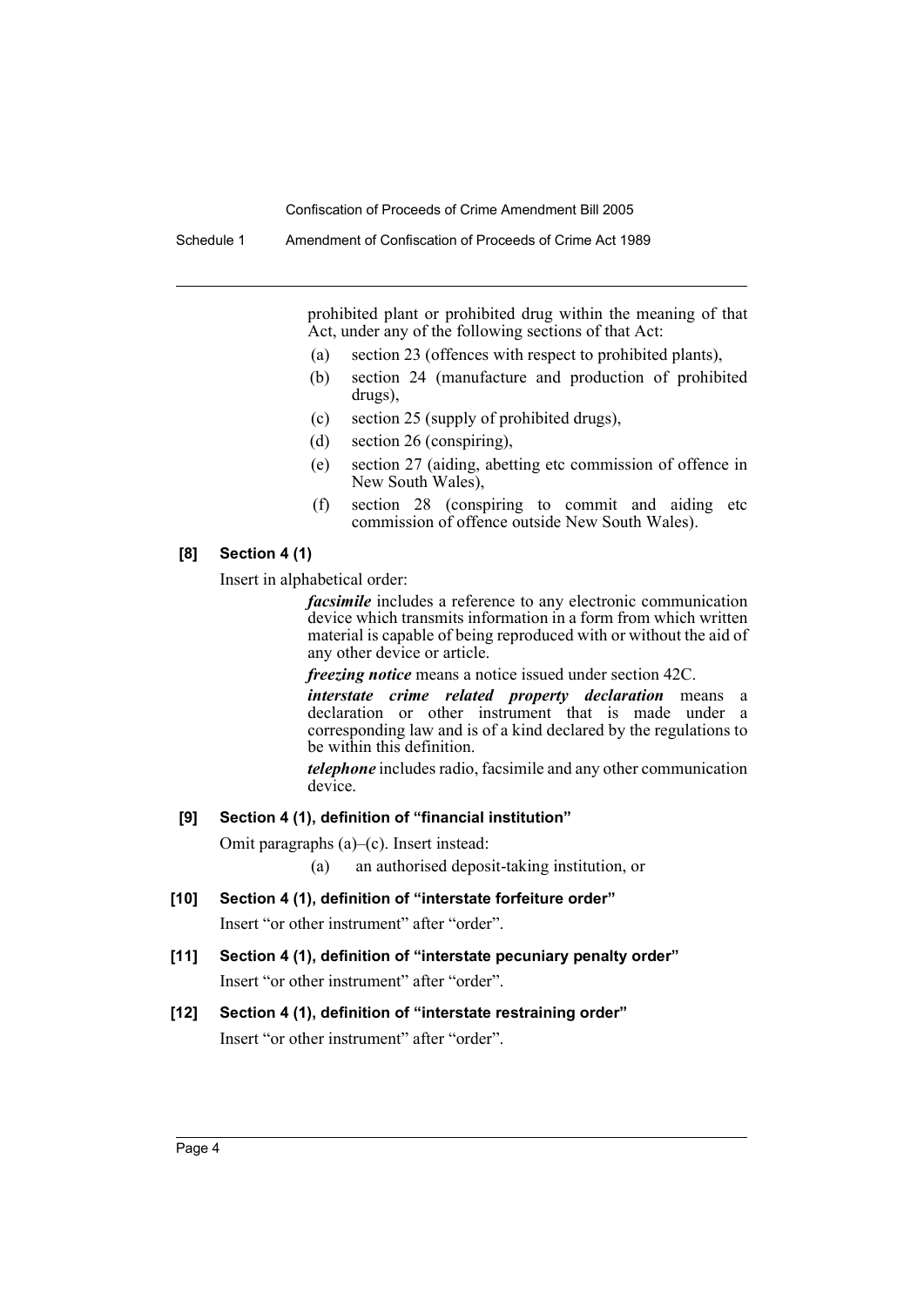# Amendment of Confiscation of Proceeds of Crime Act 1989 Schedule 1

#### **[13] Section 4 (1), definition of "tainted property"**

Insert "substantially" before "derived" wherever occurring in paragraphs (b), (c) and (d).

#### **[14] Section 4 (2)**

Omit "being issued with a court attendance notice".

Insert instead "being issued with a court attendance notice or being a person against whom an information has been laid".

#### **[15] Section 4 (8)**

Omit "is regarded as a State".

Insert instead "and the Australian Capital Territory are regarded as States".

#### **[16] Section 4 (9)**

Insert after section 4 (8):

- (9) For the purposes of this Act, the *value of property* (other than cash) in relation to any person holding the property:
	- (a) if any other person holds an interest in the property, is the market value of the first-mentioned person's beneficial interest in the property (less the amount required to discharge any encumbrance, other than a forfeiture order, on that interest), and
	- (b) in any other case, is its market value.

### **[17] Section 6 Meaning of "absconding"**

Omit "an information has been laid" from section 6 (1) (a).

Insert instead "a court attendance notice or information has been filed or laid".

#### **[18] Section 6 (1) (b)**

Insert "or notice" after "information".

#### **[19] Section 7 Meaning of "serious offence" and "serious drug offence"**

Omit "section 73 (money laundering) in relation to the proceeds of an offence" from paragraph (e) of the definition of *serious drug offence*.

Insert instead "section 193B (money laundering) or 193D (dealing with property that subsequently becomes an instrument of crime) of the *Crimes Act 1900* in relation to the proceeds of an offence, or an offence,".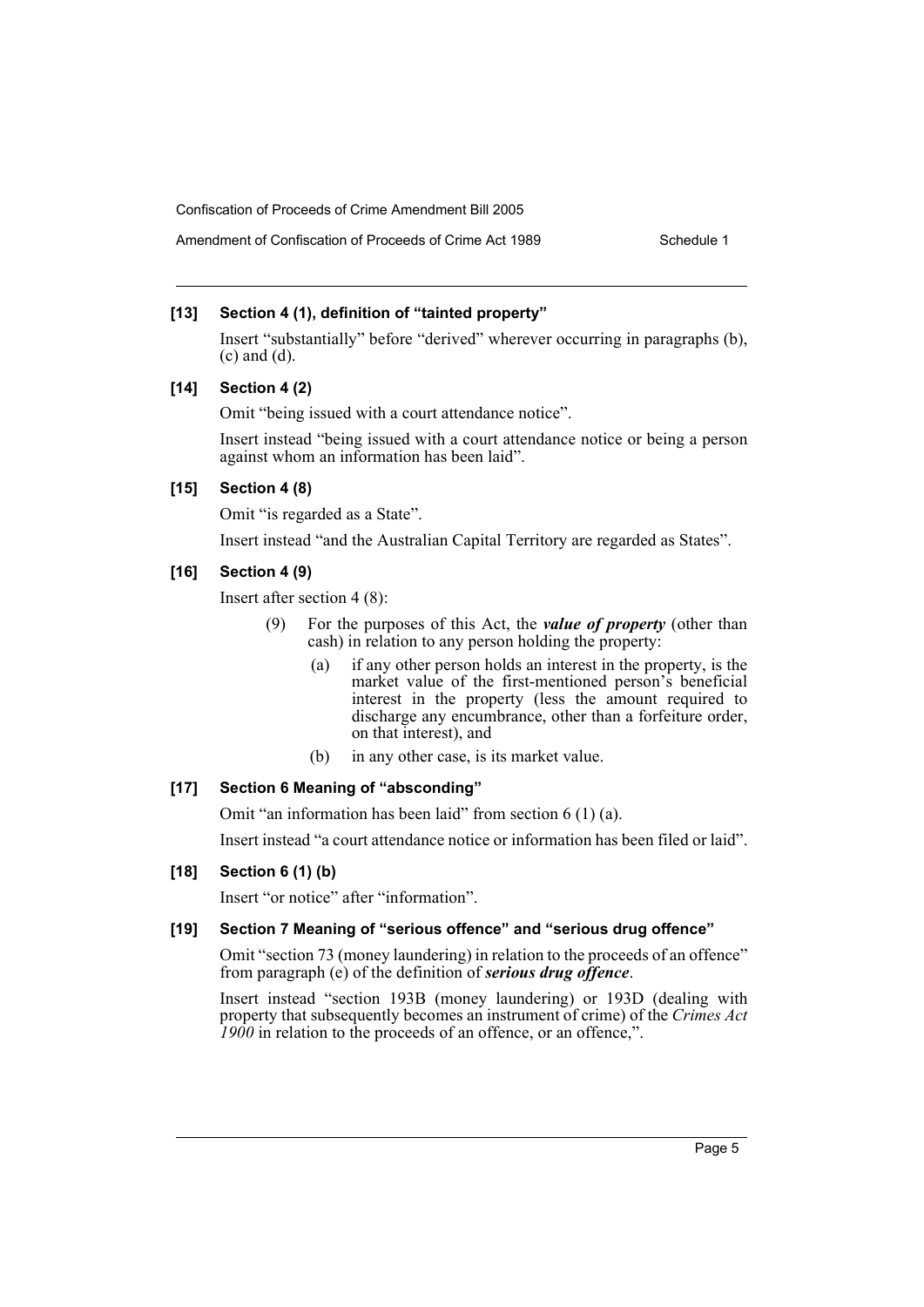Schedule 1 Amendment of Confiscation of Proceeds of Crime Act 1989

#### **[20] Section 13 Applications for confiscation orders**

Omit section 13 (2). Insert instead:

- (2) If a person is convicted of a drug trafficking offence, an appropriate officer may apply to an appropriate court for one or both of the following orders:
	- (a) a forfeiture order against property that is tainted property in respect of any drug trafficking offences,
	- (b) a drug proceeds order against the person in respect of benefits derived by the person from the commission of any drug trafficking offences.

### **[21] Section 13 (3A) (a) (ii)**

Insert "or 30 (1) (b)" after "section 25 (2) (a1)".

### **[22] Sections 14 (2) and 15 (2) (b) and (5)**

Insert "or drug proceeds order" after "pecuniary penalty order" wherever occurring.

#### **[23] Section 18 Forfeiture orders**

Omit "section 13 (1) (a) or (2)" wherever occurring in section 18 (1) and (4). Insert instead "section 13 (1) (a) or  $(2)$  (a)".

### **[24] Section 18 (2A)**

Insert after section 18 (2):

(2A) In considering any hardship reasonably likely to arise on the part of an Aboriginal person or a Torres Strait Islander convicted of a serious offence, the court must take into account responsibilities arising from the person's ties to extended family and kinship.

### **[25] Section 27 Court may lift corporate veil etc**

Insert "or freezing notice" after "restraining order" in section 27 (3) (b).

### **[26] Sections 29 and 30**

Omit the sections. Insert instead:

#### **29 Drug proceeds orders**

(1) If an application is made for a drug proceeds order against a person (in this Division called the *defendant*) convicted of a drug trafficking offence, the court must: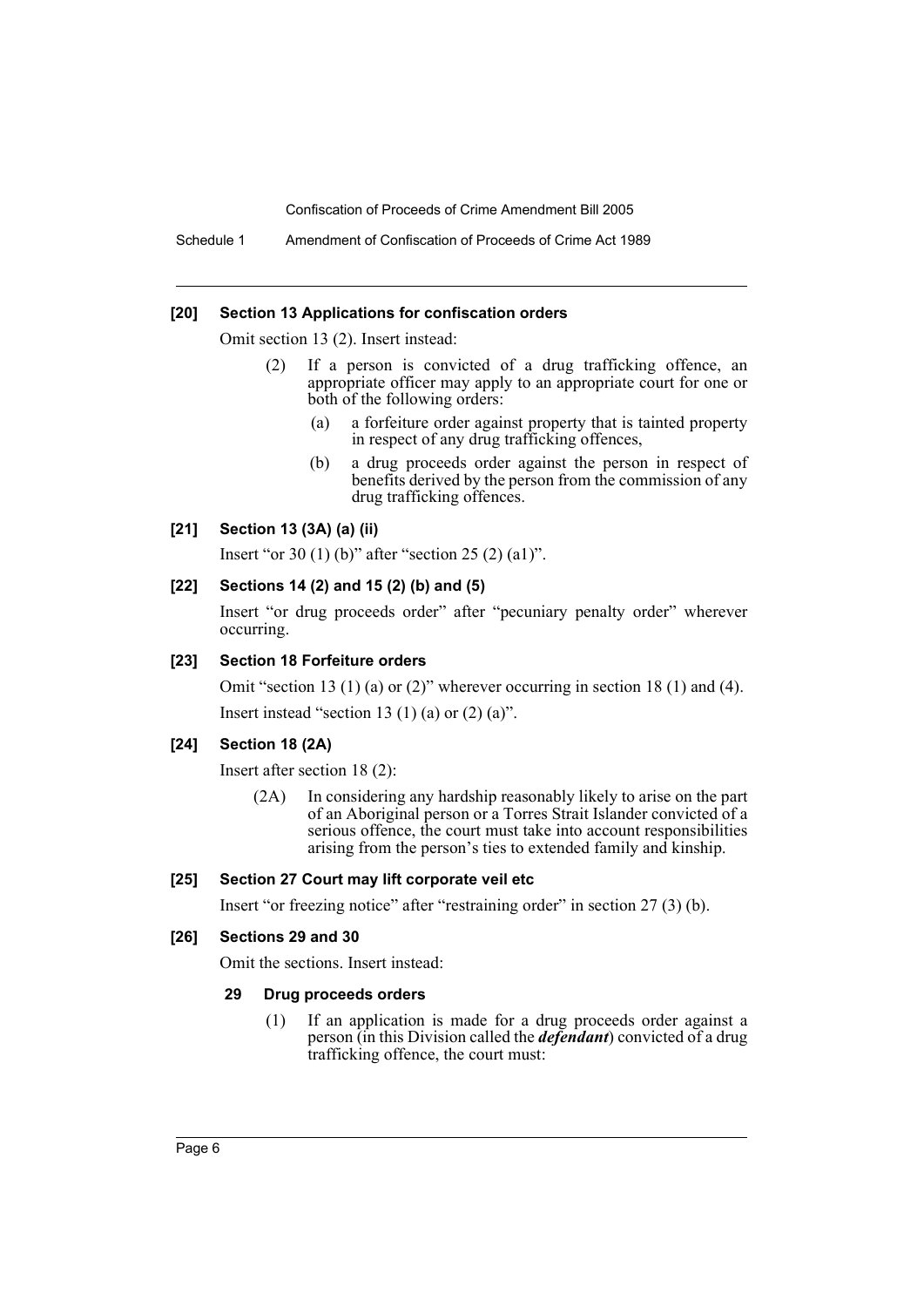- (a) determine whether the defendant has derived any benefit in connection with drug trafficking at any time, and
- (b) if the court believes the defendant has so benefited, assess the value of any such benefit, and
- (c) order the defendant to pay to the State a pecuniary penalty equal to the amount so assessed.
- (2) If:
	- (a) property that is the proceeds of drug trafficking has been forfeited under this Act or a law of the Commonwealth, a Territory or another State, or
	- (b) a forfeiture order is proposed to be made against property that is proceeds of drug trafficking,

the pecuniary penalty to be made is taken to be reduced by an amount equal to the value of the property as at the time of the making of the forfeiture order.

- (3) If:
	- (a) a court makes an order under this section in relation to an offence, and
	- (b) in calculating the penalty amount, the court took into account a proposed forfeiture order in respect of property, and
	- (c) an appeal against the forfeiture order is allowed or the proceedings for the proposed forfeiture order terminate without the proposed forfeiture order being made,

an appropriate officer may apply to the court for a variation of the order to increase the penalty amount by the value of the property and the court may, if it considers it appropriate to do so, vary the order accordingly.

- (4) An amount payable by a defendant to the State in accordance with an order made under this section is, for all purposes, taken to be a civil debt due by the defendant to the State.
- (5) An order made by a court under this section may be enforced as if it were an order made by the court in civil proceedings instituted by the State against the defendant to recover a debt due by the person to the State.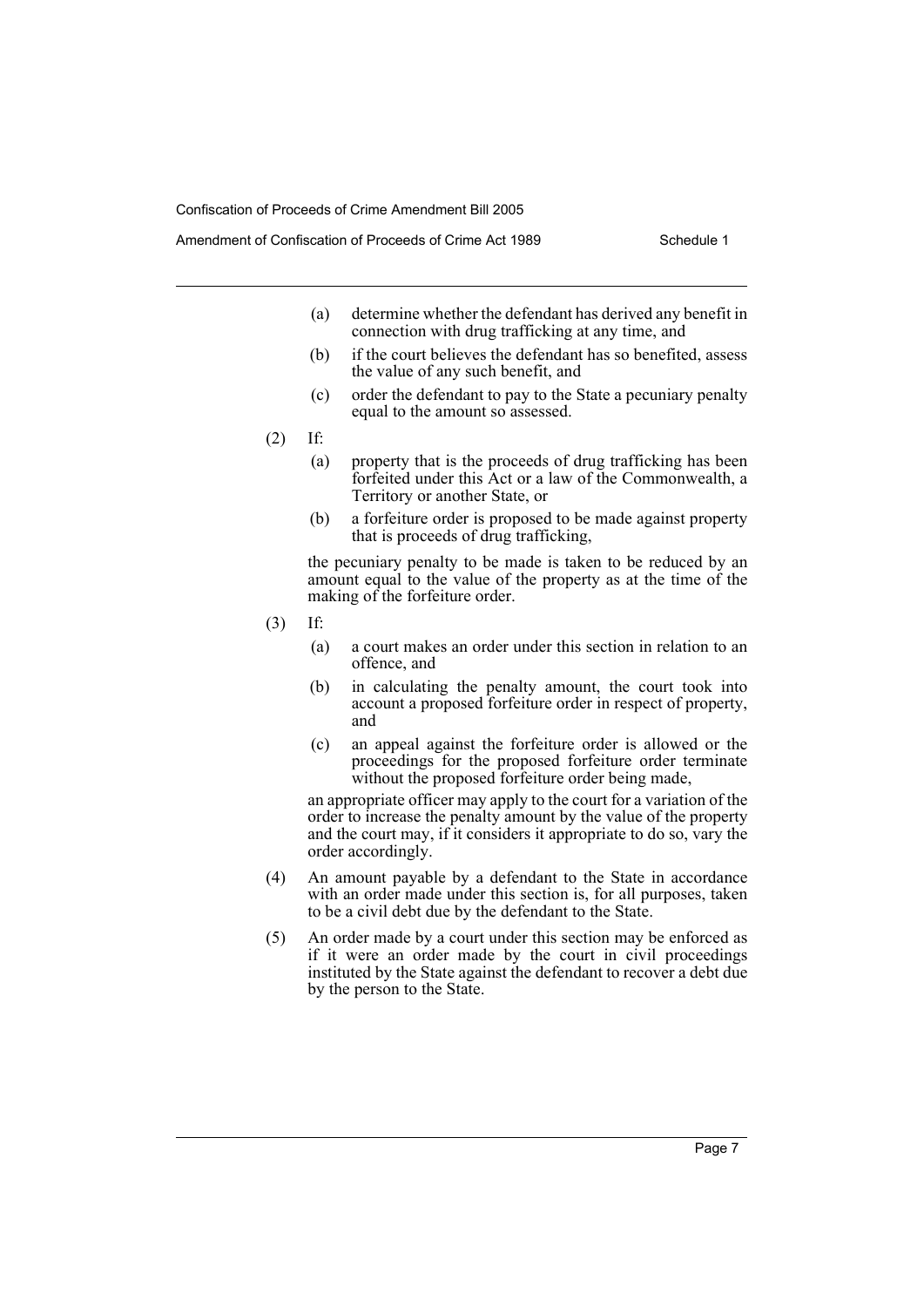#### **30 Assessment of proceeds of drug trafficking**

- (1) A court is to assess the benefits (if any) derived in connection with drug trafficking by having regard to information before the court concerning all or any of the following matters:
	- (a) the money, or the value of property other than money, that came into the possession or control of the defendant, or another person at the request or by the direction of the defendant, at any time in connection with drug trafficking by the defendant,
	- (b) the value of any benefit that was provided for the defendant, or for another person at the request or direction of the defendant, in respect of the defendant's involvement or participation in a public promotion relating to drug trafficking (or such part of the value of the benefit as is commensurate with the proportion of the defendant's involvement or participation that is concerned with drug trafficking),
	- (c) the value of any benefit, other than a benefit of a kind referred to in paragraph (a) or (b), that was provided for the defendant, or another person at the request or by the direction of the defendant, because of drug trafficking by the defendant,
	- (d) the market value, at the time of the drug trafficking, of substances similar or substantially similar to the prohibited drug or prohibited plant involved in the drug trafficking offence or offences,
	- (e) the amount that was, or the range of amounts that were, ordinarily paid for the doing of an act or thing similar or substantially similar to the doing of the act or thing constituting the drug trafficking,
	- (f) the value of the defendant's property appearing to the court:
		- (i) to have been held by the defendant at any time since his or her conviction, or
		- (ii) to have been transferred to the defendant at any time since the beginning of the period of 6 years that ended when the proceedings were instituted against the defendant,
	- (g) the value of the defendant's income and expenditure:
		- (i) at any time since his or her conviction, or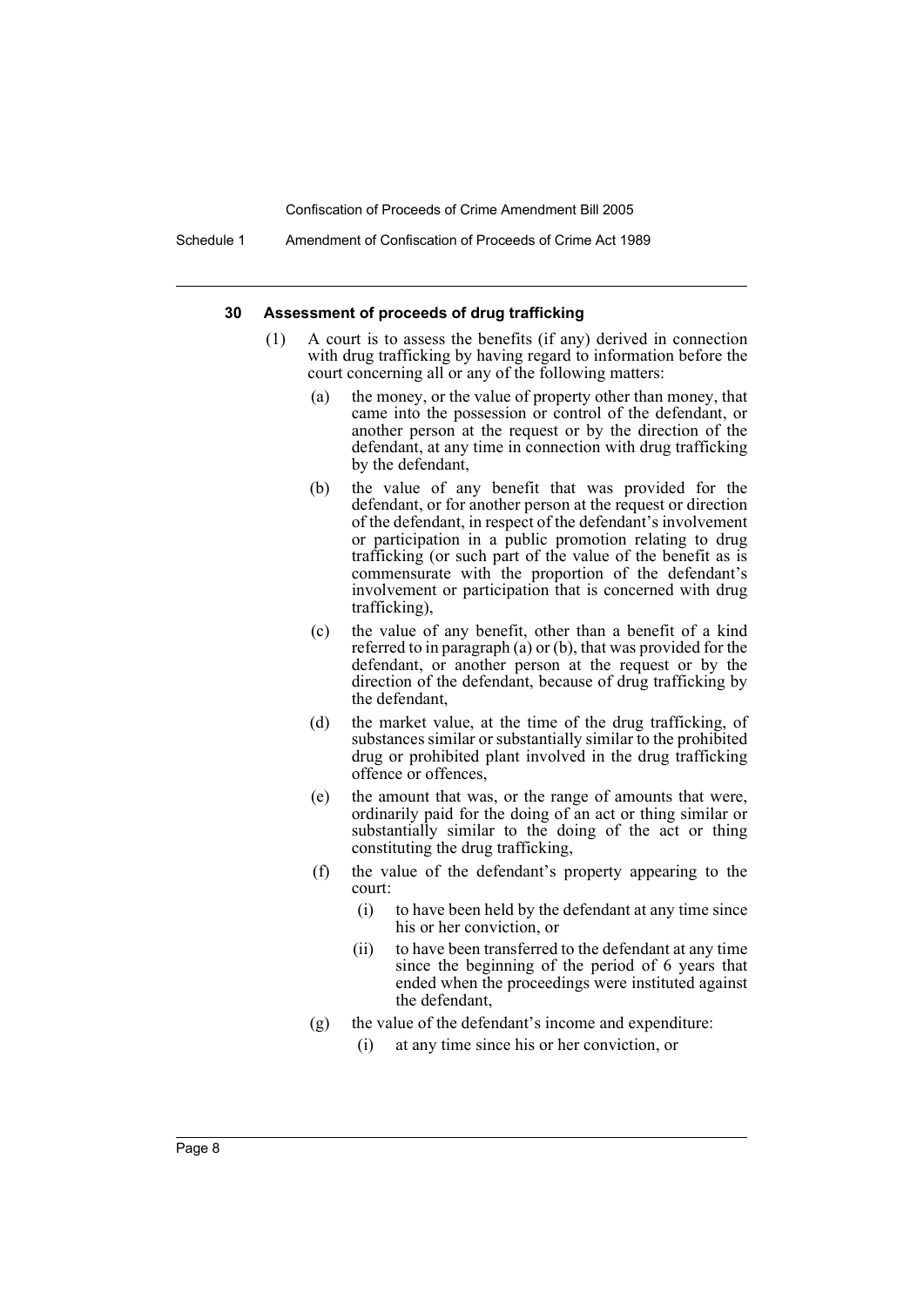Amendment of Confiscation of Proceeds of Crime Act 1989 Schedule 1

- (ii) at any time since the beginning of the period of 6 years that ended when the proceedings were instituted against the defendant.
- (2) In considering whether to treat a benefit of the kind referred to in subsection (1) (b) as a benefit derived in connection with drug trafficking, a court may have regard to any matter that it thinks fit, including the public interest and any research, educational or rehabilitative purpose of the public promotion concerned.
- (3) If evidence is given that the value of the defendant's property or the defendant's income or expenditure:
	- (a) after the defendant committed drug trafficking offences, or
	- (b) during and after the end of the period of 6 years that ended when proceedings for the drug trafficking offences were last instituted against the defendant,

exceeded the value of the defendant's property or income or expenditure before the defendant committed the drug trafficking offences or before the commencement of that period then the court must treat the value of the benefits derived by the defendant because of drug trafficking by the defendant as being not less than the amount of the excess.

- (4) Subsection (3) does not apply to the whole or a part of the excess referred to in that subsection if the defendant satisfies the court that it was due to causes unrelated to drug trafficking or the commission of other serious offences.
- (5) For the purposes of assessing the value of the proceeds of drug trafficking in a case where a drug proceeds order has previously been made against the defendant, the court must leave out of account any of the defendant's proceeds of drug trafficking that are shown to the court:
	- (a) to have been taken into account in determining the amount to be recovered in respect of drug trafficking under a previous drug proceeds order or pecuniary penalty order, or
	- (b) to have been recovered under an order made under the *Criminal Assets Recovery Act 1990*.
- (6) In assessing the value of the proceeds of drug trafficking of a defendant convicted of a drug trafficking offence or offences, any expenses or outgoings of the defendant in connection with the commission of the offence or offences must not be deducted.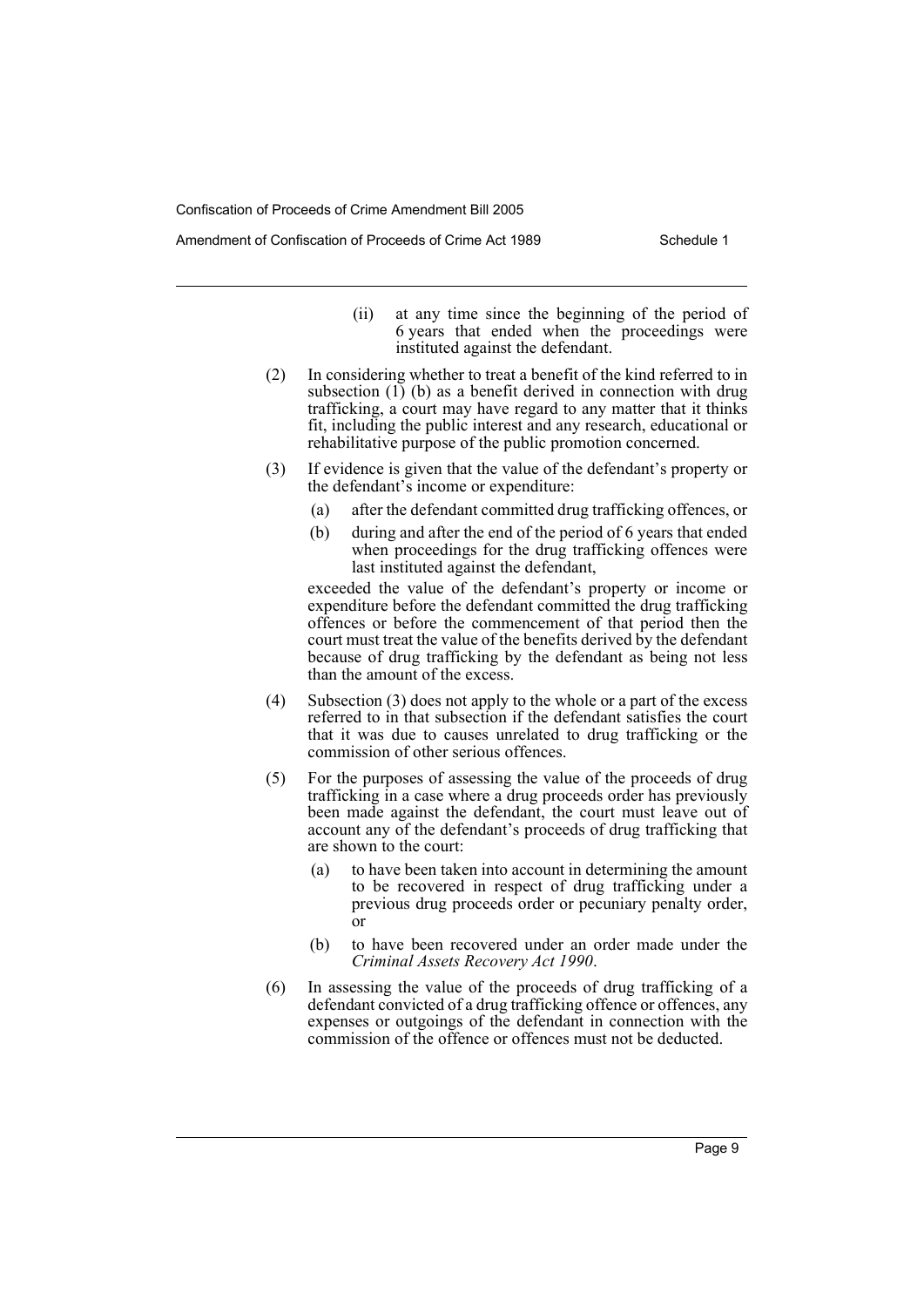Schedule 1 Amendment of Confiscation of Proceeds of Crime Act 1989

(7) This section applies to and in relation to property that comes into the possession or under the control of a person either within or outside New South Wales, and to benefits that are provided for a person either within or outside New South Wales.

#### **[27] Section 31 Statements relating to drug trafficking**

Omit "payment or other reward was received" from section 31 (3) (b) and (6) wherever occurring.

Insert instead "benefit was derived".

#### **[28] Section 31 (4) and (7)–(9)**

Omit the subsections.

#### **[29] Section 31A**

Insert after section 31:

#### **31A Evidence as to value of drugs and other matters**

- (1) In proceedings for an application for a drug proceeds order, a member of NSW Police, a member of the Australian Federal Police or a Customs officer may give evidence (whether in person or in a statement tendered to the court by the prosecution under this Division):
	- (a) as to the market value, at the time of a drug trafficking offence in relation to a substance, or substantially similar substances, and
	- (b) as to the amount, or the range of amounts, ordinarily paid for the doing of a similar or substantially similar act or thing to the offence.
- (2) The evidence may be given by a person who is experienced in the investigation of indictable offences under (or similar to offences under) the *Drug Misuse and Trafficking Act 1985*.
- (3) Any such person may give evidence, to the best of his or her information, knowledge and belief:
	- (a) as to the amount that was the market value of a prohibited drug or prohibited plant within the meaning of the *Drug Misuse and Trafficking Act 1985* at a particular time or during a particular period, or
	- (b) as to the amount, or the range of amounts, ordinarily paid at a particular time, or during a particular period, for the doing of an act or thing in relation to any such prohibited drug or prohibited plant,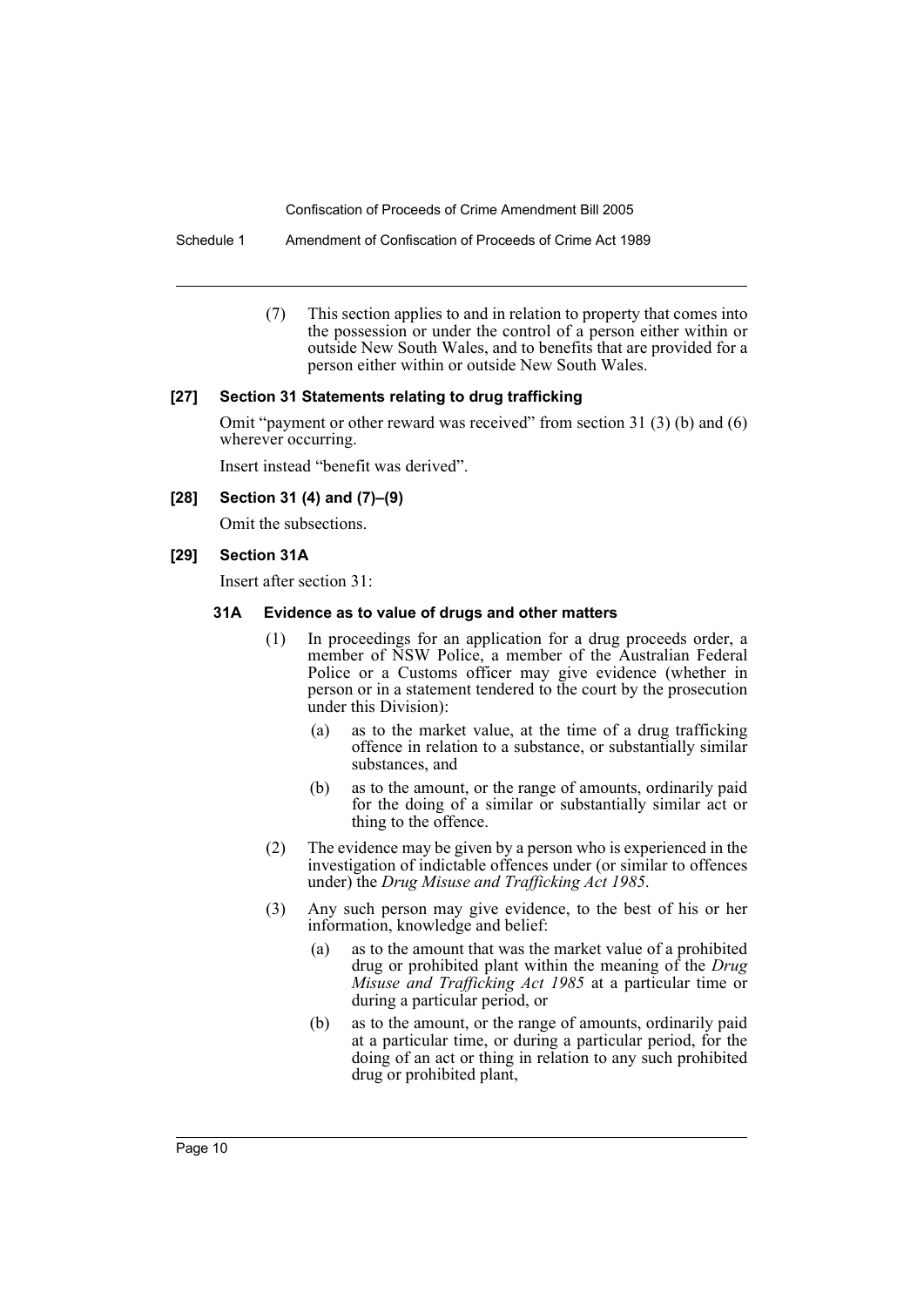Amendment of Confiscation of Proceeds of Crime Act 1989 Schedule 1

despite any rule of law or practice relating to hearsay evidence and the testimony is, in the absence of evidence to the contrary, evidence of the matter testified to.

#### **[30] Section 32**

Omit sections 32–34. Insert instead:

#### **32 Court may look at property subject to effective control of defendant**

- (1) In assessing the value of benefits derived by a person because of drug trafficking, a court may treat as property of the defendant any property that, in the opinion of the court, is subject to the effective control of the defendant.
- (2) On application by an appropriate officer, a court may make an order declaring that specified property is available to satisfy a drug proceeds order, if it is of the opinion that the property is subject to the effective control of a defendant against whom the court has made a drug proceeds order.
- (3) If a court declares that property is available to satisfy a drug proceeds order:
	- (a) the order may be enforced against the property as if the property were property of the person against whom the order is made, and
	- (b) a freezing notice or restraining order may be made in respect of the property as if the property were property of the person against whom the order is made.
- (4) An appropriate officer must give written notice of an application under this section to the defendant and to any other person the appropriate officer has reason to believe may have an interest in the property.
- (5) The defendant and any other person who claims an interest in the property may appear and adduce evidence at the hearing of the application.

#### **[31] Section 35 Definitions**

Insert "substantially" before "derived" wherever occurring in the definition of *tainted property* in section 35 (1).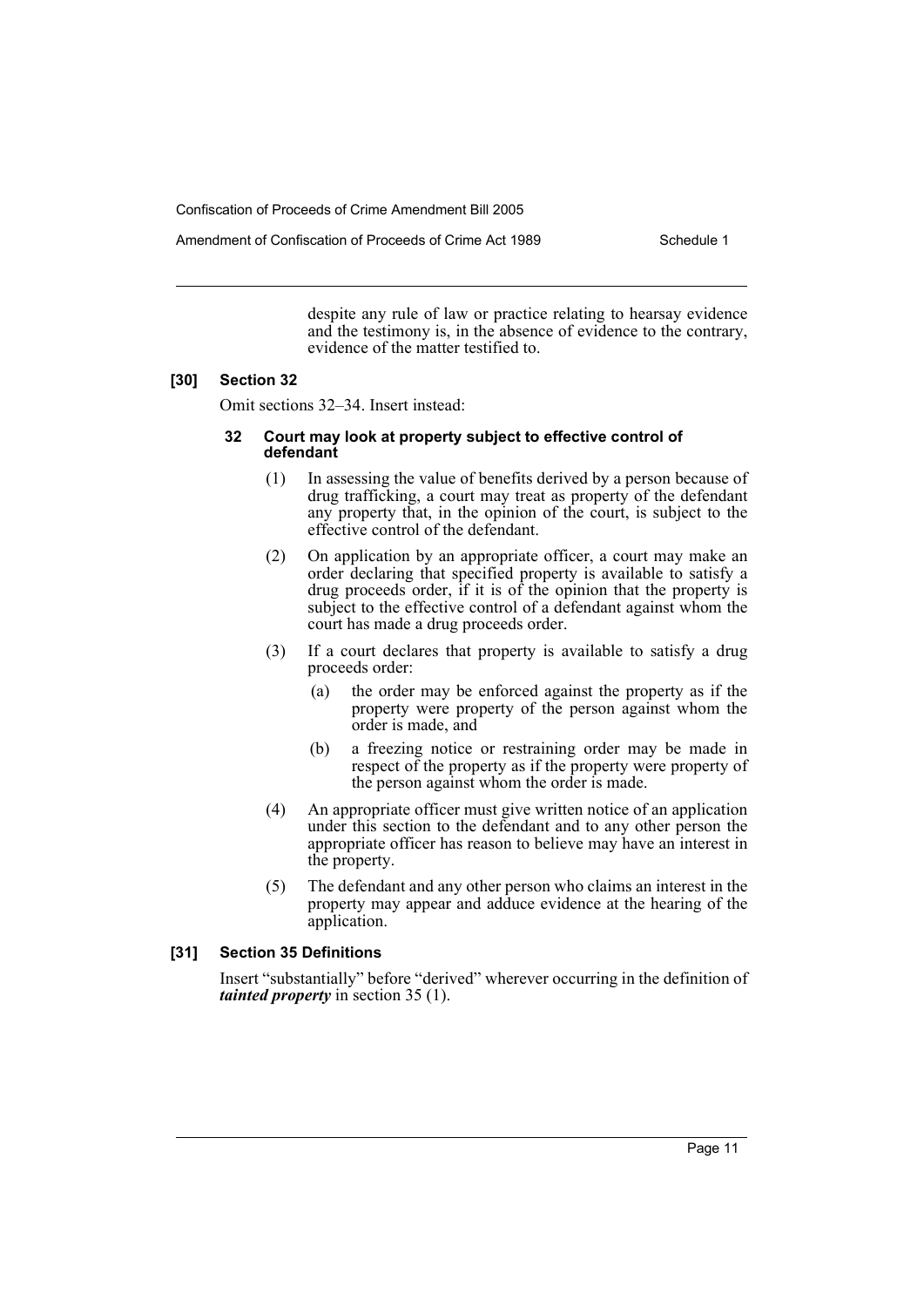Schedule 1 Amendment of Confiscation of Proceeds of Crime Act 1989

#### **[32] Section 35 (1), definition of "tainted property"**

Insert after paragraph (c) of the definition of *tainted property*:

- , or
- (d) was substantially derived or realised, directly or indirectly, by any person for the depiction of a serious offence, or the expression of the offender's thoughts, opinions or emotions regarding the offence, in any public promotion.

#### **[33] Section 41 Return of seized property**

Omit "an information has been laid in respect of the relevant serious offence (or criminal proceedings have otherwise been commenced in respect of the relevant serious offence)" from section 41 (2) (b).

Insert instead "criminal proceedings have been commenced in respect of the relevant serious offence".

#### **[34] Part 3, Division 1A**

Insert after Division 1:

### **Division 1A Freezing notices**

#### **42A Definitions**

In this Division:

*authorised justice* means an authorised officer within the meaning of the *Criminal Procedure Act 1986*.

*defendant* has the same meaning as in section 42B.

#### **42B Applications for freezing notices**

- (1) An authorised officer may apply to an authorised justice for a freezing notice in respect of specified property of a person if the person (the *defendant*) has been, or is about to be, charged with, or has been convicted of, a serious offence and the authorised officer has reasonable grounds for believing that:
	- (a) if the defendant has not been convicted of the offence, the defendant committed the offence, and
	- (b) the property is tainted property in relation to that offence or the defendant derived benefits because of having committed the offence or, if the offence is a drug trafficking offence, the property is the defendant's proceeds of drug trafficking.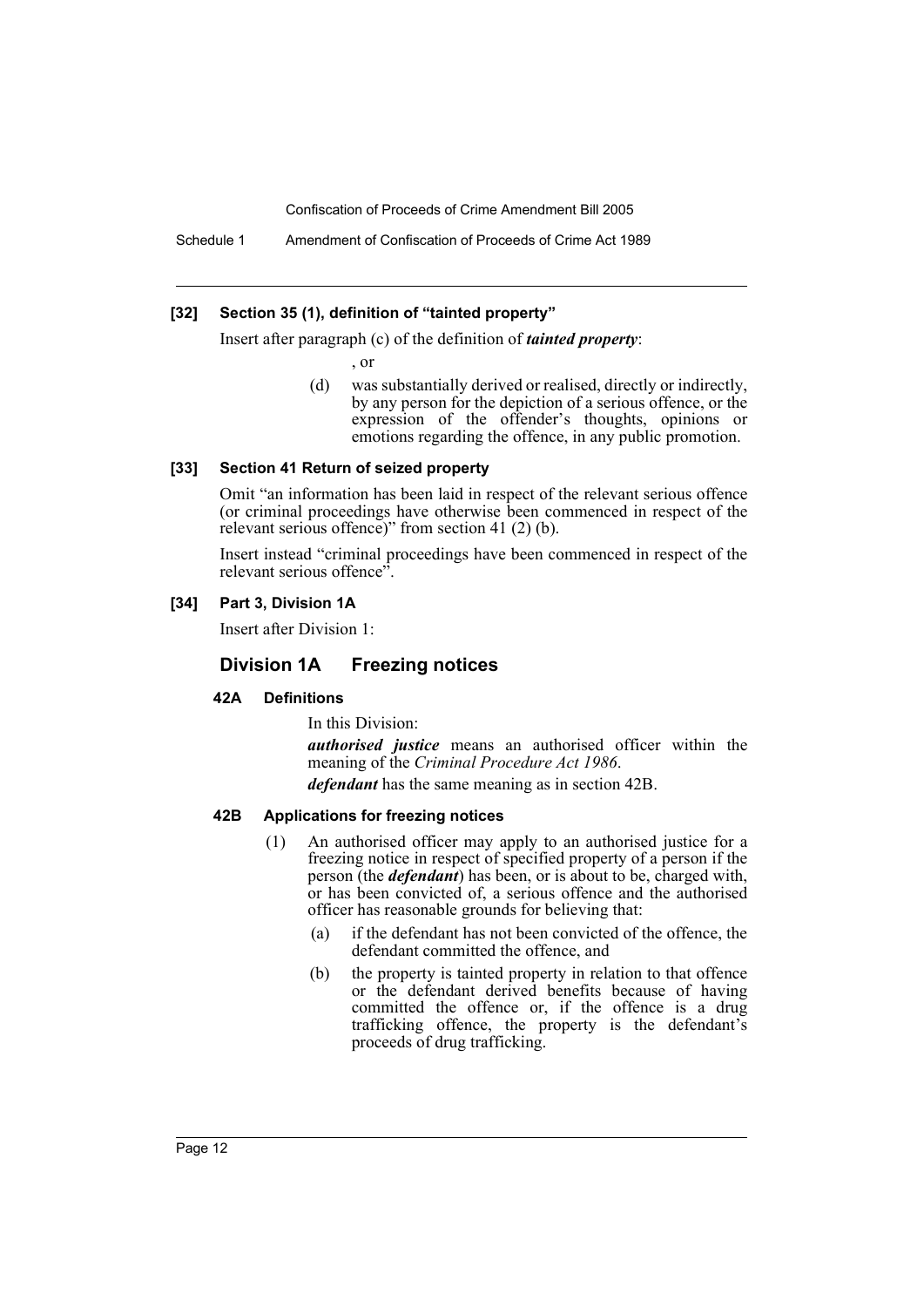- (2) An authorised officer may apply to an authorised justice for a freezing notice in respect of the property of a person if another person (the *defendant*) has been, or is about to be, charged with, or has been convicted of, a serious offence and the authorised officer has reasonable grounds for believing that:
	- (a) the property is tainted property in relation to the offence with which the defendant has been or is about to be charged, or of which the defendant has been convicted, or is the defendant's proceeds of drug trafficking, or
	- (b) the property is subject to the effective control of the defendant and the defendant has derived a benefit, directly or indirectly, from the commission of the serious offence.
- (3) An application for a freezing notice (other than a telephone freezing notice) must be in writing in the form prescribed by the regulations and must be made by the applicant in person.
- (4) The applicant must provide (either orally or in writing) any further information that the authorised justice requires concerning the grounds on which the freezing notice is sought.

#### **42C Issue of freezing notices**

- (1) An authorised justice may issue a freezing notice if satisfied that:
	- (a) the defendant is likely to be charged with the offence or a related offence within 48 hours or has been charged with or convicted of a serious offence, and
	- (b) there are reasonable grounds for the belief of the officer as to the matters set out in subsection (2) (c) and (d) (i) or (e) (i) or (ii) (if applicable).
- (2) An authorised justice must not issue a freezing notice unless:
	- (a) the application includes details of the authority of the applicant to make the application, and
	- (b) the application includes the grounds on which the notice is being sought, and
	- (c) the application is supported by a statement by the applicant that the applicant believes that the defendant has committed a serious offence, if the defendant has not been convicted of the offence, and
	- (d) in the case of property of the defendant, the application is supported by a statement by the applicant:
		- (i) that the applicant believes that the property to which the application relates is tainted property in relation to that offence or the defendant derived benefits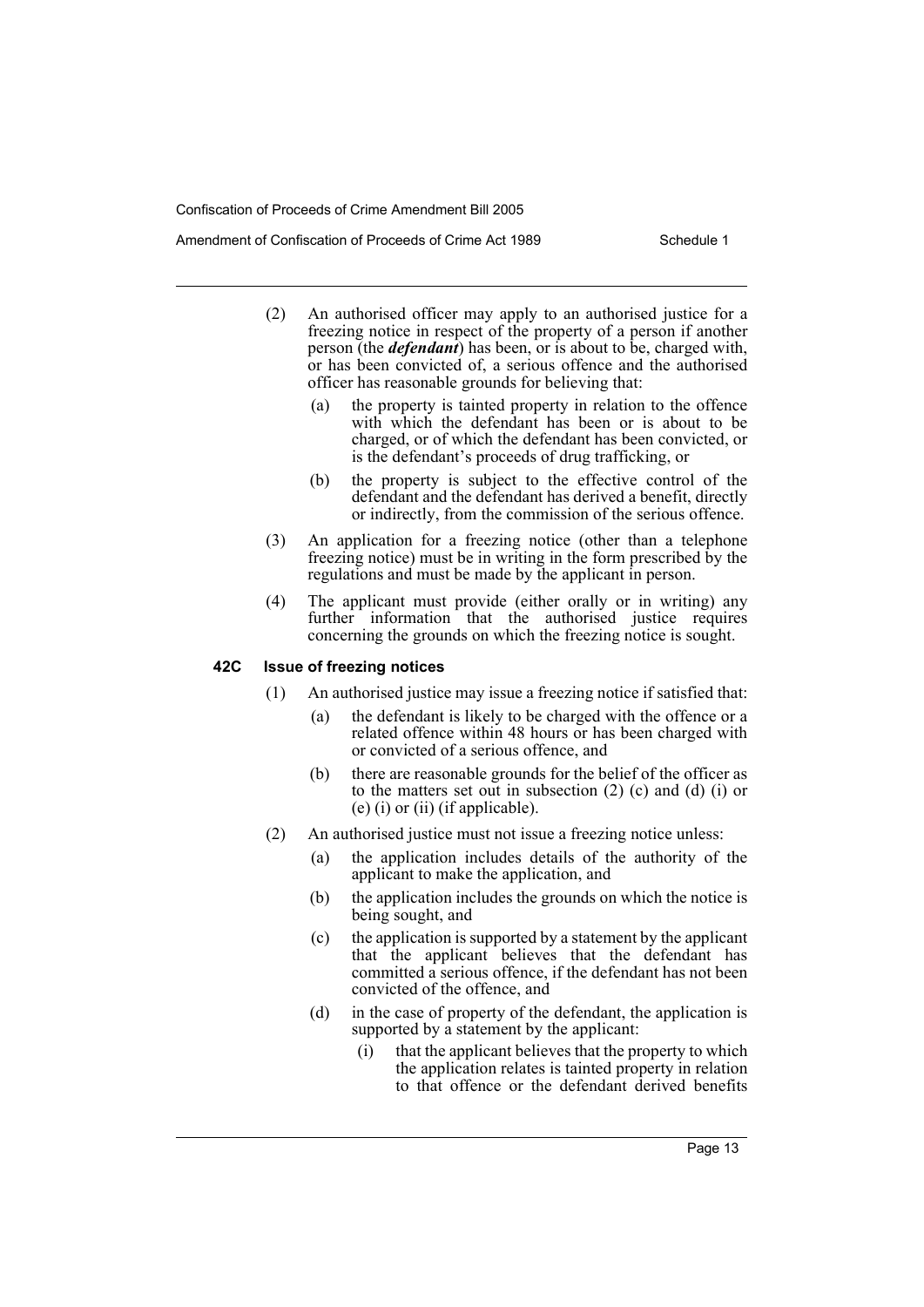Schedule 1 Amendment of Confiscation of Proceeds of Crime Act 1989

because of having committed the offence or, if the offence is a drug trafficking offence, the property is the defendant's proceeds of drug trafficking, and

- (ii) setting out the grounds on which the applicant holds those beliefs, and
- (e) in the case of property of a person other than the defendant, the application is supported by a statement by the applicant that the applicant believes that:
	- (i) the property is tainted property in relation to the offence with which the defendant has been charged or convicted or is the defendant's proceeds of drug trafficking, or
	- (ii) the property is subject to the effective control of the defendant and the defendant has derived a benefit, directly or indirectly, from the commission of the offence,

and setting out the grounds on which the applicant holds those beliefs, and

- (f) the statements and any other information given by the applicant in or in connection with the application are verified before the authorised justice on oath or affirmation or by affidavit.
- (3) In determining whether there are reasonable grounds to believe that property is in the effective control of the defendant, the authorised justice may have regard to the matters referred to in section 10.
- (4) A freezing notice may not be issued in respect of property affected by a restraining order or forfeiture order or the subject of an application for a restraining order or forfeiture order under this Act.
- (5) A freezing notice under this Act and a restraining order under the *Criminal Assets Recovery Act 1990* may not be made so as to be in force in respect of the same interest in property at the same time.
- (6) The issue of a freezing notice is a ministerial function and is not a judicial function.

#### **42D Form of freezing notice**

- (1) A freezing notice must direct that:
	- (a) specified property not be disposed of, or otherwise dealt with by the defendant or by any other person, except in the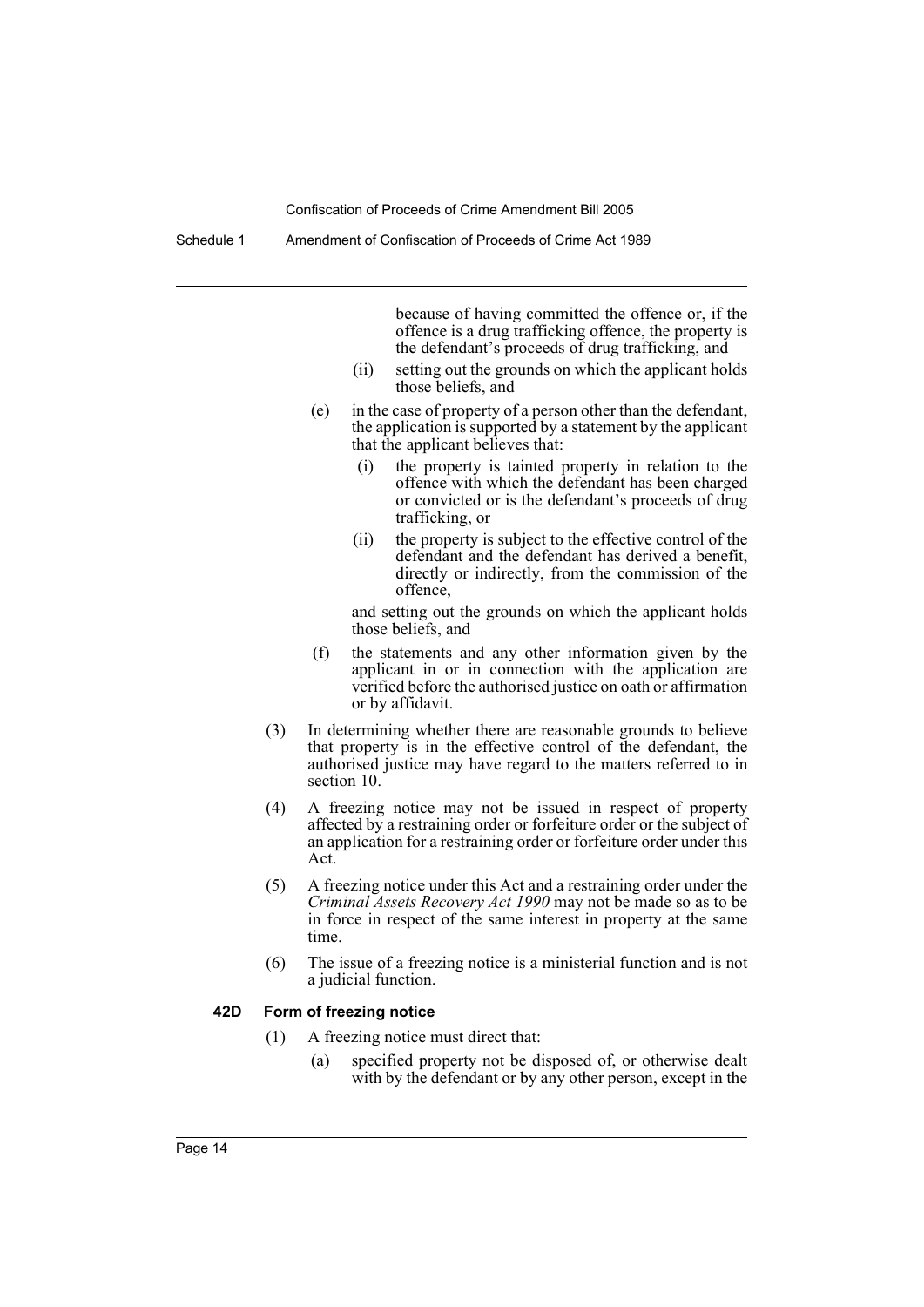manner and circumstances (if any) specified in the notice, and

- (b) the property be held in the custody of the Commissioner of Police or the defendant or another person, pending the determination of an application for confirmation of the freezing notice.
- (2) A freezing notice is to be in the form prescribed by the regulations.

#### **42E Telephone freezing notices**

- (1) An authorised officer may make an application by telephone for a freezing notice.
- (2) An authorised justice must not issue a freezing notice on an application made by telephone unless the authorised justice is satisfied that the notice is required urgently and that it is not practicable for the application to be made in person.
- (3) An application under this section must be made by facsimile if the facilities to do so are readily available for that purpose.
- (4) If it is not practicable for an application for a freezing notice to be made by telephone directly to an authorised justice, the application may be transmitted to the authorised justice by another person on behalf of the applicant.
- (5) An authorised justice who issues a freezing notice on an application made by telephone must:
	- (a) complete and sign the notice, and
	- (b) furnish the notice to the person who made the application or inform that person of the terms of the notice and of the date and time when it was signed.
- (6) If a freezing notice is issued on an application made by telephone, the applicant is to complete a form of freezing notice in the terms indicated by the authorised justice under subsection (5) (b) and write on it the name of that authorised justice and the date and time when the notice was signed.
- (7) A form of freezing notice so completed is taken to be a freezing notice issued in accordance with this Act.
- (8) A freezing notice is to be furnished by an authorised justice by transmitting it by facsimile, if the facilities to do so are readily available, and the copy produced by that transmission is taken to be the original document.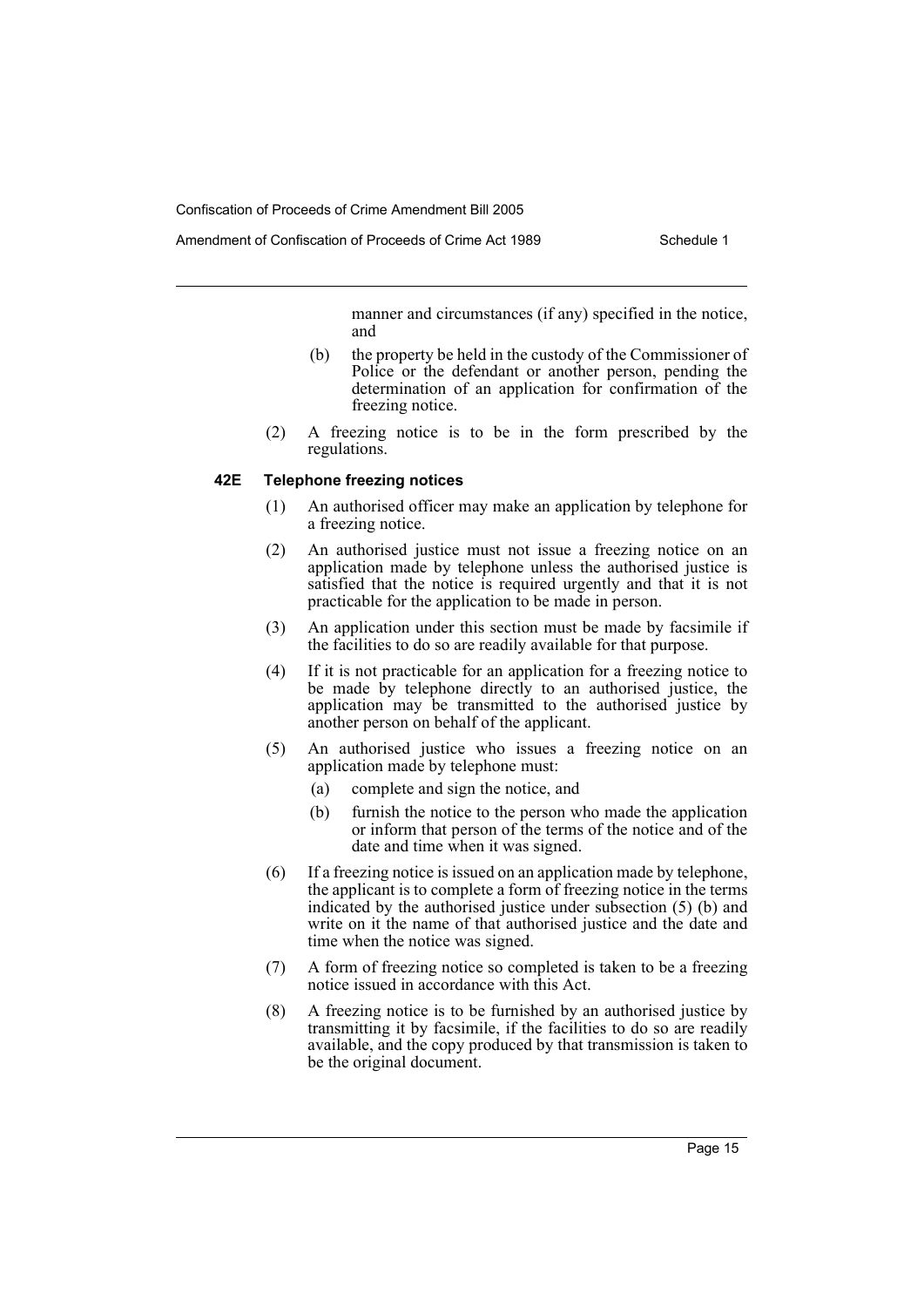#### **42F Notice of issue of freezing notice**

- (1) An applicant for a freezing notice must give notice of the issuing of the notice to the defendant, any owner of property affected by the notice and any other person subject to the notice.
- (2) Notice must be given in accordance with the regulations.

#### **42G False or misleading information in applications**

- (1) A person must not, in or in connection with an application for a freezing notice, give information to an authorised justice that the person knows to be false or misleading in a material particular. Maximum penalty: 100 penalty units, or imprisonment for 2 years, or both.
- (2) This section applies to an application by telephone as well as in person.
- (3) This section applies whether or not the information given is also verified on oath or affirmation or by affidavit.

#### **42H Record of proceedings before authorised justice**

- (1) An authorised justice who issues a freezing notice must cause a record to be made of all relevant particulars of the grounds the authorised justice has relied on to justify the issue of the notice.
- (2) The regulations may make provision for or with respect to:
	- (a) the keeping of records in connection with the issue and execution of freezing notices, and
	- (b) the inspection of any such records, and
	- (c) any other matter in connection with any such records.
- (3) Any matter that might disclose the identity of a person must not be recorded pursuant to this section if the authorised justice is satisfied that the safety of any person might be jeopardised by doing so.

#### **42I Application to confirm freezing notice**

- (1) An application for confirmation of the notice is to be made to the appropriate court by an authorised officer, not later than 14 days after a freezing notice is issued.
- (2) The application is to be set down for hearing on the first date for committal or trial proceedings for the serious offence on which the freezing notice was based that occurs after the application is made, or as soon as practicable after the application is made.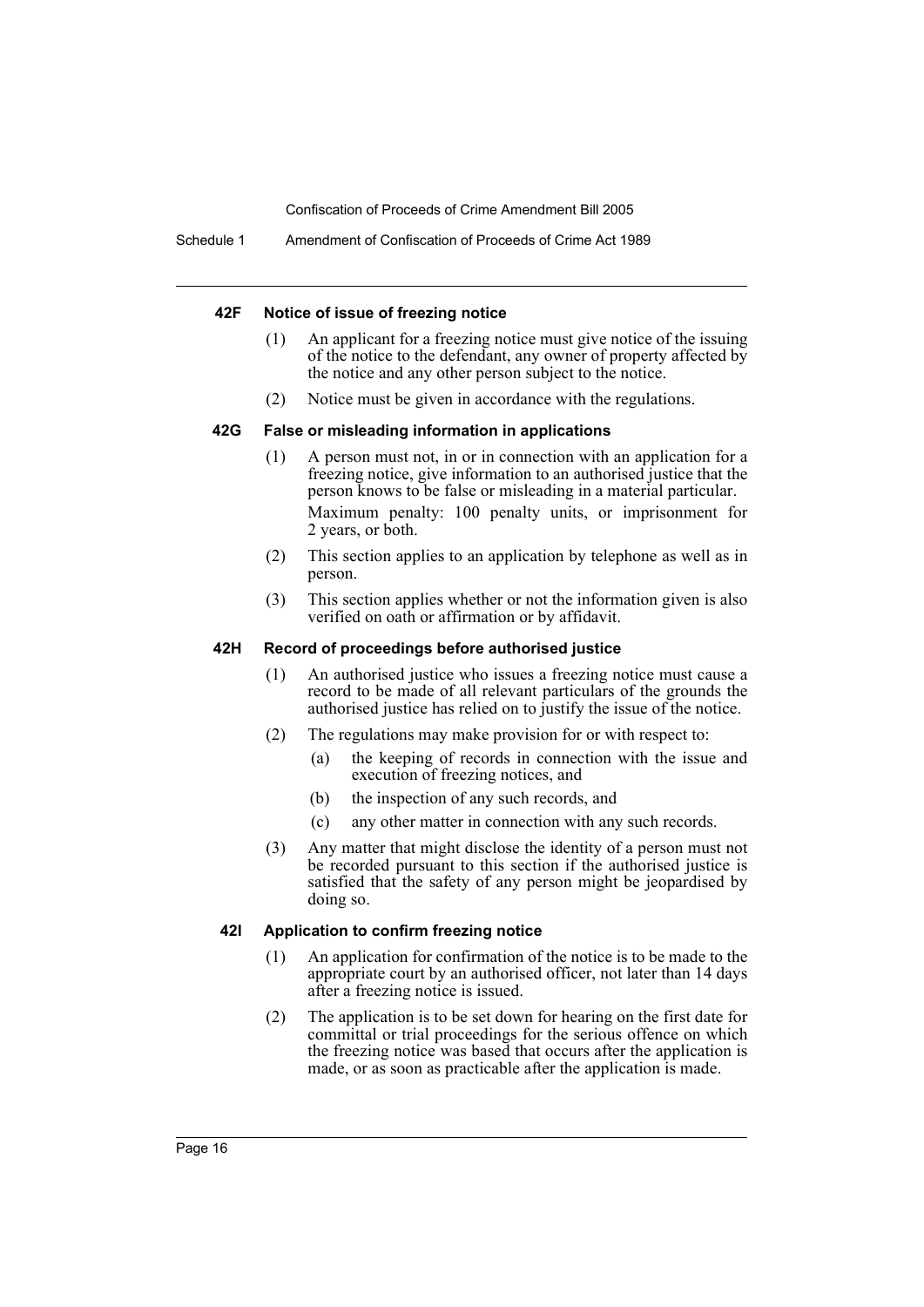- Amendment of Confiscation of Proceeds of Crime Act 1989 Schedule 1
	- (3) An applicant for confirmation of a freezing notice must give notice of the application to the defendant, any owner of property affected by the notice and any other person subject to the notice.
	- (4) A person given notice under this section is entitled to appear and to adduce evidence at the hearing of the application.
	- (5) Notice must be given in accordance with rules of court.

### **42J Notice to third parties**

If an application has been made to an appropriate court to confirm a freezing notice in respect of property:

- (a) the court may, if it thinks fit, require the officer making the application to give notice of the application to a person who the court has reason to believe has an interest in the property or part of the property, and
- (b) a person to whom the court requires notice to be given under this section is entitled to appear and to adduce evidence at the hearing of the application.

#### **42K Appeals against freezing notices issued by authorised justices**

- (1) A defendant, an authorised officer or another person claiming an interest in property affected by a freezing notice may, at any time before the notice is confirmed, apply to the appropriate court to have the freezing notice set aside or varied.
- (2) An application may be heard before the day set down for hearing the application to confirm the notice.
- (3) On an application, the appropriate court must proceed to deal with the matter under section 42L, whether or not an application has been made under section 42I.

### **42L Confirmation of freezing notices**

- (1) An appropriate court may, on an application under section 42I or  $42K<sup>2</sup>$ 
	- (a) confirm the freezing notice (with or without variation), or
	- (b) set aside the freezing notice.
- (2) An appropriate court may confirm a freezing notice if it is satisfied that:
	- (a) the application is supported by an affidavit by an authorised officer that complies with this section, and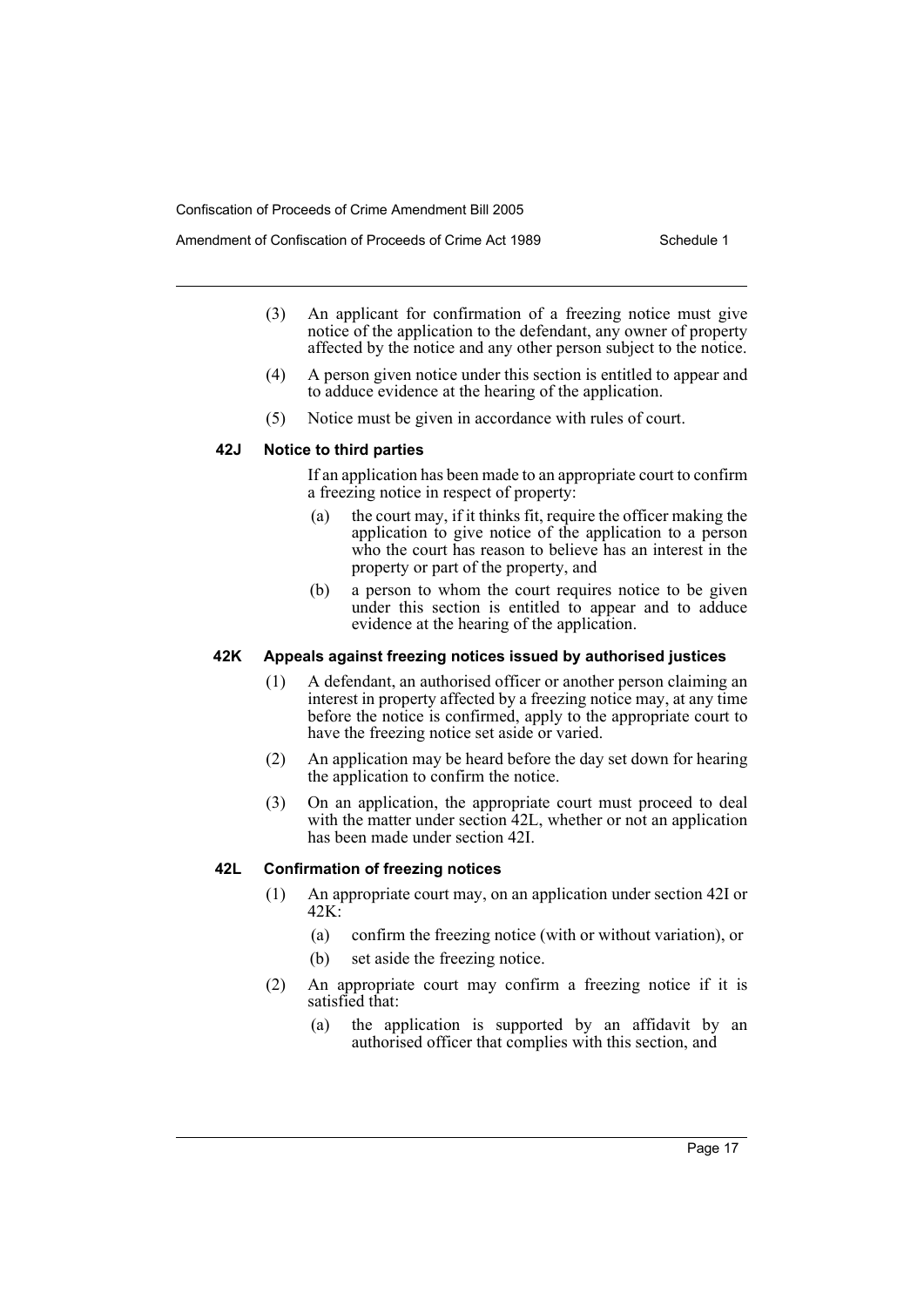Schedule 1 Amendment of Confiscation of Proceeds of Crime Act 1989

- (b) having regard to the matters contained in the affidavit or other evidence given in the proceedings, there are reasonable grounds to believe the matters set out in the affidavit, and
- (c) proceedings have been commenced against the defendant for a serious offence or the defendant has been convicted of a serious offence, and
- (d) the property concerned is not affected by a restraining order, or an application for a restraining order under this Act or the *Criminal Assets Recovery Act 1990*, and
- (e) it is appropriate in the circumstances to confirm the notice.
- (3) The affidavit of the authorised officer supporting the application must set out the officer's belief, and the grounds for the belief, that the defendant committed the serious offence concerned (including details of any conviction) and as to one or more of the following in relation to property the subject of the freezing notice:
	- (a) in the case of property of the defendant, that the property is tainted property in relation to the offence or the defendant derived benefits because of having committed the offence or the property is the defendant's proceeds of drug trafficking,
	- (b) in the case of property of a person other than the defendant, that:
		- (i) the property is tainted property in relation to the offence or is the defendant's proceeds of drug trafficking, or
		- (ii) the property is subject to the effective control of the defendant and the defendant has derived a benefit, directly or indirectly, from the commission of the serious offence.
- (4) In determining whether there are reasonable grounds to believe that property is in the effective control of the defendant, the appropriate court must have regard to the matters referred to in section 10.
- (5) The appropriate court must make orders of a kind referred to in section 42M in relation to property to which a freezing notice applies if it confirms the freezing notice. Any such order is taken, for the purposes of this Act, to be included in the terms of the freezing notice.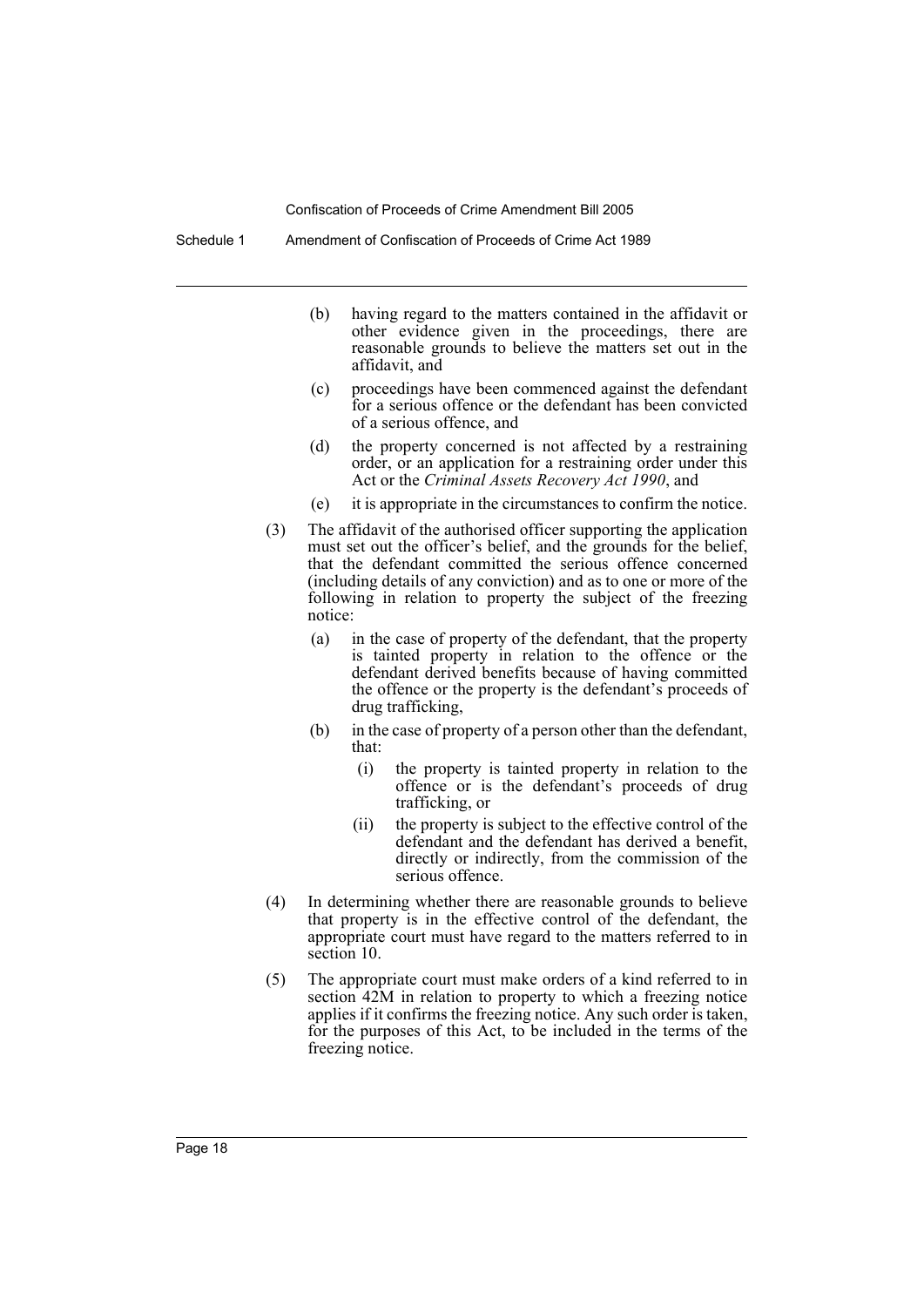- Amendment of Confiscation of Proceeds of Crime Act 1989 Schedule 1
	- (6) If evidence is given at the hearing that property to which the application relates was in the possession of the defendant at or immediately after the commission of the offence:
		- (a) if there is no evidence given tending to show that the property was not used in, or in connection with, the commission of the offence—the court must presume that the property was used in, or in connection with, the commission of the offence, or
		- (b) in any other case—the court must not confirm a freezing notice in relation to the property unless it is satisfied, on the balance of probabilities, that the property was used in, or in connection with, the commission of the offence.

#### **42M Orders for the management of property**

- (1) An appropriate court that confirms a freezing notice is to make an order directing the Commissioner of Police:
	- (a) to take control of the property (if it is not under the control of the Commissioner) and, in any case, dispose of the property or the part of the property specified in the order, in the manner specified in the order, and
	- (b) to retain any proceeds until they are payable under this Act to another person or the State.
- (2) An appropriate court may, if it thinks it appropriate to do so in the circumstances of the case, make one or more of the following orders instead of the order referred to in subsection (1):
	- (a) an order directing that the property, or the part of the property specified in the order, is not to be disposed of, or otherwise dealt with, by the defendant or any other person, except in the manner and circumstances (if any) specified in the order,
	- (b) an order directing the Public Trustee or the Commissioner of Police to retain control or to take control of the property or the part of the property specified in the order,
	- (c) an order directing that the property or the part of the property specified in the order be returned to or retained by the defendant or another person,
	- (d) an order that the defendant or another person be allowed access to the property or the part of the property specified in the order.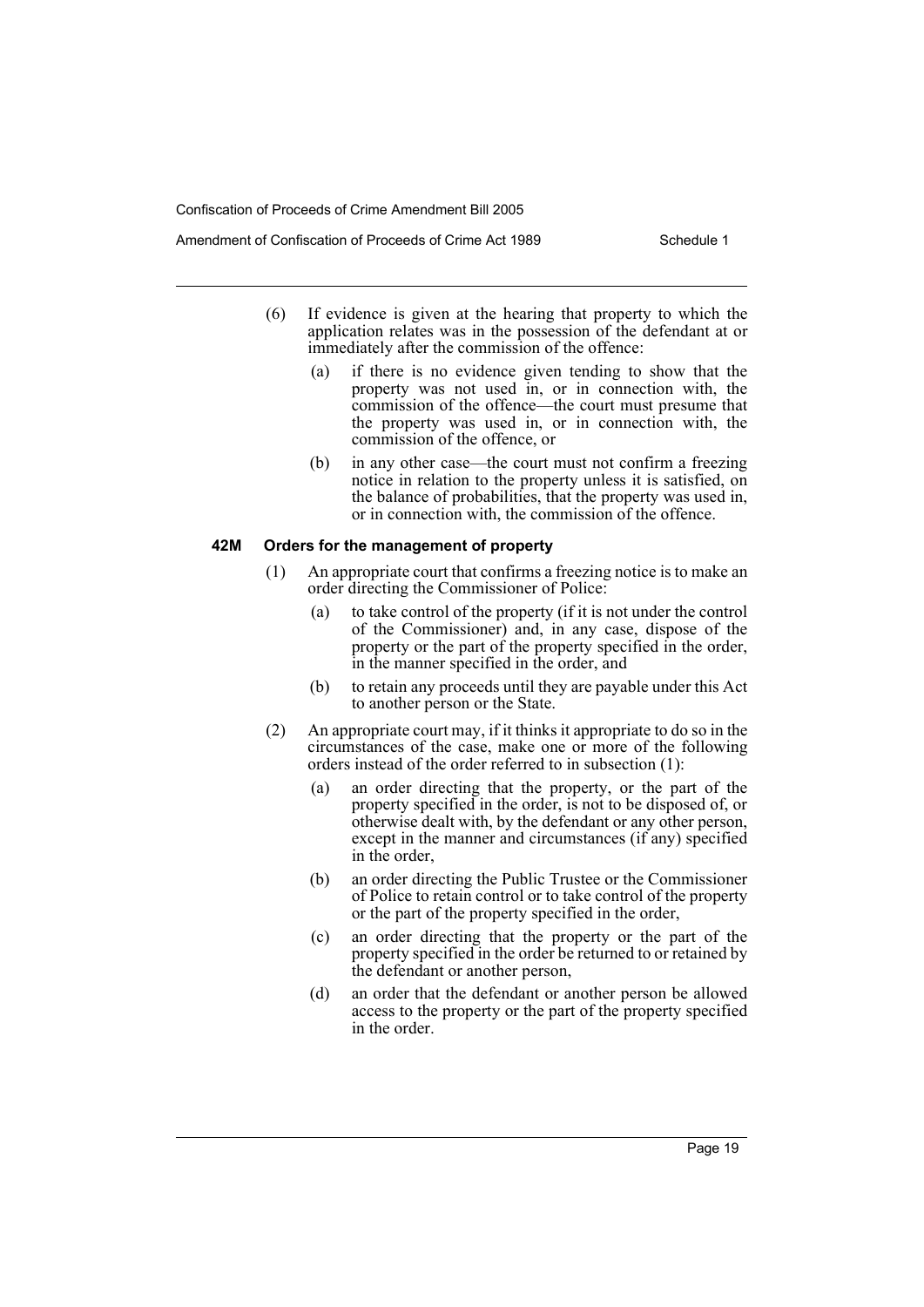Schedule 1 Amendment of Confiscation of Proceeds of Crime Act 1989

- (3) In determining whether it is appropriate in the circumstances to make an order of a kind referred to in subsection (1) or (2), the appropriate court is to have regard to the following matters:
	- (a) whether a defendant who is in custody is likely to be granted bail,
	- (b) any hardship that is reasonably likely to be caused to the defendant or a third party,
	- (c) if the defendant is an Aboriginal person or a Torres Strait Islander, when considering any hardship that is reasonably likely to be caused to the defendant or a third party, the responsibilities arising from the defendant's ties to extended family and kinship,
	- (d) the nature of the property and whether it is unique in nature,
	- (e) the case against the defendant,
	- (f) the expenses relating to storage and maintenance of the property,
	- (g) the use that is ordinarily or had been intended to be made of the property.
- (4) In addition to any other order under this section, the appropriate court may make one or more of the following orders:
	- (a) an order providing for the provision, out of the property, of the defendant's reasonable living expenses, business expenses or reasonable expenses in defending a criminal charge,
	- (b) if the freezing notice directs the Public Trustee or the Commissioner of Police to take control (but not to dispose) of the property:
		- (i) an order regulating the manner in which the Public Trustee or Commissioner is to exercise his or her functions under the notice or order, or
		- (ii) an order determining any question relating to the property to which the notice relates, including any question relating to the liabilities of the owner or the exercise of the functions of the Public Trustee or Commissioner, or
		- (iii) an order directing the owner or a director of a body corporate that is the owner to give to the Public Trustee or Commissioner, within a period specified in the order, a statement, verified by the oath or affirmation of the person making the statement,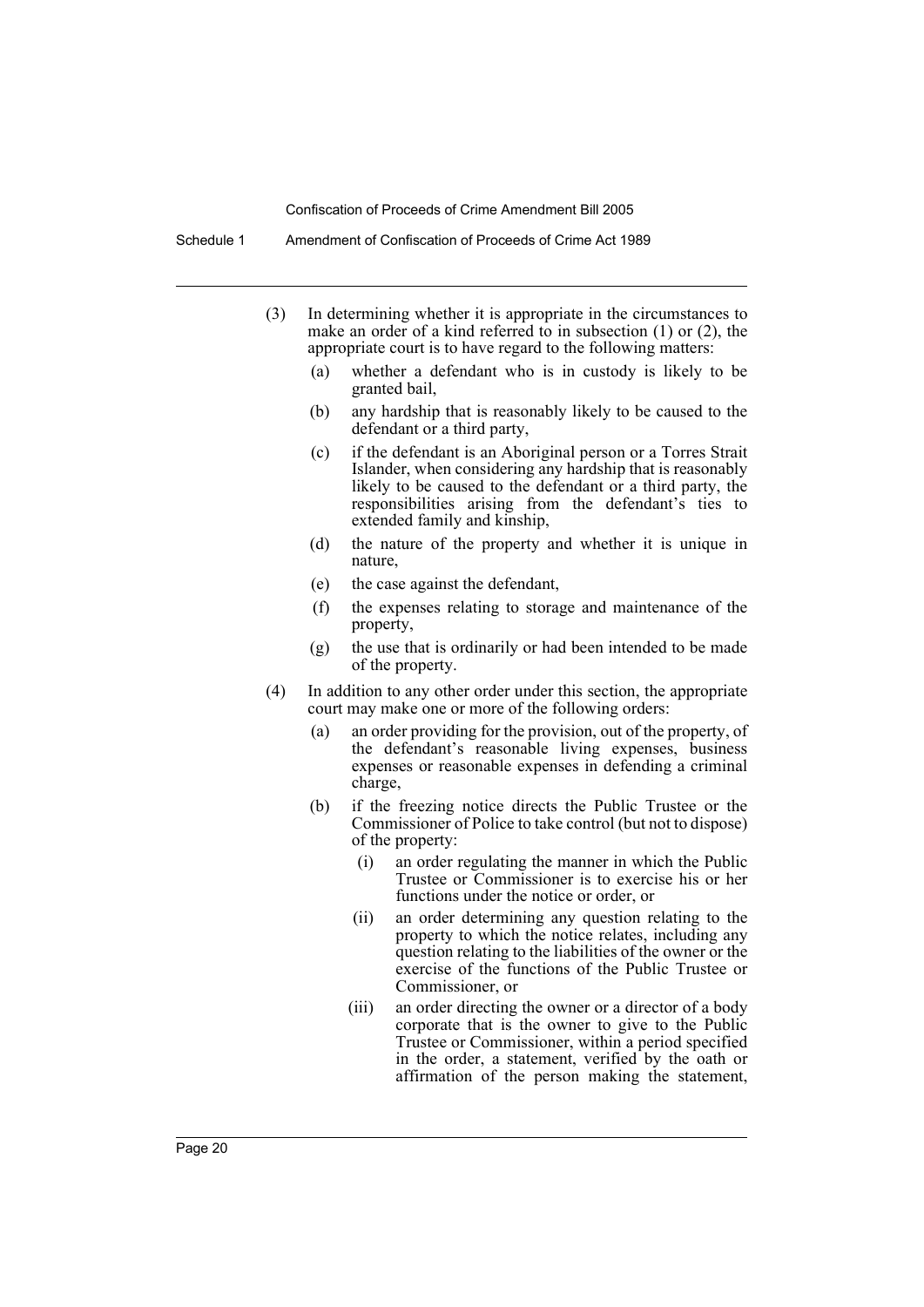setting out the particulars of the property, or dealings with the property, that the court thinks proper,

- (c) such other ancillary or consequential orders as the court thinks appropriate in the circumstances.
- (5) An order under this section directing the sale of property must require it to be sold for not less than its value at the time of the sale.

#### **42N Undertakings as to payment of damages or costs**

- (1) An appropriate court may refuse to confirm a freezing notice if the State refuses or fails to give the court such undertakings as the court considers appropriate with respect to the payment of damages or costs, or both, in relation to the making and operation of the notice.
- (2) For the purposes of an application to confirm a freezing notice, an appropriate officer may, on behalf of the State, give to the appropriate court such undertakings with respect to the payment of damages or costs, or both, as are required by the court.

#### **42O Contravention of freezing notices**

- (1) A person who knowingly contravenes a freezing notice is guilty of an offence and punishable, on conviction, by a fine equivalent to the value of the property subject to the notice (as determined by the appropriate court) or by imprisonment for a period not exceeding 2 years, or both.
- (2) If:
	- (a) a freezing notice is made against property, and
	- (b) the property is disposed of, or otherwise dealt with, in contravention of the notice, and
	- (c) the disposition or dealing was either not for sufficient consideration or not in favour of a person who acted in good faith,

an appropriate officer may apply to the Supreme Court for an order that the disposition or dealing be set aside.

- (3) The Supreme Court may, on an application under subsection (2), make an order:
	- (a) setting aside the disposition or dealing as from the day on which the disposition or dealing took place, or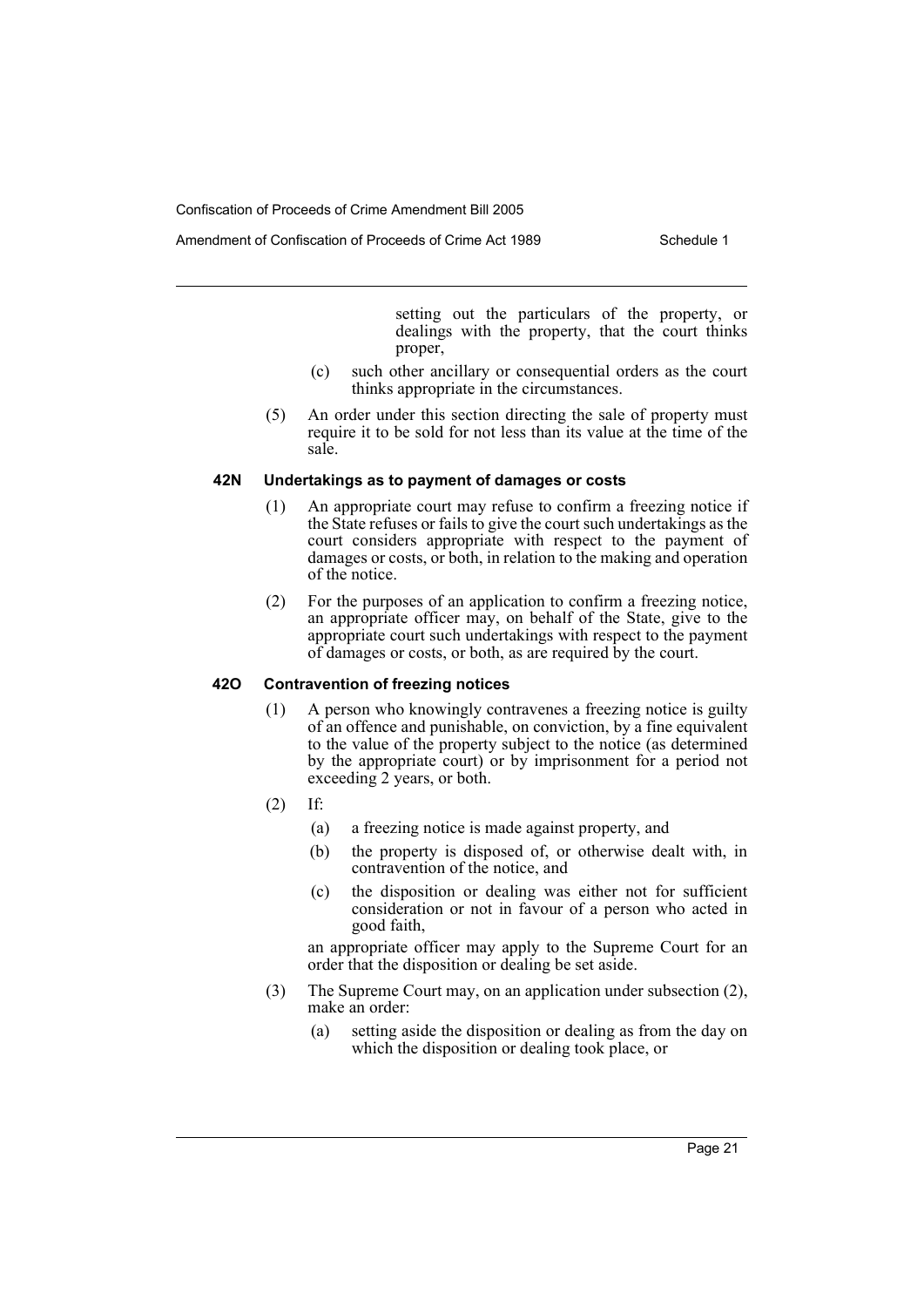Schedule 1 Amendment of Confiscation of Proceeds of Crime Act 1989

(b) setting aside the disposition or dealing as from the day of the order and declaring the respective rights of any persons who acquired interests in the property on or after the day on which the disposition or dealing took place and before the day of the order.

#### **42P Duration of freezing notices**

A freezing notice ceases to be in force if any of the following occurs:

- (a) if the defendant has not been charged with a serious offence at the end of the period of 48 hours after the issuing of the notice,
- (b) on an appropriate court refusing to confirm the freezing notice or if an application for confirmation of the notice has not been made within 14 days after it is issued,
- (c) if the charge is withdrawn and the defendant is not charged with a related offence by the time of the withdrawal,
- (d) if the defendant is acquitted of the charge or the charge is dismissed and the defendant is not charged with a related offence by the time of the acquittal or dismissal,
- (e) if the appropriate court refuses to make a forfeiture order in relation to the property to which it relates and:
	- (i) an appeal against the refusal is finally determined, or
	- (ii) the time for making an appeal against the refusal expires and an appeal is not made before the time expires,
- (f) if a court makes an order setting aside the freezing notice in respect of the whole of the property to which it relates.

#### **42Q Effect of other orders on freezing notices**

- (1) If, while a freezing notice in respect of property is in force, a court makes a forfeiture order in respect of the property or makes a pecuniary penalty order or a drug proceeds order against the defendant subject to the notice, the court or an appropriate court may:
	- (a) if it considers it appropriate, make an order setting aside the freezing notice in respect of the whole or a specified part of the property, and
	- (b) make any other order or orders it considers appropriate in relation to the operation of the freezing notice.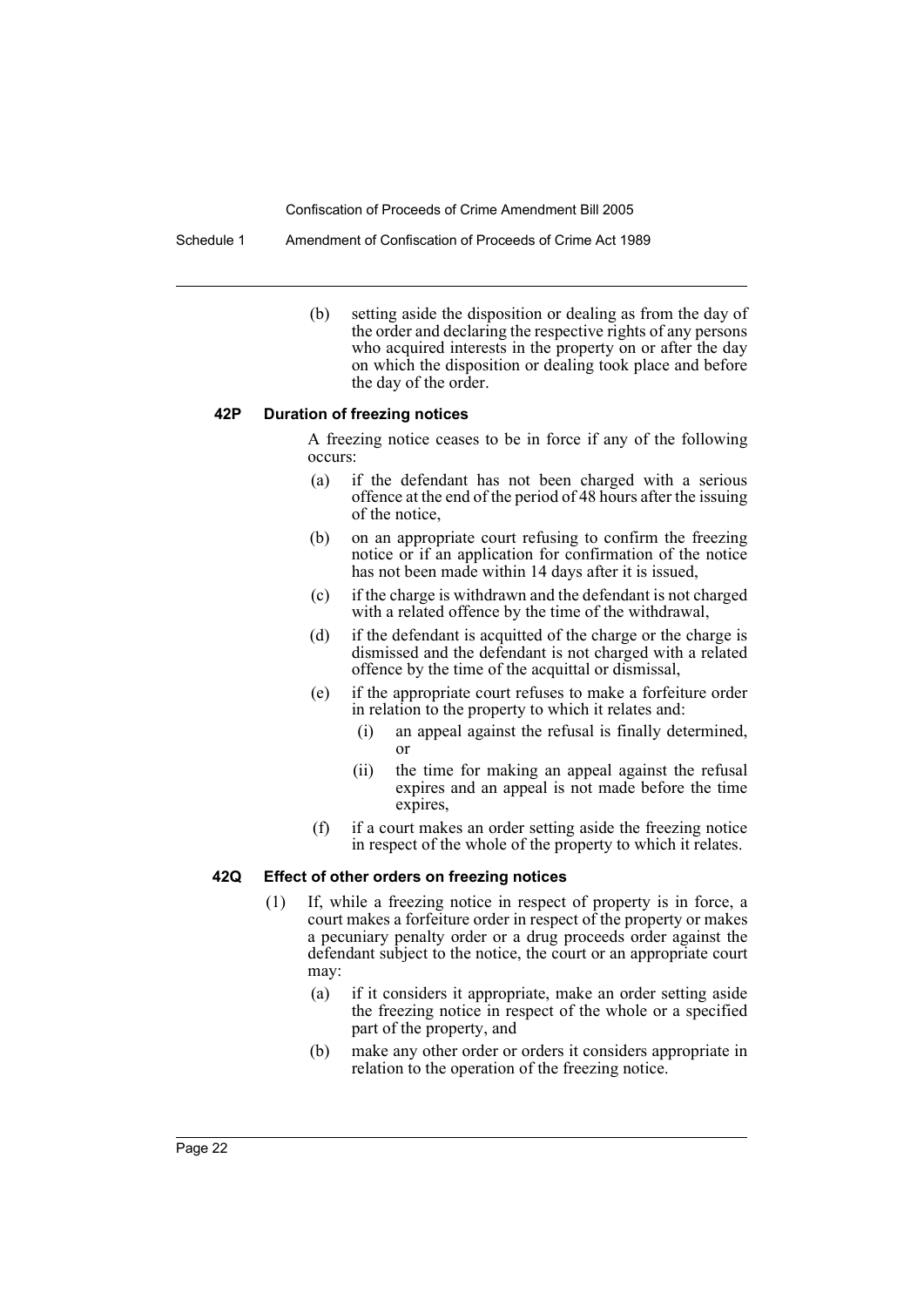- (2) If, while a freezing notice in respect of property is in force, a court refuses to make a forfeiture order in respect of the property or refuses to make a pecuniary penalty order or drug proceeds order against the defendant, the court or an appropriate court may:
	- (a) if it considers it appropriate, make an order in relation to the period for which the freezing notice is to remain in force, and
	- (b) make any other order or orders it considers appropriate in relation to the operation of the freezing notice.
- (3) An order under this section may:
	- (a) set aside the freezing notice wholly or in part, or
	- (b) take effect:
		- (i) on the making of the forfeiture order, pecuniary penalty order or drug proceeds order, or
		- (ii) at a specified time, or
		- (iii) if relevant, on the payment of a penalty amount to the State, or
		- (iv) on the happening of some other specified event.

#### **42R Purchase of property**

- (1) The payment to the State of an amount equal to the value of property subject to a freezing notice operates to discharge the freezing notice (except in so far as the court otherwise directs).
- (2) For the purposes of this section, the value of property is the value agreed between the Attorney General and the person seeking to discharge the freezing notice.
- (3) A payment may not be made under this section before a freezing notice is confirmed by a court.

# **42S Return of property**

(1) If a freezing notice ceases to be in force and the property concerned is not subject to any other order under this Act, the person who is lawfully entitled to it may apply to the Attorney General for the return of the property or for payment of an amount equal to the value of the property together with interest calculated from the date, and at the rate, prescribed by the regulations.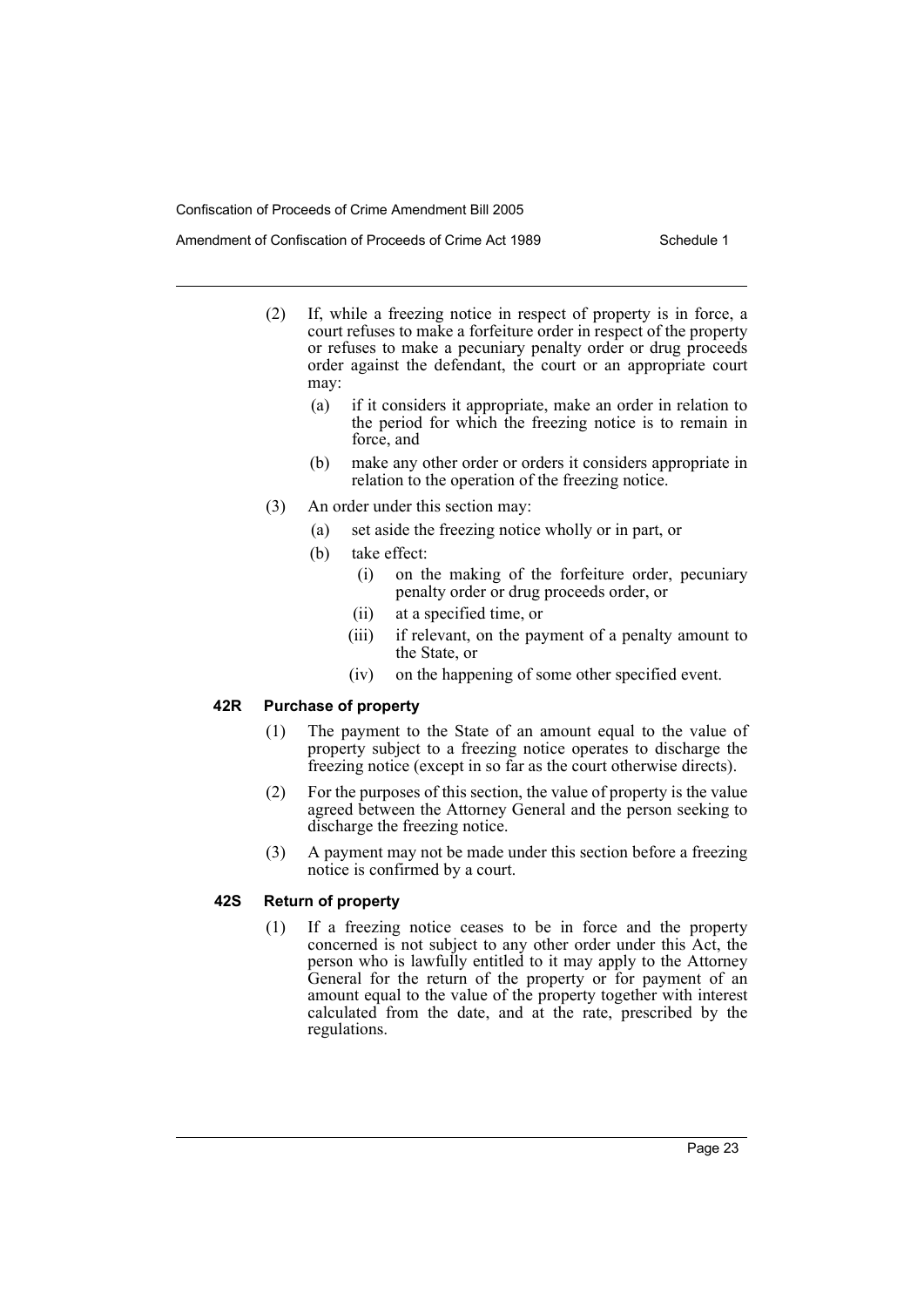Schedule 1 Amendment of Confiscation of Proceeds of Crime Act 1989

- (2) The Attorney General must, if satisfied that the person is lawfully entitled to the property, return the property or pay the amount, as the case requires, not later than 6 months after receipt of the application.
- (3) If the person who is lawfully entitled to property or to be paid an amount under this section cannot be ascertained or an application is not made within 6 months of the freezing notice ceasing to be in force, the property is to be dealt with as if it had been forfeited under this Act.

#### **42T Arrangements for management of property**

The Commissioner of Police may enter into arrangements with the Public Trustee or any other person with respect to the management of property that is under the control of the Commissioner under a freezing notice.

#### **42U Appeals against refusal to confirm freezing notice**

- (1) The Attorney General, the Director of Public Prosecutions or the Commissioner of Police may appeal to the appeal court against a refusal by an appropriate court to confirm a freezing notice.
- (2) On an appeal, the appeal court may make any order that an appropriate court may make on an application for confirmation of a freezing notice.
- (3) An order made by the appeal court under this section is taken to have been made by the appropriate court, but is not on that account subject to further appeal.
- (4) In this section, the *appeal court* is:
	- (a) in relation to a Magistrate, Local Court, the Children's Court or District Court—the Supreme Court, and
	- (b) in relation to the Supreme Court—the Court of Criminal Appeal.

# **42V Court may make further orders relating to freezing notices**

(1) An appropriate court that confirms a freezing notice or a court that is dealing with proceedings for a serious offence in relation to which a freezing notice has been issued may, at any time, make any orders ancillary to the freezing notice that the court considers appropriate.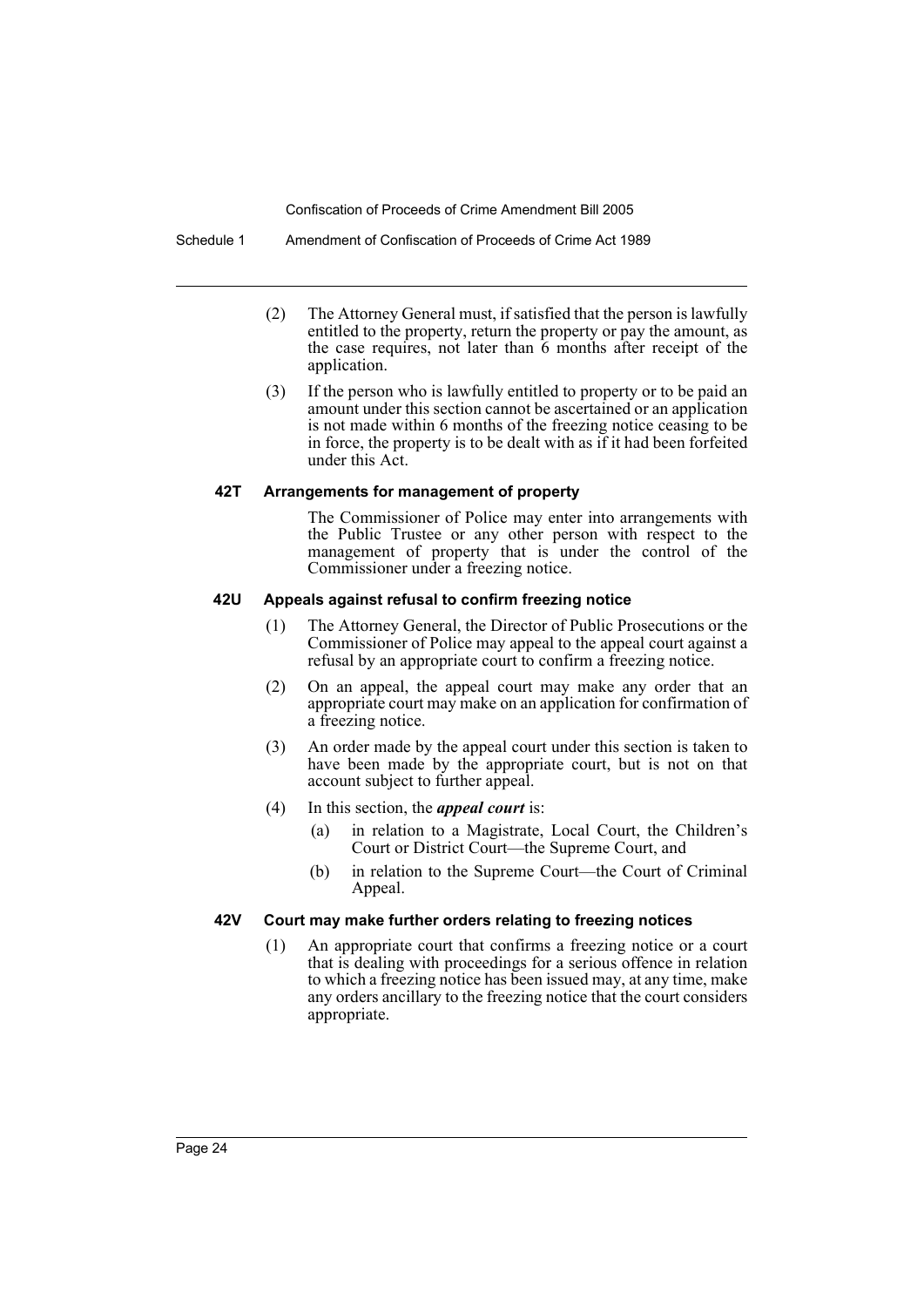- Amendment of Confiscation of Proceeds of Crime Act 1989 Schedule 1
	- (2) Without limiting the generality of subsection (1), the court may make any one or more of the following orders:
		- (a) an order varying the terms of the freezing notice, including the property to which it relates and any conditions of the notice,
		- (b) an order with respect to the carrying out of any undertaking with respect to the payment of costs or damages given by the State in connection with the confirmation of the freezing notice,
		- (c) an order setting aside the freezing notice in respect of the whole or part of the property.
	- (3) An order under this section may be made on the application of any of the following persons:
		- (a) an appropriate officer,
		- (b) the owner,
		- (c) a person directed by the freezing notice to take control of property subject to the notice,
		- (d) any other person with the leave of the court.
	- (4) A person who makes an application under this section must give notice of the application, as prescribed by the regulations or rules of court, to each other person who is entitled, by virtue of subsection  $(3)$   $(a)$ – $(c)$ , to make an application under this section.

#### **[35] Section 43 Restraining orders**

Insert ", or has been convicted of," after "charged with" in section 43 (1).

#### **[36] Section 43 (4) (a) (i)**

Insert "or has been convicted of" after "charged".

#### **[37] Section 43 (9)**

Insert after section 43 (8):

(9) A restraining order may not be made in respect of property affected by a freezing notice or the subject of a current application for a freezing notice under this Act.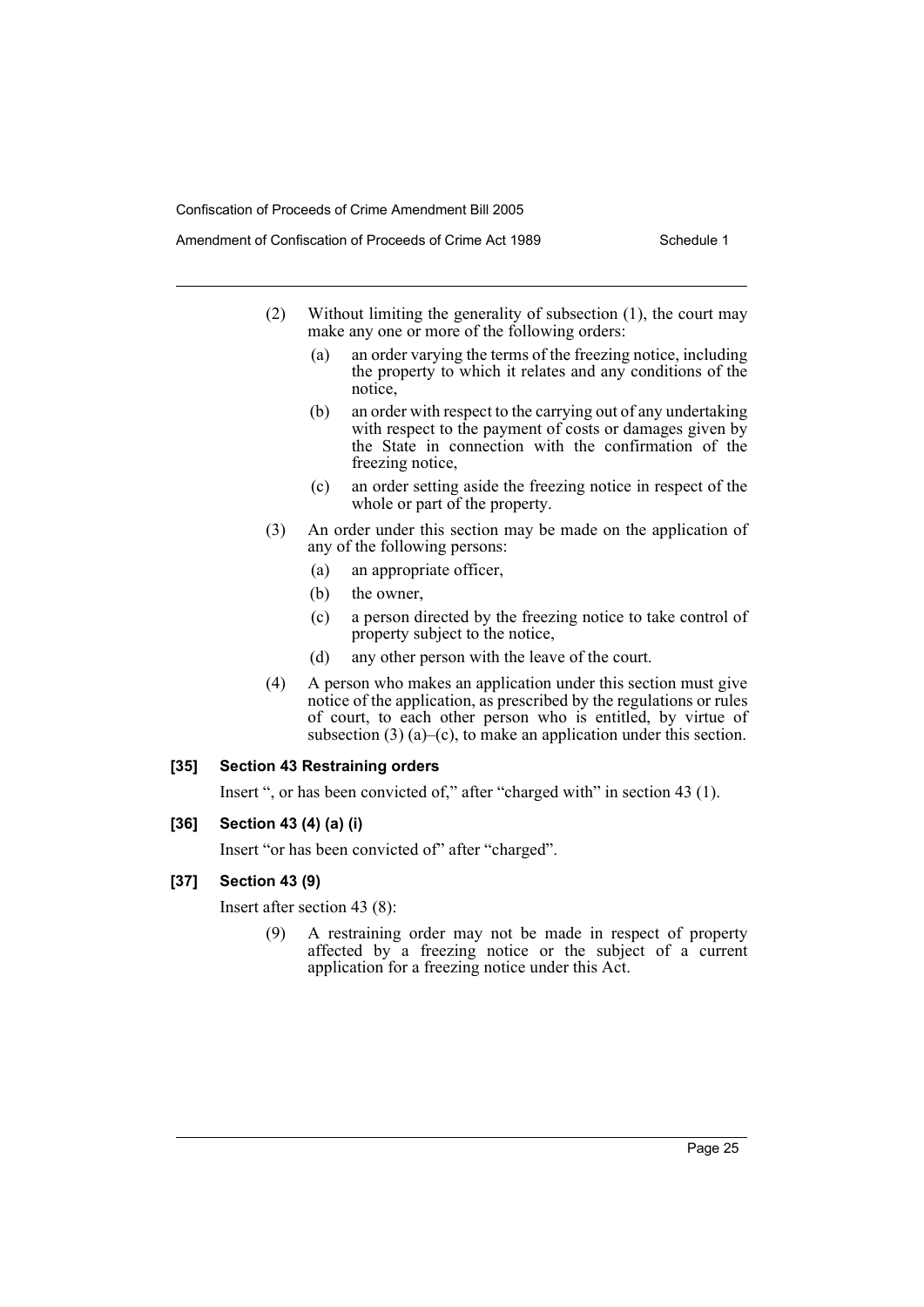Schedule 1 Amendment of Confiscation of Proceeds of Crime Act 1989

#### **[38] Section 45 Supreme Court may make further orders relating to restraining orders**

Omit section 45 (6) and (7). Insert instead:

(6) A person who makes an application under this section in relation to a restraining order must give notice of the application, as prescribed by the regulations or rules of court, to each other person who is entitled, by virtue of subsection  $(3)$   $(a)$ – $(c)$ , to make an application under this section in relation to the order.

#### **[39] New section 45A**

Renumber section 50 as section 45A and insert after section 45.

**[40] New section 45B**

Renumber section 55 as section 45B and insert after new section 45A.

#### **[41] Part 3, Division 3, heading**

Insert before section 46:

#### **Division 3 General provisions applying to restraining orders and freezing notices**

#### **[42] Section 46**

Omit the section. Insert instead:

- **46 Order for taxation of legal expenses to be met out of restrained or frozen property**
	- (1) If:
		- (a) the Supreme Court makes a restraining order directing the Public Trustee to take control of property or an appropriate court makes a freezing notice directing the Public Trustee or Commissioner of Police to take control of property, and
		- (b) the order or notice makes provision for meeting, out of the property or part of it, a person's reasonable expenses in defending a criminal charge,

the Public Trustee or Commissioner may apply to the court for an order under subsection (3).

- (2) The Public Trustee or Commissioner must give to the person written notice of an application under this section.
- (3) On an application, the court may order that the expenses be taxed as provided in the order or notice or may dismiss the application.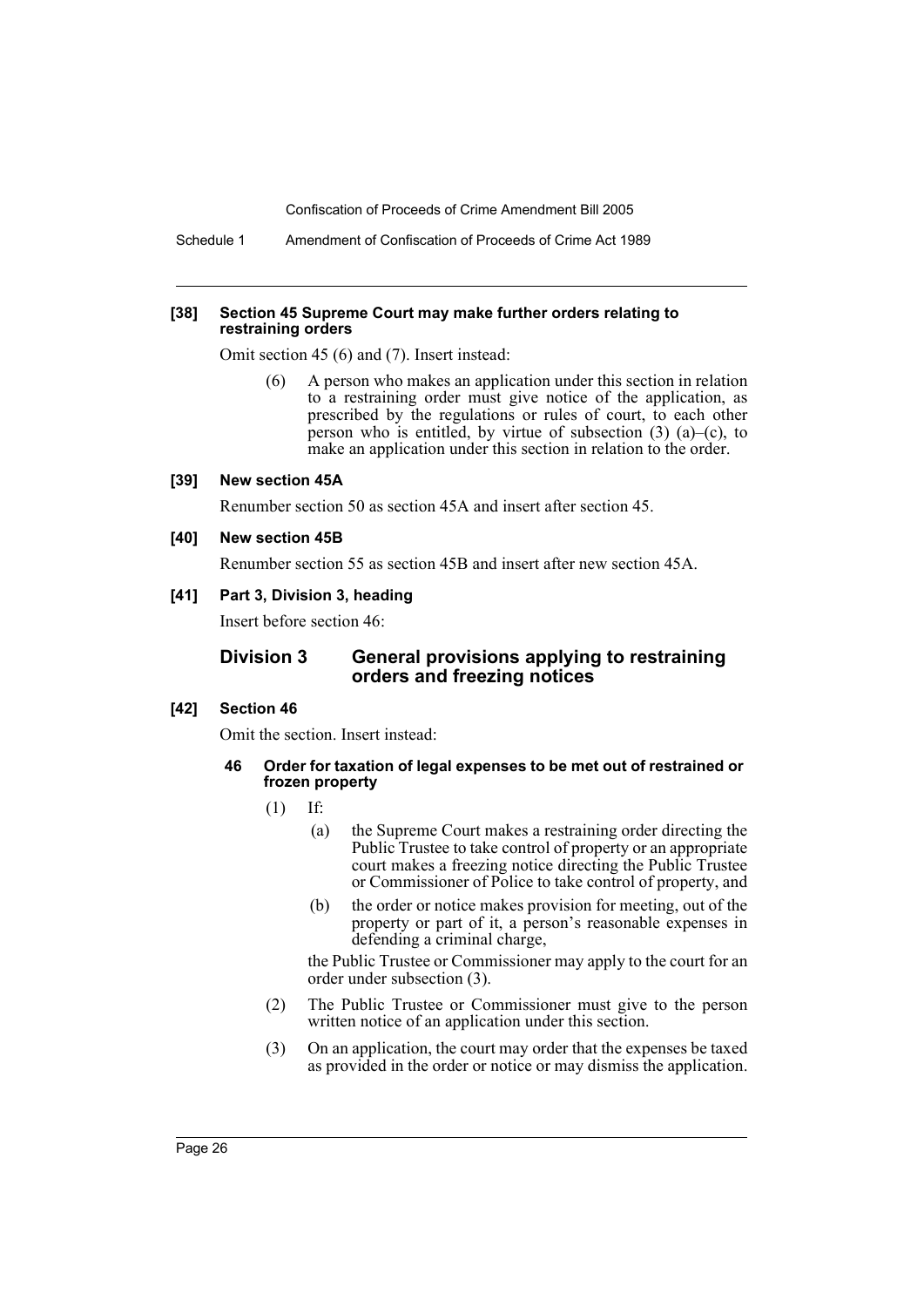- Amendment of Confiscation of Proceeds of Crime Act 1989 Schedule 1
	- (4) An applicant for an order need not, except as ordered by the court after the application is made, take any steps for the purpose of meeting the expenses as provided by the restraining order or freezing notice unless and until:
		- (a) an order under subsection (3) in relation to the expenses is complied with, or
		- (b) the application, and any appeal arising out of it, are finally determined, or otherwise disposed of, otherwise than by the making of such an order.

#### **[43] Section 47 Public Trustee or Commissioner of Police to discharge confiscation order**

Insert "or Commissioner of Police" after "Public Trustee" where firstly occurring in section 47 (1) (a).

# **[44] Section 47 (1) (a) and (4) (a)**

Insert "or freezing notice" after "restraining order" wherever occurring.

# **[45] Section 47 (1) (b)**

Omit "or drug proceeds order".

### **[46] Section 47 (1)**

Insert "or Commissioner" after "Public Trustee" where secondly and thirdly occurring.

# **[47] Section 47 (2), (4), (5) and (6)**

Insert "or Commissioner" after "Public Trustee" wherever occurring.

# **[48] Section 47 (4) (a)**

Insert "or Commissioner's" after "Public Trustee's" wherever occurring.

### **[49] Section 47 (6)**

Omit "or drug proceeds order" wherever occurring.

### **[50] Section 48 Charge on property subject to restraining order or freezing notice**

Omit section 48 (1) (a). Insert instead:

(a) in reliance on the charging, or the proposed charging, of a person with, or the conviction of a person of, a serious offence, a court has made a restraining order or confirmed a freezing notice in respect of property of a person, and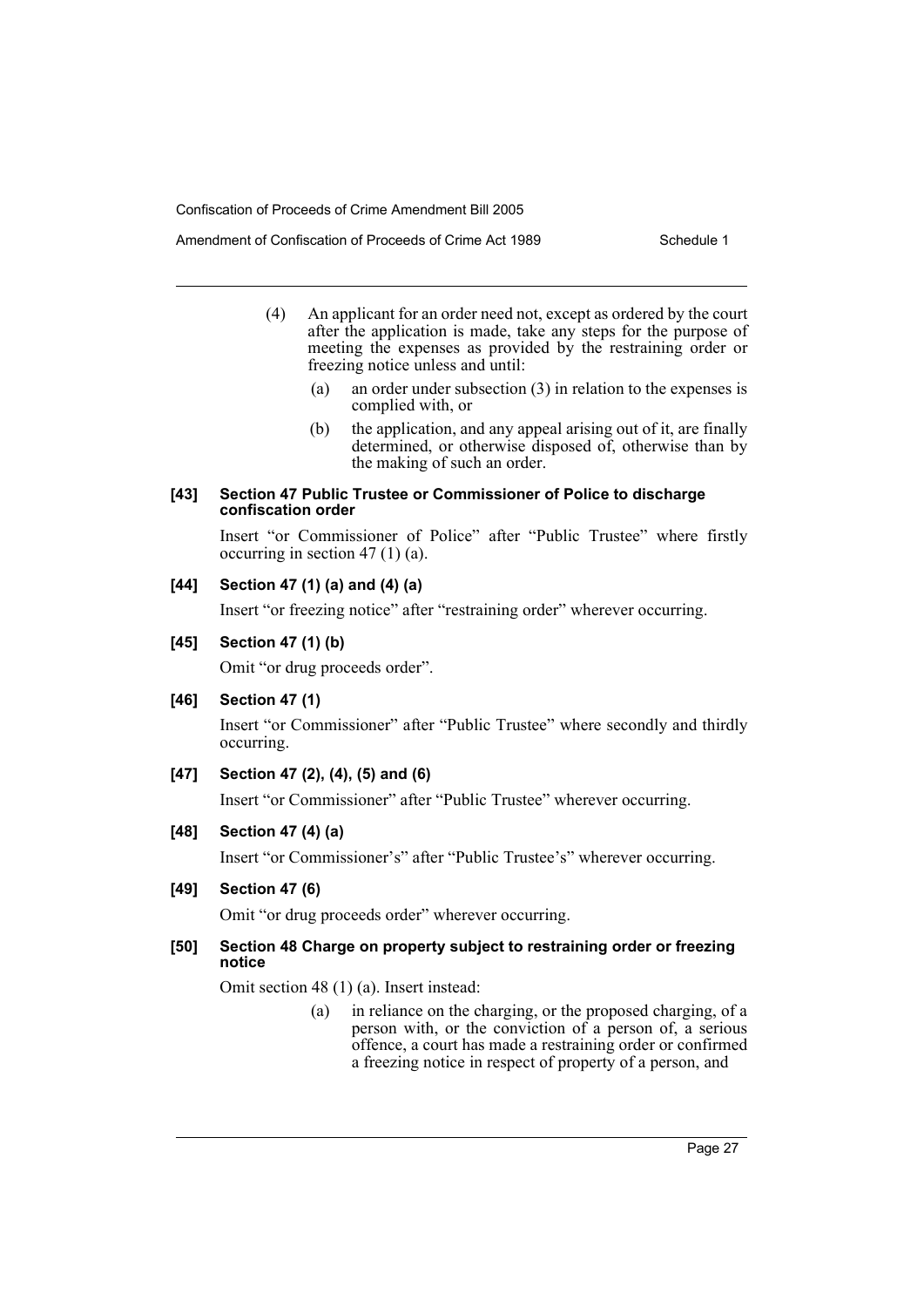Schedule 1 Amendment of Confiscation of Proceeds of Crime Act 1989

#### **[51] Section 48 (1)**

Insert "or freezing notice" after "restraining order" where secondly occurring.

#### **[52] Section 48 (2) (c) (iii)**

Omit the subparagraph. Insert instead:

(iii) if the restraining order or freezing notice directed the Public Trustee or the Commissioner of Police to take control of the property—by the owner of the property with the consent of the Public Trustee or the Commissioner, or

#### **[53] Section 48 (4) (a)**

Insert "or Commissioner" after "Public Trustee".

#### **[54] Section 49 Registration of restraining orders and freezing notices**

Insert "or freezing notice" after "restraining order" wherever occurring in section 49 (1).

#### **[55] Section 49 (2)**

Omit "a restraining order". Insert instead "an order or notice".

#### **[56] Section 49 (2)**

Omit "section 50". Insert instead "section 42O or 45A".

#### **[57] Section 49 (2)**

Omit "the restraining order". Insert instead "the order or notice".

### **[58] Section 49 (3)**

Insert "or freezing notice" after "restraining order".

#### **[59] Section 49 (3)**

Insert "or notice" after "the order".

#### **[60] Section 51 Hindering or obstructing Public Trustee or Commissioner of Police**

Omit section 51 (1). Insert instead:

(1) A person must not hinder or obstruct the Public Trustee or the Commissioner of Police in the performance of their obligations under a restraining order or freezing notice.

Maximum penalty: 20 penalty units or imprisonment for 6 months, or both.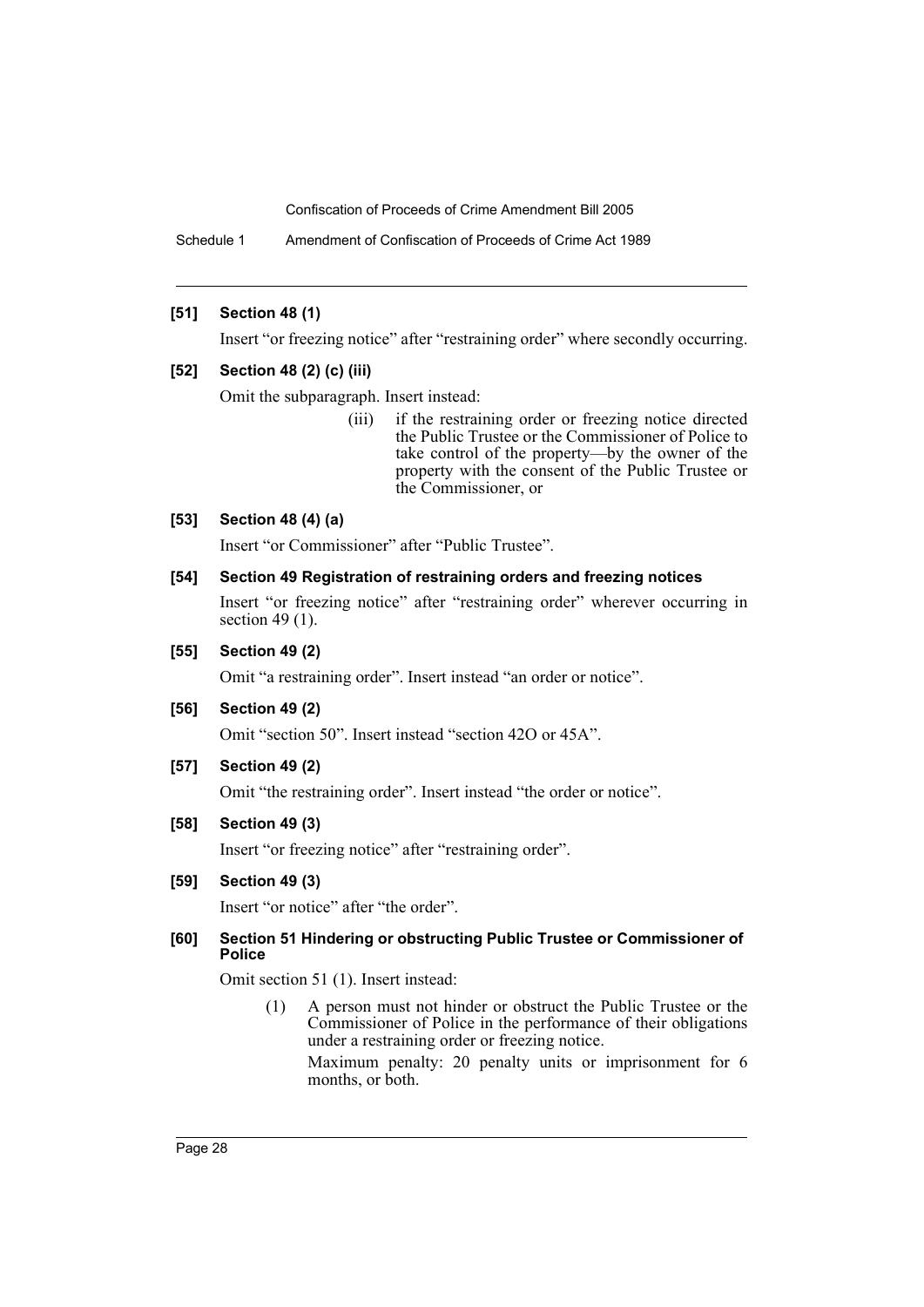#### **[61] Section 51A**

Insert after section 51:

#### **51A Orders to furnish statements to Public Trustee or Commissioner of Police**

- (1) A person directed by an order under section 42M or 45 to furnish a statement to the Public Trustee or Commissioner of Police is not excused from:
	- (a) furnishing the statement, or
	- (b) setting out particulars in the statement,

on the ground that the statement or particulars might tend to incriminate the person or make the person liable to a forfeiture or penalty.

(2) A statement furnished to the Public Trustee or Commissioner under any such order, and any information, document or thing obtained as a direct or indirect consequence of the statement, is not admissible against the person in any criminal proceedings except a proceeding in respect of the falsity of the statement.

#### **[62] Section 52 Protection of Public Trustee and Commissioner of Police from liability in certain cases**

Insert "or Commissioner of Police" after "Public Trustee" wherever occurring in section 52 (2) and (3).

#### **[63] Section 52 (2) and (3)**

Insert "or freezing notice" after "restraining order" wherever occurring.

#### **[64] Section 53 Fees payable to Public Trustee or Commissioner of Police**

Insert "or Commissioner of Police" after "Public Trustee" wherever occurring.

#### **[65] Section 53**

Insert "or freezing notice" after "restraining order".

#### **[66] Section 54 Court may revoke orders or notices**

Omit "the Supreme Court has made a restraining order, the Court may, on application made to it by the person, revoke the order".

Insert instead "a court has made a restraining order or confirmed a freezing notice, the court may, on application made to it by the person, revoke the order or notice".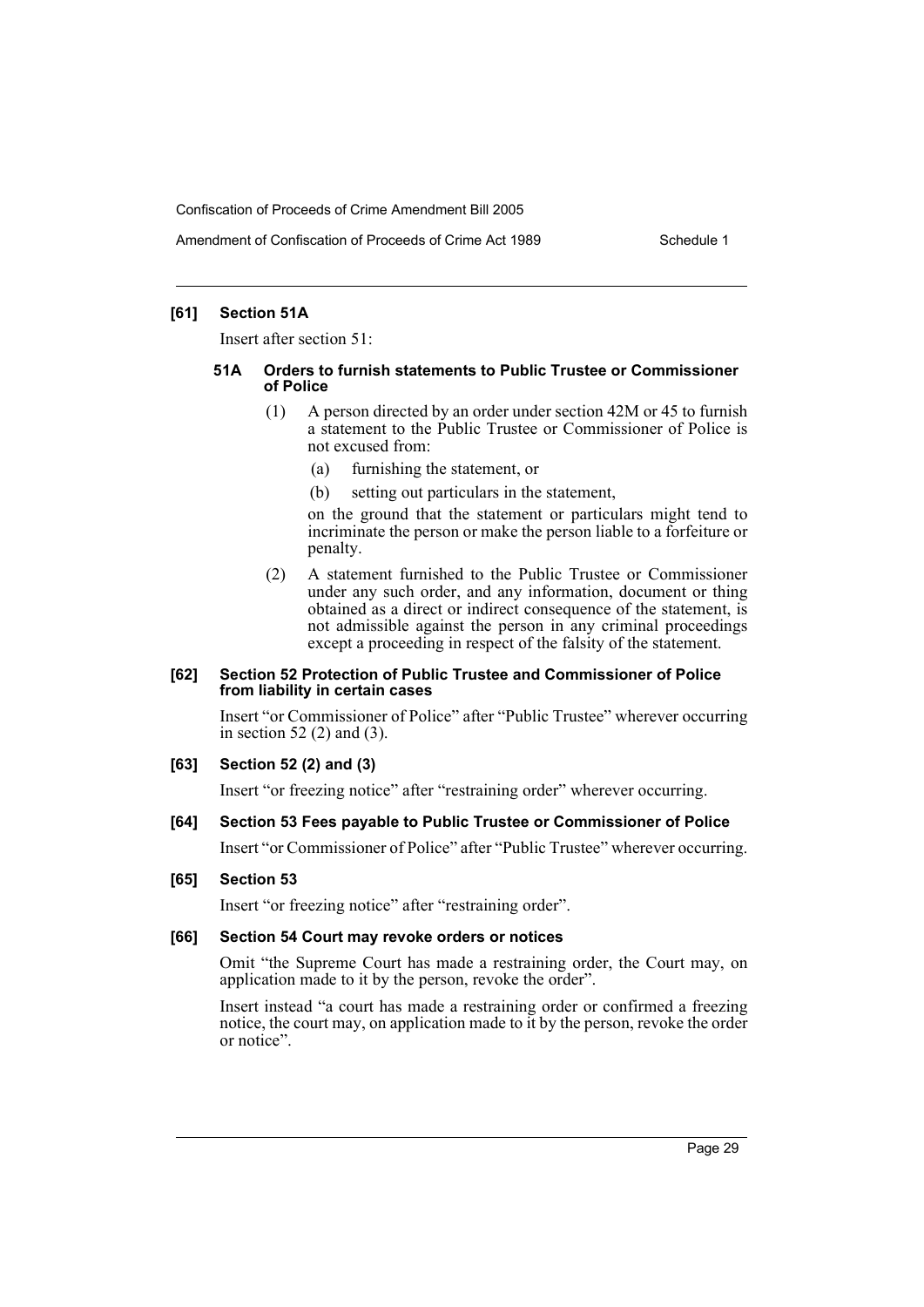Schedule 1 Amendment of Confiscation of Proceeds of Crime Act 1989

#### **[67] Section 54 (a) and (b)**

Omit "Court" wherever occurring. Insert instead "court".

#### **[68] Section 54 (2)**

Insert at the end of section 54:

(2) A person who makes an application under this section must give notice of the application, as prescribed by the regulations or rules of court.

#### **[69] Section 56 Notice of applications under this Part**

Omit the section.

#### **[70] Section 57 Certificate by Public Trustee or Commissioner of Police**

Insert "or freezing notice" after "restraining order" wherever occurring.

# **[71] Section 57 (2)**

Insert at the end of section 57:

- (2) If a freezing notice is in force directing the Commissioner of Police to take control of property, a certificate by the Commissioner:
	- (a) certifying that the freezing notice has been made and is in force, and
	- (b) stating the terms of the freezing notice,

is to be accepted by all courts, officers and other persons, whether acting under any Act or not, as evidence of the matters so certified and stated and of the Commissioner's right to act under the notice, without production of any further proof.

### **[72] Section 62 Effect of production orders on proceedings etc**

Insert "or to confirm a freezing notice" after "drug proceeds order" in section  $62$  (3).

### **[73] Section 69 Making of monitoring orders**

Omit "section 73 (money laundering)" from section 69 (3).

Insert instead "Division 1A of Part 4 of the *Crimes Act 1900*".

### **[74] Section 72 Protection where financial information given**

Omit "section 73 (money laundering)".

Insert instead "Division 1A of Part 4 of the *Crimes Act 1900*".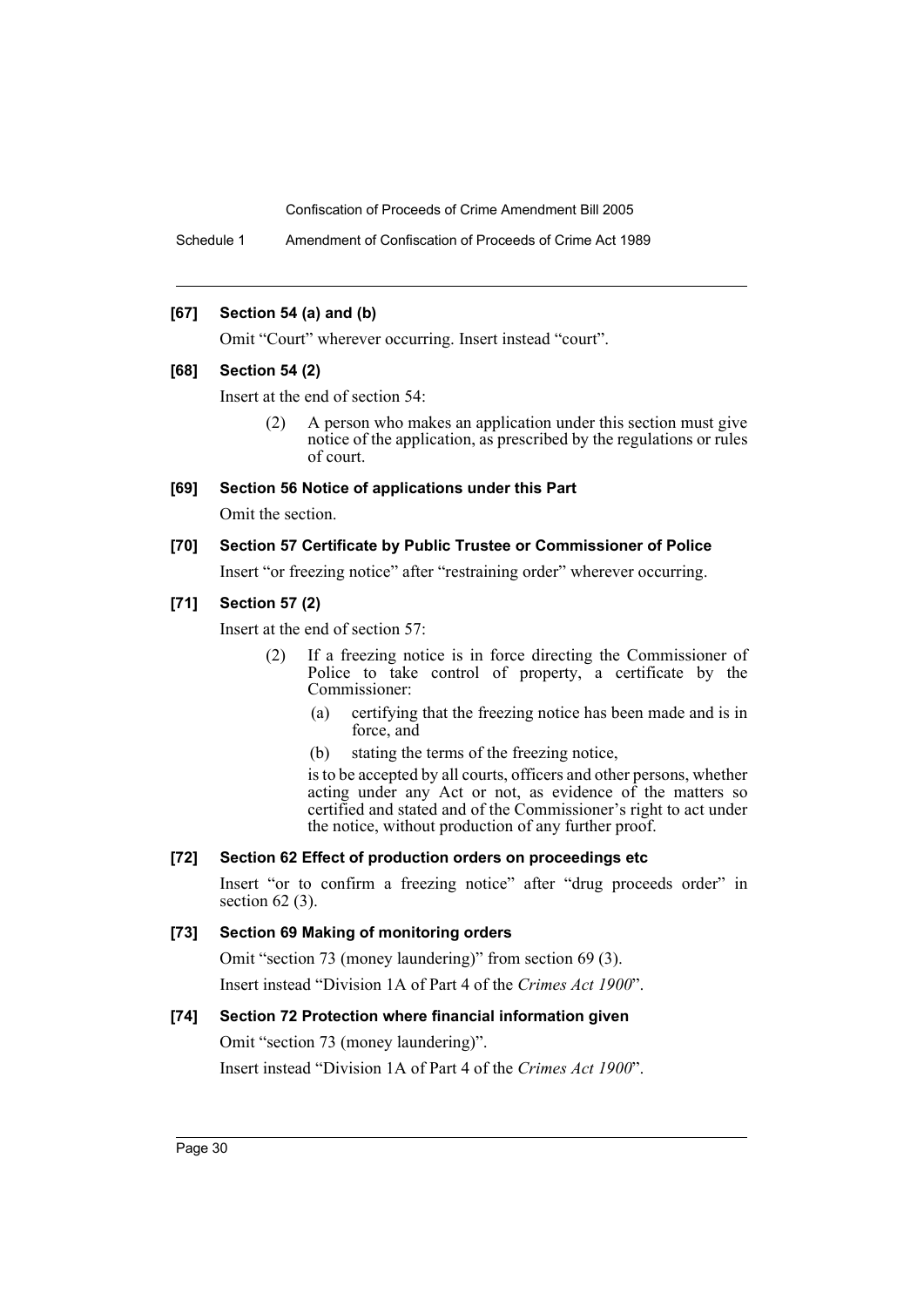# **[75] Part 5, Division 1 Money laundering**

Omit the Division.

# **[76] Part 5, Division 2, heading** Omit the heading.

#### **[77] Section 74 Proceedings for offences**

Omit "under section 50 (contravention of restraining orders)" from section 74 (2).

Insert instead "under section 42O or 45A".

#### **[78] Section 74 (3)**

Omit "under section 50 shall".

Insert instead "under section 42O or 45A must".

#### **[79] Section 74 (4)**

Omit "or 73 (money laundering)".

# **[80] Section 77 Registration of interstate instruments**

Insert ", interstate crime related property declaration" after "interstate forfeiture order" wherever occurring in section 77 (1) and (3).

#### **[81] Section 77 (1) and (4)**

Insert "or declaration" after "the order" wherever occurring.

#### **[82] Section 77 (2) and (2A)**

Omit section 77 (2). Insert instead:

- (2) An interstate forfeiture order, interstate crime related property declaration or interstate restraining order is to be regarded as registered under this Act when a copy of the order or declaration (being a copy sealed by the court or person that made the order or declaration) is registered in accordance with the rules of the Supreme Court.
- (2A) A sealed copy of an interstate forfeiture order, interstate crime related property declaration or interstate restraining order is not required for the purposes of registration if it is not the practice of the court or body that issued the order or declaration to seal copies of the order or declaration.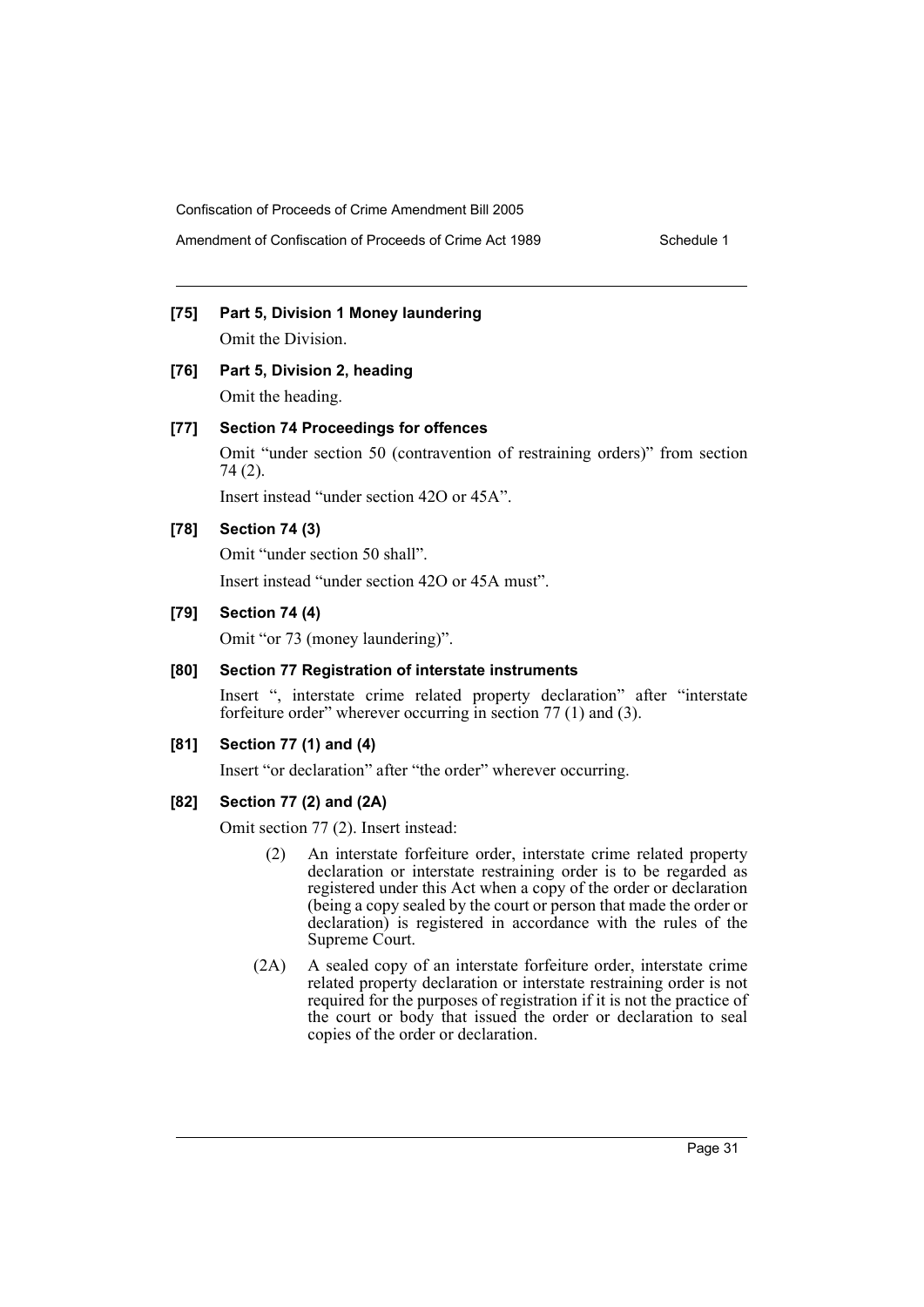Schedule 1 Amendment of Confiscation of Proceeds of Crime Act 1989

#### **[83] Section 78A**

Insert after section 78:

#### **78A Effect of registration of interstate crime related property declarations**

- (1) A registered interstate crime related property declaration is, subject to the regulations, to be enforced as if it were a registered interstate forfeiture order and this Part applies accordingly.
- (2) Regulations may be made for or with respect to the circumstances in which a registered interstate crime related property declaration is to be treated as a registered interstate forfeiture order.

#### **[84] Section 79 Effect of registration of interstate restraining orders**

Omit "48, 54, 55" from section 79 (2). Insert instead "45B, 48, 54".

#### **[85] Section 80 Revocation or variation of registered orders or declarations**

Insert ", registered interstate crime related property declaration" after "interstate forfeiture order".

#### **[86] Section 80**

Insert "or declaration" after "an order".

### **[87] Section 81 Duration of registration**

Insert ", interstate crime related property declaration" after "interstate forfeiture order" in section 81 (a).

#### **[88] Section 81**

Insert "or declaration" after "order" where thirdly, fourthly and fifthly occurring.

### **[89] Section 82 Cancellation of registration**

Insert ", interstate crime related property declaration" after "interstate forfeiture order" in section 82 (1).

### **[90] Section 82 (1) (b) and (2)**

Insert "or declaration" after "order" wherever occurring.

### **[91] Section 85 Interim registration of facsimile copies**

Insert ", interstate crime related property declaration" after "interstate forfeiture order" in section 85  $(1)$   $(a)$ .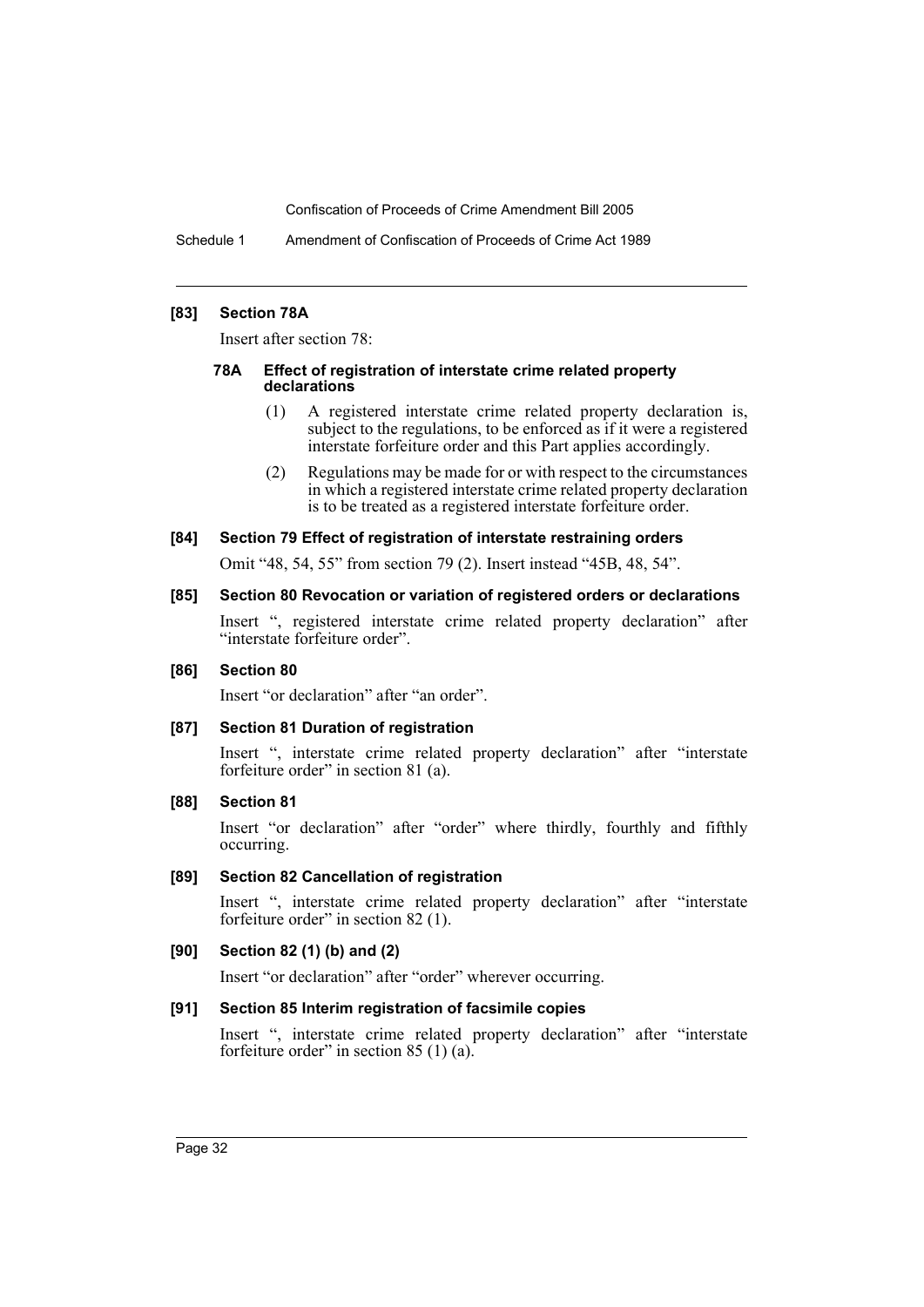#### **[92] Section 85 (1) (b)**

Insert "or declaration" after "order".

#### **[93] Section 85 (1)**

Omit "the rules of the Supreme Court".

Insert instead "the requirements of the court or body that issued it".

#### **[94] Section 85 (4)**

Insert "or interstate crime related property declaration" after "interstate forfeiture order".

#### **[95] Section 85 (4)**

Insert "or declaration" after "the order".

# **[96] Section 87 Provisions relating to courts**

Omit "\$10,000" from section 87 (2) and (3) wherever occurring.

Insert instead "the maximum amount that may be awarded by a Local Court when exercising its general civil jurisdiction".

# **[97] Section 89 Interstate operation of New South Wales orders and notices**

Omit "or restraining order" wherever occurring.

Insert instead ", restraining order or freezing notice".

### **[98] Section 89 (1), (2), (3) (a), (b) and (c)**

Insert "or notice" after "the order" wherever occurring.

### **[99] Section 90 Costs incurred on variation of orders or notices on application by third parties**

Omit "the Supreme Court" from section 90 (1) (a). Insert instead "a court".

### **[100] Section 90 (1) (a)**

Omit "or restraining order".

Insert instead ", restraining order or freezing notice".

### **[101] Section 90 (1)**

Omit "Supreme Court may". Insert instead "court may".

### **[102] Section 90 (2), (3), (4) and (5)**

Omit "Supreme Court" wherever occurring. Insert instead "court".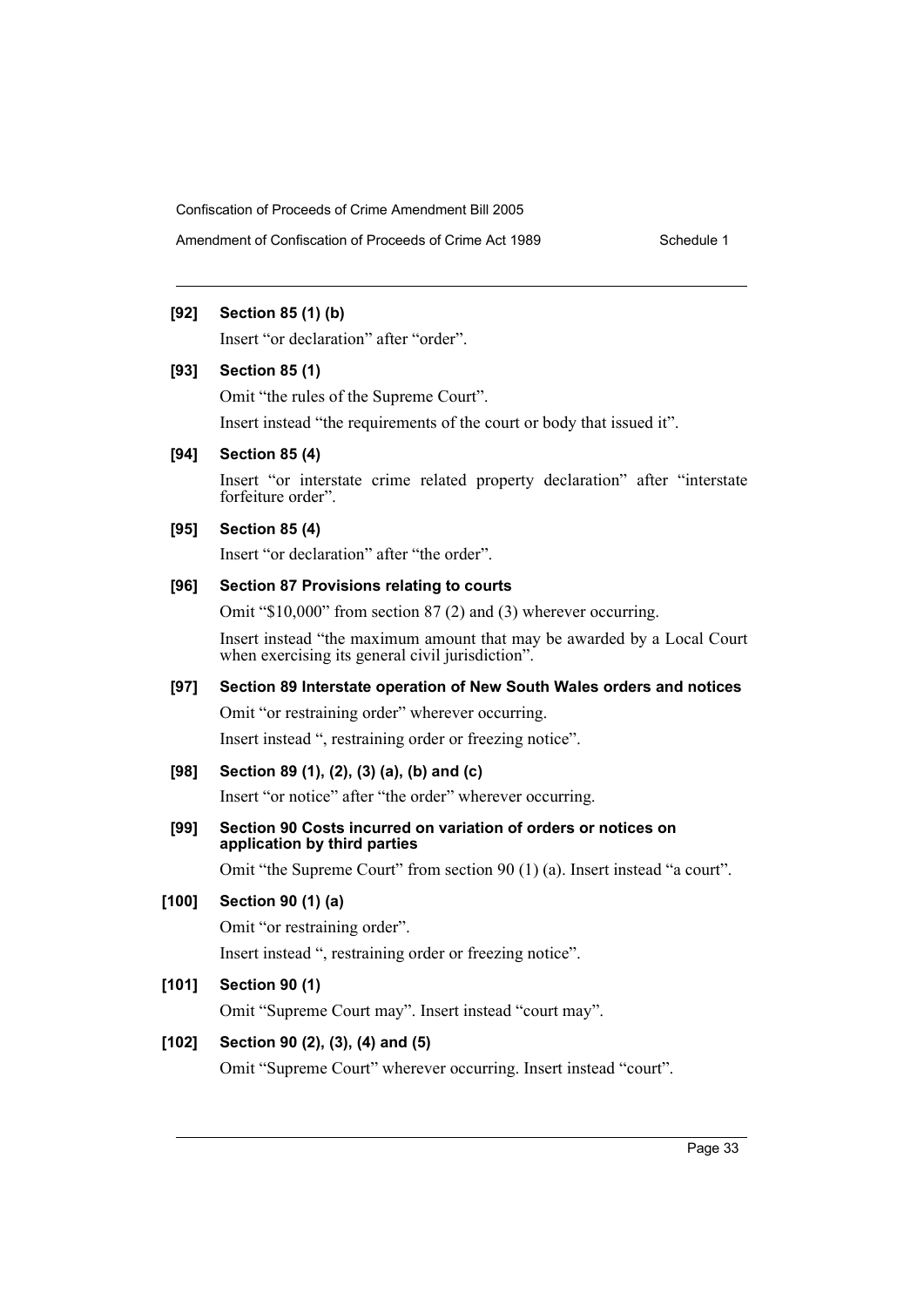Schedule 1 Amendment of Confiscation of Proceeds of Crime Act 1989

### **[103] Section 90 (6)**

Omit the subsection. Insert instead:

(6) In this section:

*third party*, in relation to a forfeiture order, restraining order or freezing notice, means a person who is not the subject of the order or notice.

*vary* includes limit the manner in which an order or notice applies.

# **[104] Section 91 Duty not payable**

Omit "stamp duty is payable under the *Stamp Duties Act 1920*".

Insert instead "duty is payable under the *Duties Act 1997*".

# **[105] Section 91 (b)**

Insert "or section 42S (return of property)" after "orders)".

# **[106] Schedule 1 Savings, transitional and other provisions**

Insert before clause 1:

# **Part 1 Preliminary**

# **[107] Schedule 1, clause 2 (1)**

Insert at the end of clause 2 (1):

*Confiscation of Proceeds of Crime Amendment Act 2005* (but only to the extent that it amends this Act)

# **[108] Schedule 1, Part 2**

Insert after clause 3:

# **Part 2 Provisions consequential on Confiscation of Proceeds of Crime Amendment Act 2005**

# **4 Definition**

In this Part:

*amending Act* means the *Confiscation of Proceeds of Crime Amendment Act 2005*.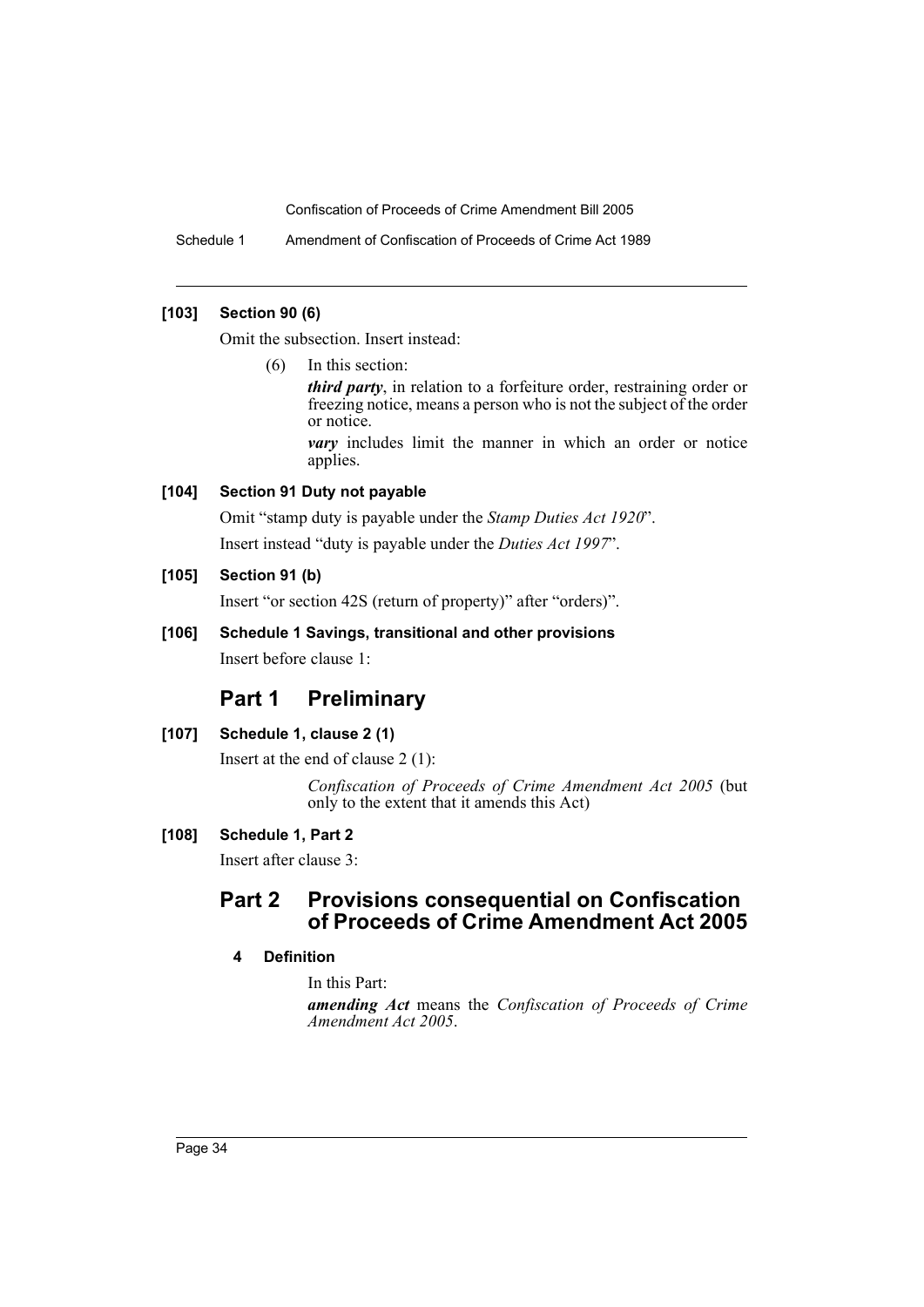### Amendment of Confiscation of Proceeds of Crime Act 1989 Schedule 1

#### **5 Freezing notices**

Division 1A of Part 3, as inserted by the amending Act, applies to or in respect of:

- (a) property acquired or seized before or after the commencement of that Division, and
- (b) persons who committed serious offences (whether or not they were charged with those offences) before or after the commencement of that Division.

#### **6 Interstate orders and other instruments**

This Act, as amended by the amending Act, applies to or in respect of interstate forfeiture orders, interstate crime related property declarations and interstate restraining orders in force immediately before the commencement of this clause.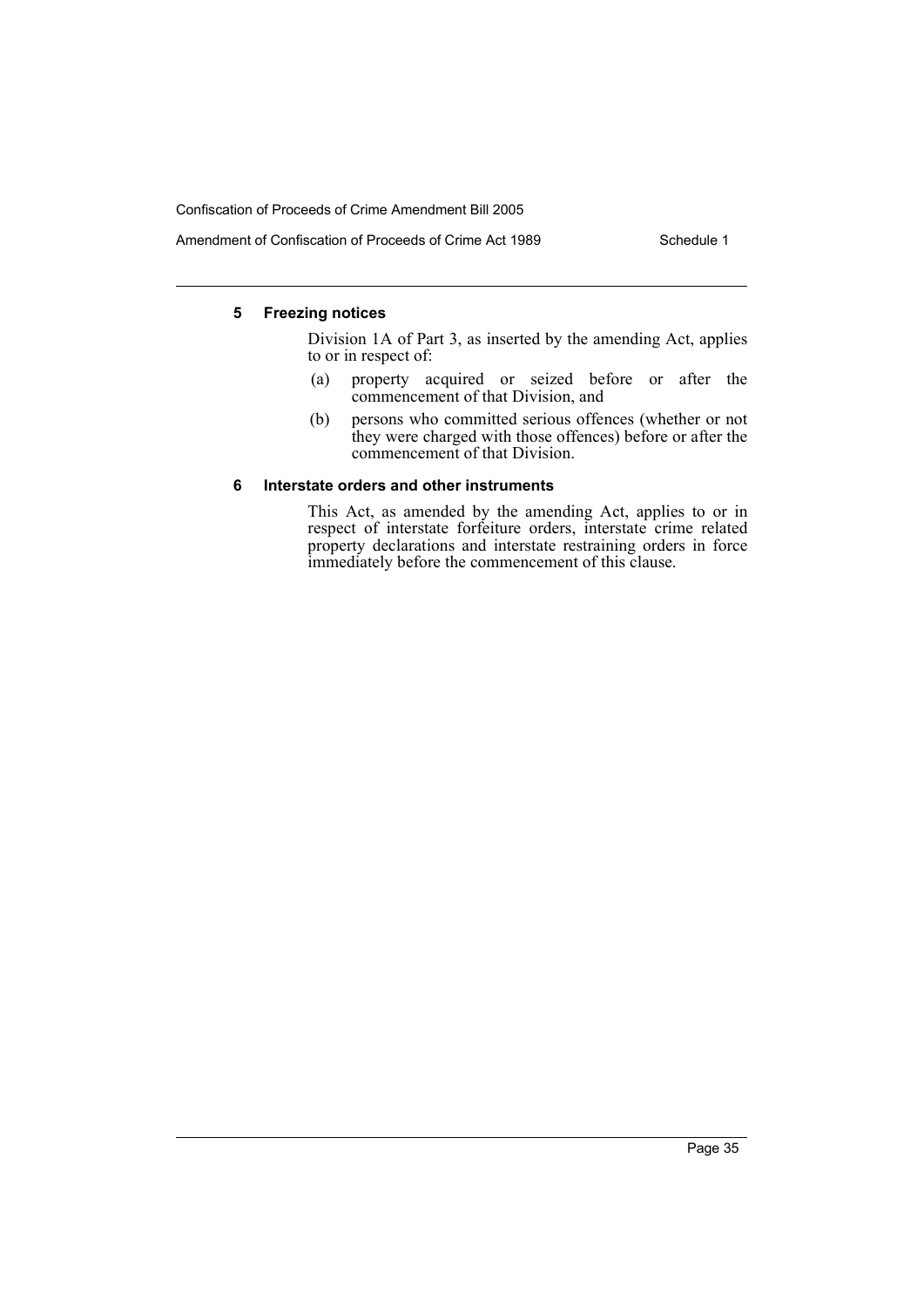Schedule 2 Amendment of Civil Liability Act 2002

# <span id="page-36-0"></span>**Schedule 2 Amendment of Civil Liability Act 2002**

(Section 4)

**[1] Part 7, Division 1, heading**

Insert before section 51:

# **Division 1 Limitations on damages**

# **[2] Part 7, Division 2**

Insert after section 54A:

### **Division 2 Supervision of damages arising out of criminal conduct by persons suffering from mental illness**

### **54B Definitions**

In this Division:

*award* of damages means an award of damages by a court (including such an award pursuant to judgment entered in accordance with an agreement between the parties to a claim for damages).

*damages supervision order* means an order granted under section 54D.

*serious offence* means an offence punishable by imprisonment for 6 months or more.

### **54C Application of Division**

- (1) This Division applies to an award of damages to which this Part applies if:
	- (a) the award is made in respect of a civil liability that arises out of injury or damage to the person, and
	- (b) the injury or damage occurred at the time of, or following, conduct of the person that, on the balance of probabilities, would have constituted a serious offence if the person had not been suffering from a mental illness at the time of the conduct, and
	- (c) the conduct contributed materially to the injury or damage or to the risk of injury or damage.
- (2) This Division does not apply to offender damages within the meaning of Division 6 of Part 2A.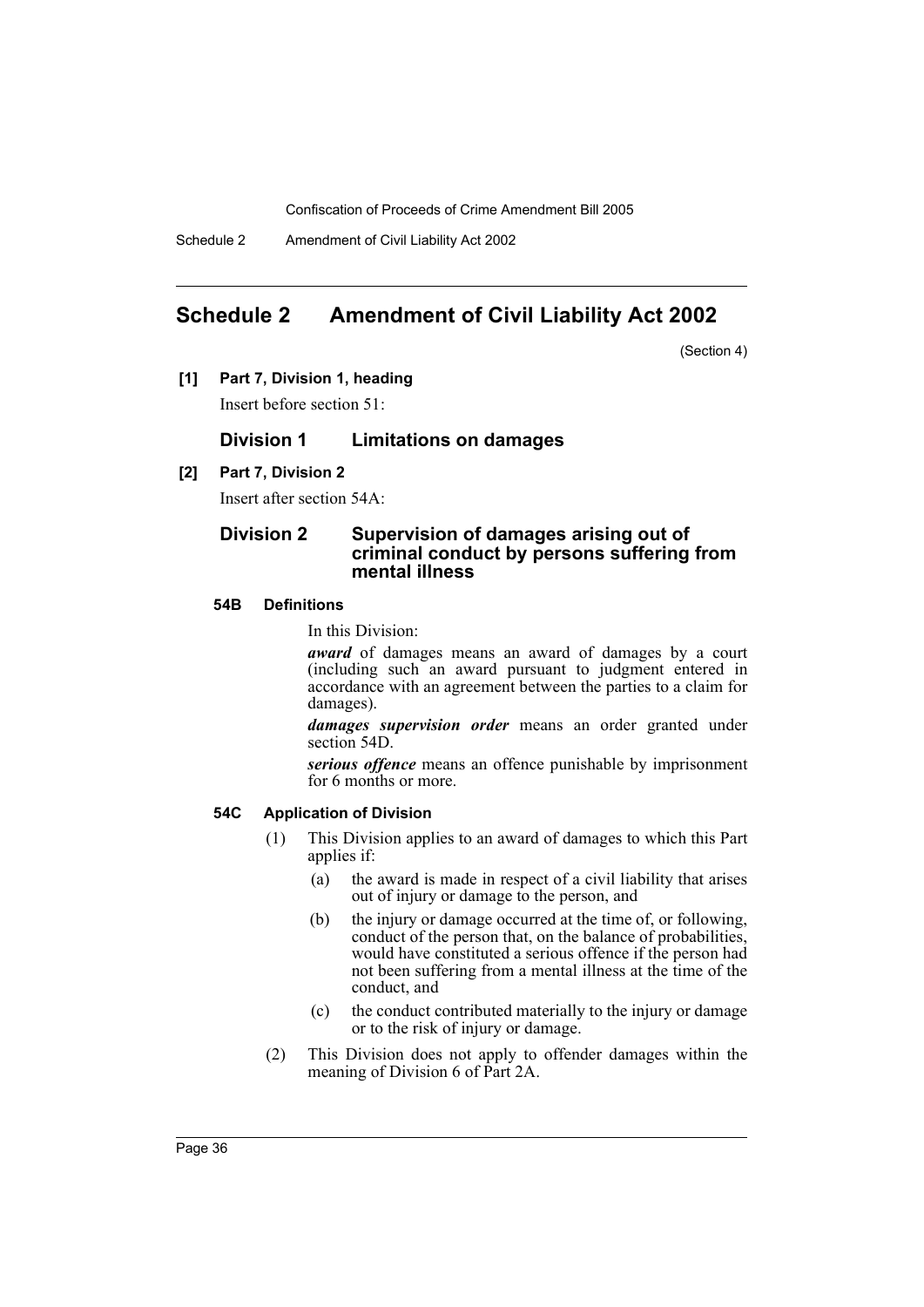Amendment of Civil Liability Act 2002 Schedule 2

- (3) This Division does not apply to an award of damages against a defendant if the conduct of the defendant that caused the death, injury or damage concerned:
	- (a) constitutes an offence (whether or not a serious offence), or
	- (b) would have constituted an offence (whether or not a serious offence) if the defendant had not been suffering from a mental illness at the time of the conduct.
- (4) This Division does not apply to an award of damages made before the commencement of this Division.

#### **54D Damages supervision orders**

- (1) A court that makes an award of damages must make an order directing the Public Trustee to take control of the amount of damages if it is satisfied, on the balance of probabilities, that the amount of damages is an amount to which this Division applies and that it is in the best interests of the person to whom the damages were awarded to make the order.
- (2) The Public Trustee must ensure that an amount of damages subject to a damages supervision order is used to cover the costs of past, present and future medical or other therapeutic treatment, rehabilitation costs and care costs of the person awarded the damages, subject to the terms of the order.
- (3) A damages supervision order may not take effect before the later of the final determination of any appeal relating to the award of damages or the end of the period during which any such appeal may be made.
- (4) A damages supervision order may be made whether or not the person awarded the damages is a mentally ill person (within the meaning of the *Mental Health Act 1990*) or a mentally incapacitated person when the order is made.
- (5) Any part of an award payable or paid for properly payable legal expenses incurred in connection with proceedings for damages may not be made subject to a damages supervision order.
- (6) The Public Trustee holds the amount of damages in trust for the person awarded the damages.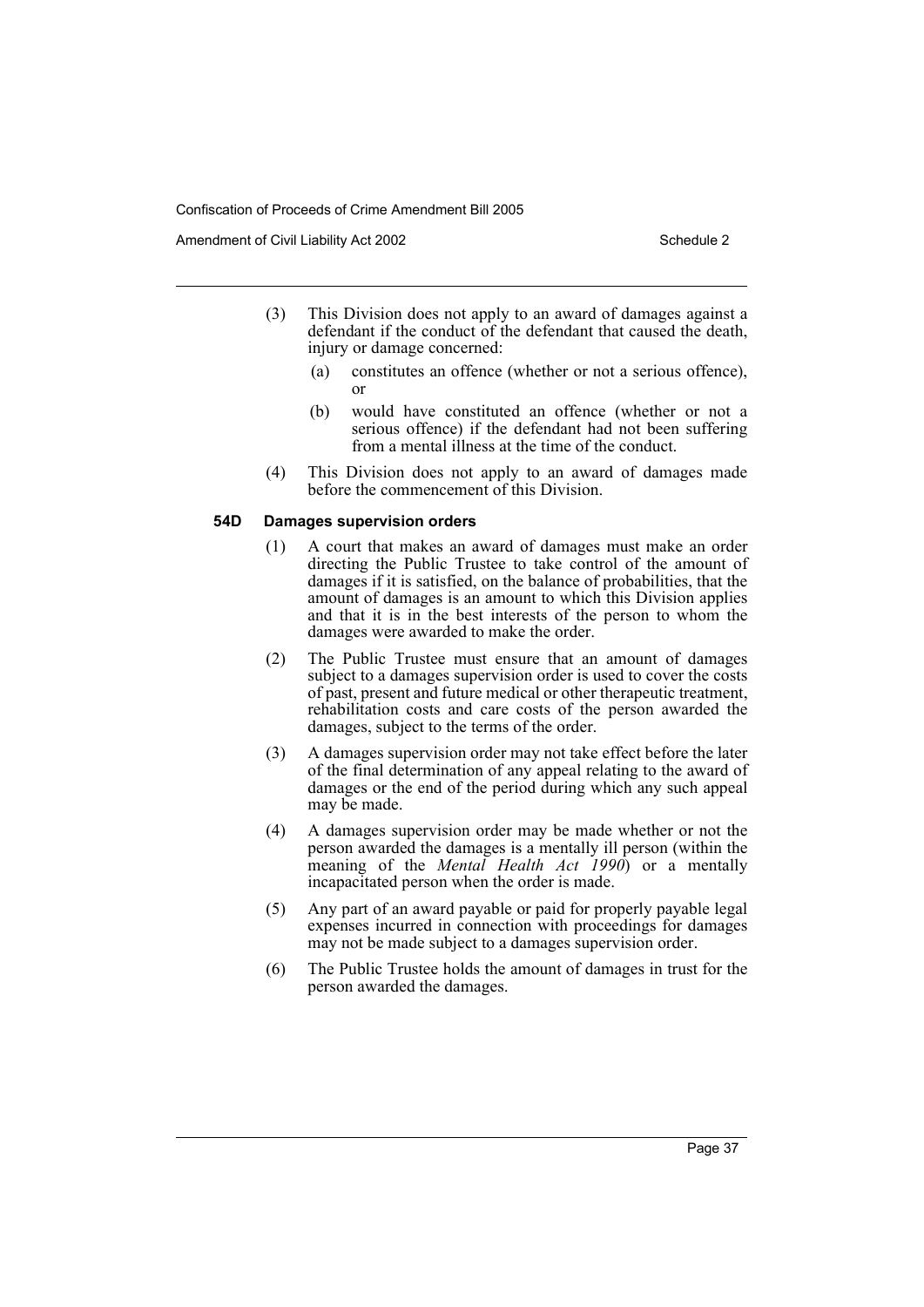#### **54E Additional matters relating to damages supervision orders**

- (1) A damages supervision order may:
	- (a) require an amount of damages to be paid to the Public Trustee instead of, or by or on behalf of, the person awarded the damages, and
	- (b) regulate the manner in which the Public Trustee may exercise his or her functions under the order, and
	- (c) determine any matter relating to the payment of amounts of the damages, including:
		- (i) the purposes for which amounts may be disbursed, and
		- (ii) the obligations of the Public Trustee and the person awarded the damages, and
	- (d) make such other provision as the court thinks fit in the circumstances of the case.
- (2) A damages supervision order ceases to have effect:
	- (a) if it is revoked by a court, or
	- (b) on the death of the person awarded the damages.
- (3) If a damages supervision order ceases to have effect, any remaining amount of damages, or the proceeds of an amount of damages, is (subject to any order of a court and to payment of any fees or other expenses of the Public Trustee) to be paid to the person awarded the damages or the legal personal representative of the person.

#### **54F Estates under supervision of Protective Commissioner**

- (1) A damages supervision order may be made in relation to a person even though the estate of the person is subject to management under the *Protected Estates Act 1983*.
- (2) The *Protected Estates Act 1983* does not apply to or in respect of property of a person whose estate is subject to management under that Act to the extent that the property is the subject of a damages supervision order.

#### **54G Hindering or obstructing Public Trustee**

(1) A person must not hinder or obstruct the Public Trustee in the performance of the Public Trustee's obligations under a damages supervision order.

Maximum penalty: 20 penalty units or imprisonment for 6 months, or both.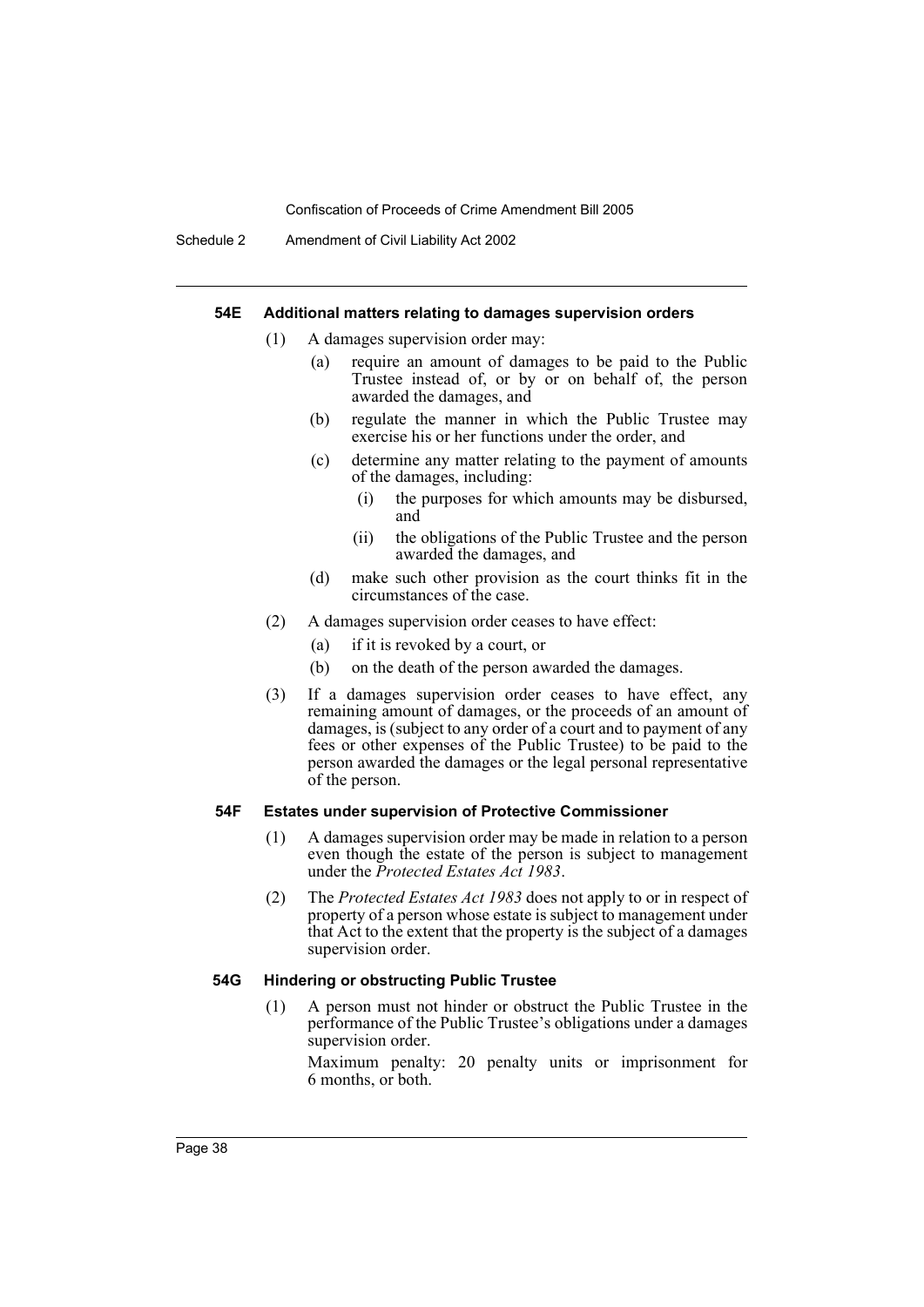Amendment of Civil Liability Act 2002 Schedule 2

(2) In this section:

*Public Trustee* includes members of staff within the meaning of the *Public Trustee Act 1913* and agents of the Public Trustee.

#### **54H Evidence of Public Trustee's right to act**

If a damages supervision order is made directing the Public Trustee to take control of property, a certificate under the hand of the Public Trustee or an officer referred to in section 50 of the *Public Trustee Act 1913* and sealed with the Public Trustee's seal:

- (a) certifying that the damages supervision order has been made and is in force, and
- (b) stating the terms of the order,

is to be accepted by all courts, officers and other persons, whether acting under any Act or not, as evidence of the matters so certified and stated and of the Public Trustee's right to act under the damages supervision order, without production of any other proof.

### **[3] Schedule 1 Savings and transitional provisions**

Insert at the end of clause 1 (1):

*Confiscation of Proceeds of Crime Amendment Act 2005* (but only to the extent that it amends this Act)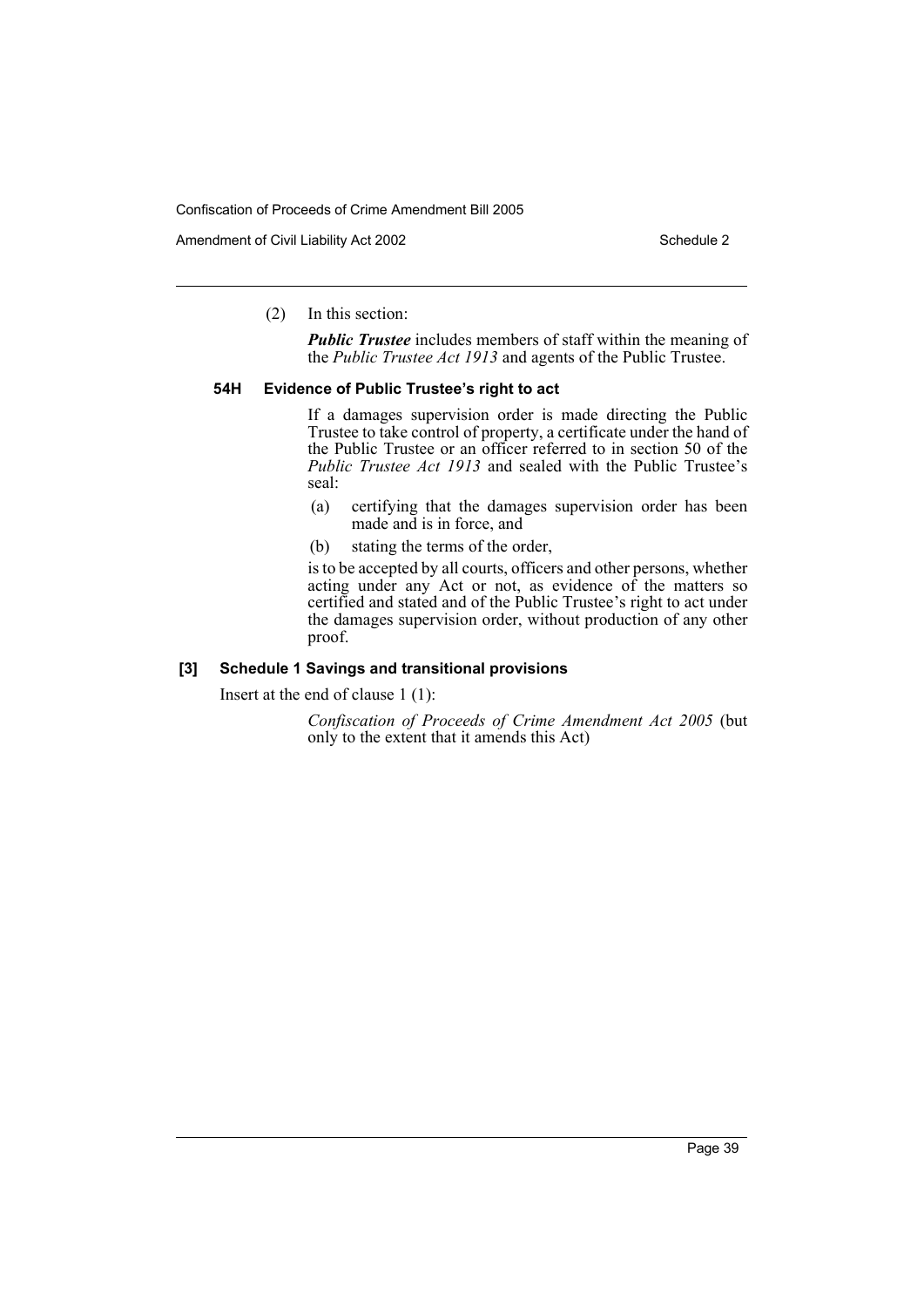Schedule 3 Amendment of Crimes Act 1900

# <span id="page-40-0"></span>**Schedule 3 Amendment of Crimes Act 1900**

(Section 5)

#### **Part 4, Division 1A**

Insert after Division 1:

# **Division 1A Money laundering**

#### **193A Definitions**

In this Division:

*deal with* includes:

- (a) receive, possess, conceal or dispose of, or
- (b) bring or cause to be brought into New South Wales, including transfer or cause to be transferred by electronic communication, or
- (c) engage directly or indirectly in a transaction, including receiving or making a gift.

*instrument of crime* means property that is used in the commission of, or to facilitate the commission of, a serious offence.

*proceeds of crime* means any property that is substantially derived or realised, directly or indirectly, by any person from the commission of a serious offence.

*serious offence* means:

- (a) an offence (including a common law offence) against the laws of New South Wales, being an offence that may be prosecuted on indictment, or
- (b) the offence of supplying any restricted substance prescribed for the purposes of section 16 of the *Poisons and Therapeutic Goods Act 1966* that arises under section  $18\vec{A}$  (1) of that Act, or
- (c) an offence committed outside New South Wales (including outside Australia) that would be an offence referred to in paragraph (a) or (b) if it had been committed in New South Wales.

# **193B Money laundering**

- (1) A person who deals with proceeds of crime:
	- (a) knowing that it is proceeds of crime, and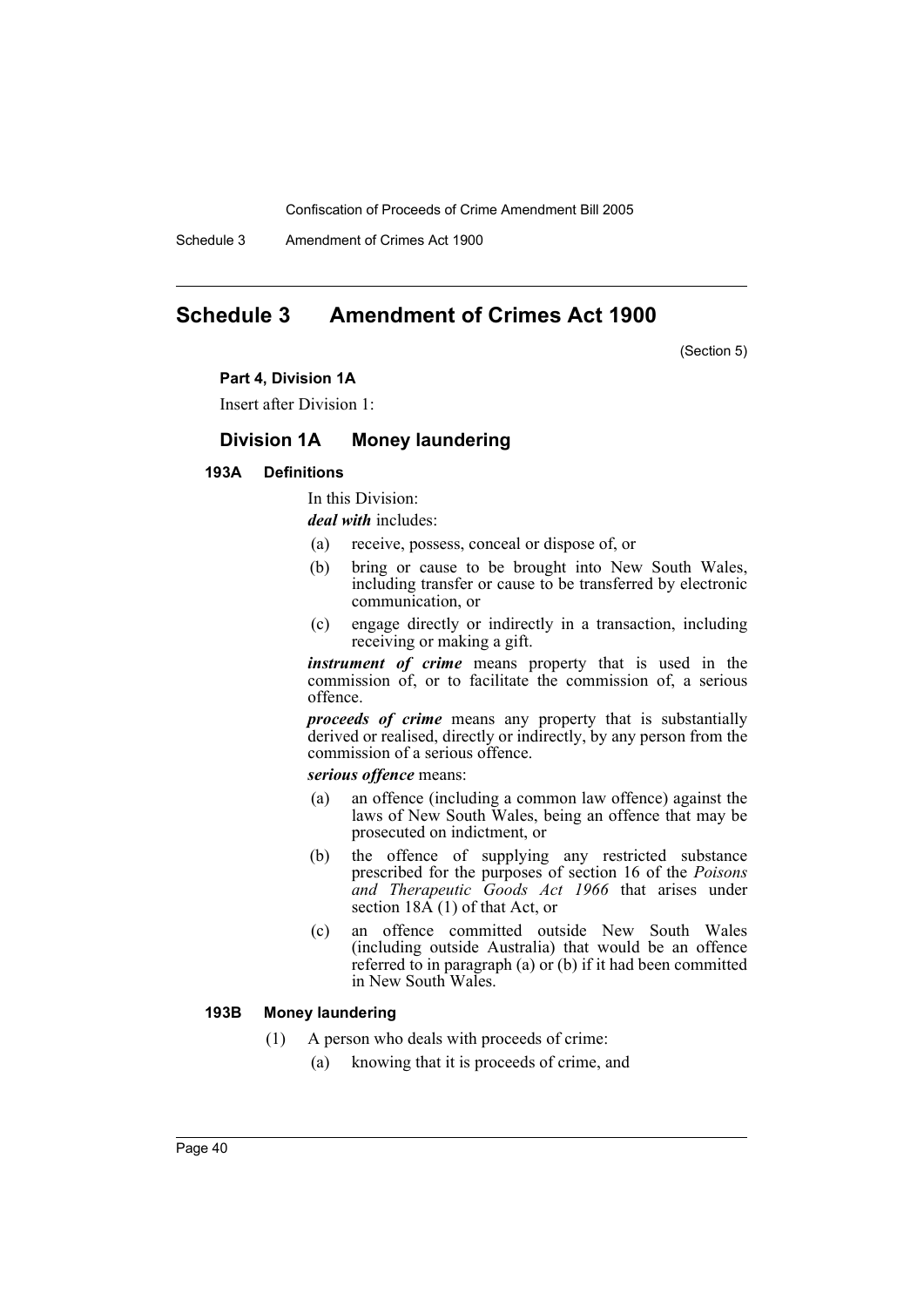Amendment of Crimes Act 1900 Schedule 3

(b) intending to conceal that it is proceeds of crime, is guilty of an offence.

Maximum penalty: imprisonment for 20 years.

- (2) A person who deals with proceeds of crime knowing that it is proceeds of crime is guilty of an offence. Maximum penalty: imprisonment for 15 years.
- (3) A person who deals with proceeds of crime being reckless as to whether it is proceeds of crime is guilty of an offence. Maximum penalty: imprisonment for 10 years.
- (4) It is a defence to a prosecution for an offence under this section if the defendant satisfies the court that the defendant dealt with the proceeds of crime to assist the enforcement of a law of the Commonwealth, a State or a Territory.

### **193C Dealing with property suspected of being proceeds of crime**

(1) A person who deals with property that is property that there are reasonable grounds to suspect is proceeds of crime is guilty of a summary offence.

Maximum penalty: 50 penalty units or imprisonment for 2 years, or both.

(2) It is a defence to a prosecution for an offence under this section if the defendant satisfies the court that the defendant had no reasonable grounds for suspecting that the property was substantially derived or realised, directly or indirectly, from an act or omission constituting an offence against a law in force in the Commonwealth, a State or a Territory or another country.

#### **193D Dealing with property that subsequently becomes an instrument of crime**

- (1) If:
	- (a) a person deals with property intending that the property will become an instrument of crime, and
	- (b) the property subsequently becomes an instrument of crime,

the person is guilty of an offence.

Maximum penalty: imprisonment for 15 years.

- (2) If:
	- (a) a person deals with property being reckless as to whether the property will become an instrument of crime, and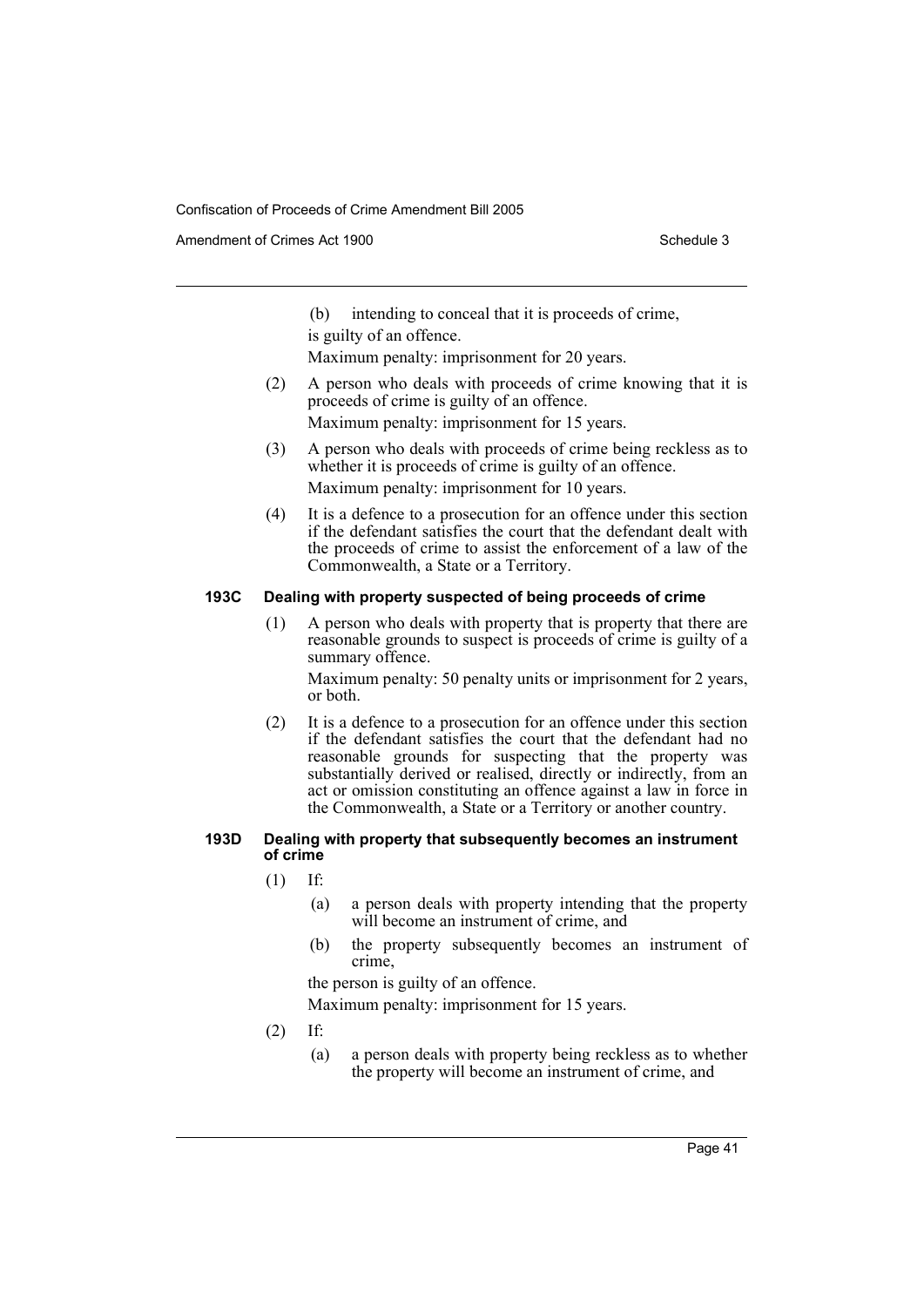Schedule 3 Amendment of Crimes Act 1900

(b) the property subsequently becomes an instrument of crime,

the person is guilty of an offence. Maximum penalty: imprisonment for 10 years.

- (3) Proceedings for an offence under this section must not be commenced without the consent of the Director of Public Prosecutions.
- (4) It is a defence to a prosecution for an offence under this section if the defendant satisfies the court that the defendant dealt with the proceeds of crime to assist the enforcement of a law of the Commonwealth, a State or a Territory.
- (5) In this section:

*property* means money or other valuables.

#### **193E Alternative verdicts**

- (1) If on the trial of a person for an offence under section 193B (1), the jury is not satisfied that the accused is guilty of the offence charged, but is satisfied that the accused is guilty of an offence under section 193B (2) or (3), it may find the accused not guilty of the offence charged but guilty of the other offence, and the accused is liable to punishment accordingly.
- (2) If on the trial of a person for an offence under section 193B (2), the jury is not satisfied that the accused is guilty of the offence charged, but is satisfied that the accused is guilty of an offence under section 193B (3), it may find the accused not guilty of the offence charged but guilty of the other offence, and the accused is liable to punishment accordingly.
- (3) If on the trial of a person for an offence under section 193D (1), the jury is not satisfied that the accused is guilty of the offence charged, but is satisfied that the accused is guilty of an offence under section 193D (2), it may find the accused not guilty of the offence charged but guilty of the other offence, and the accused is liable to punishment accordingly.

#### **193F Proof of other offences not required**

- (1) To avoid doubt, it is not necessary, in order to prove for the purposes of an offence under this Division that property is proceeds of crime, to establish that:
	- (a) a particular offence was committed in relation to the property, or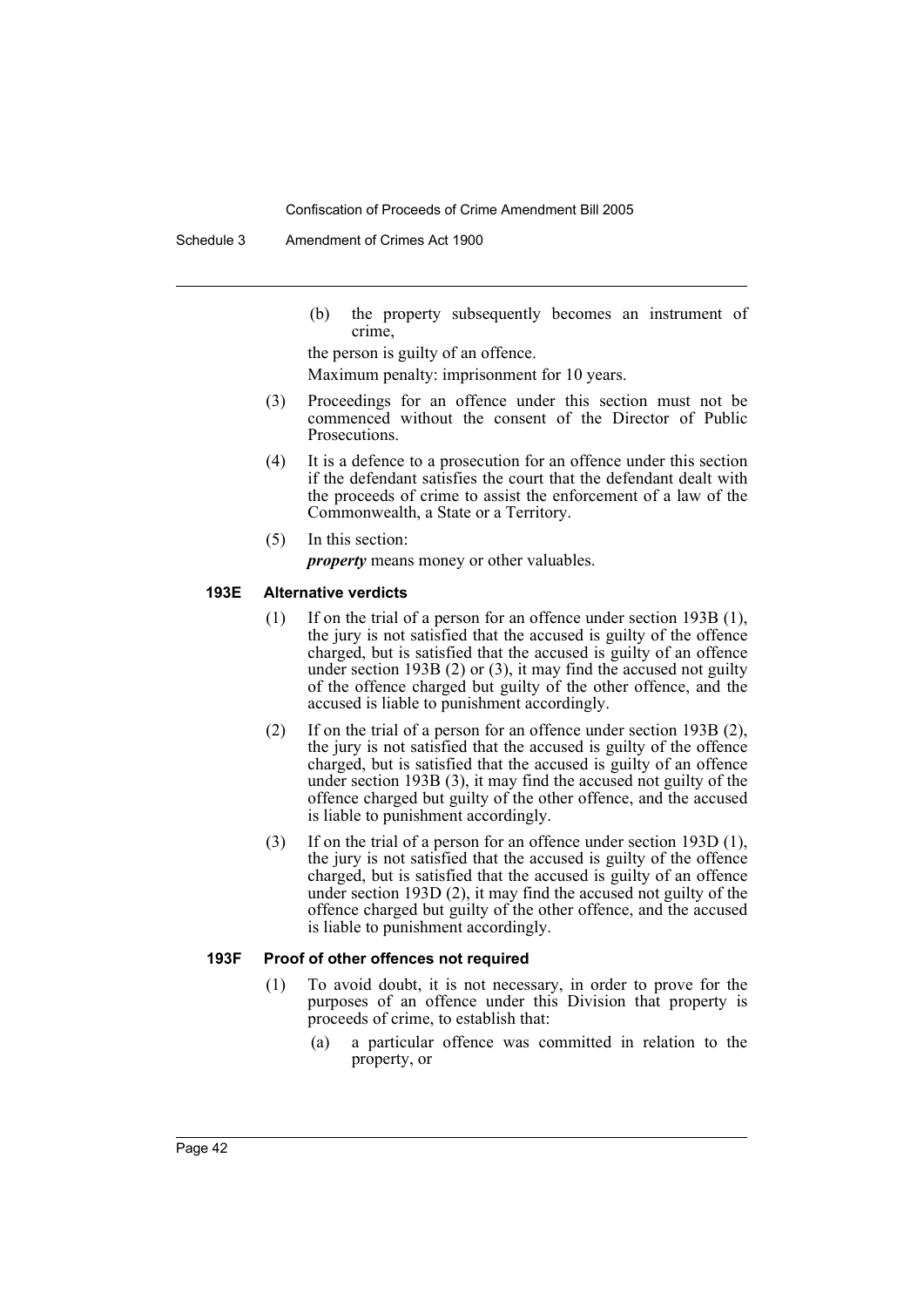Amendment of Crimes Act 1900 Schedule 3

- (b) a particular person committed an offence in relation to the property.
- (2) To avoid doubt, it is not necessary, in order to prove for the purposes of an offence under this Division that property will be an instrument of crime, to establish:
	- (a) an intention or risk that a particular offence will be committed in relation to the property, or
	- (b) an intention or risk that a particular person will commit an offence in relation to the property.

### **193G Transitional provision**

This Division applies to or in respect of acts or omissions in relation to proceeds of crime arising from serious offences committed before or after the commencement of this Division.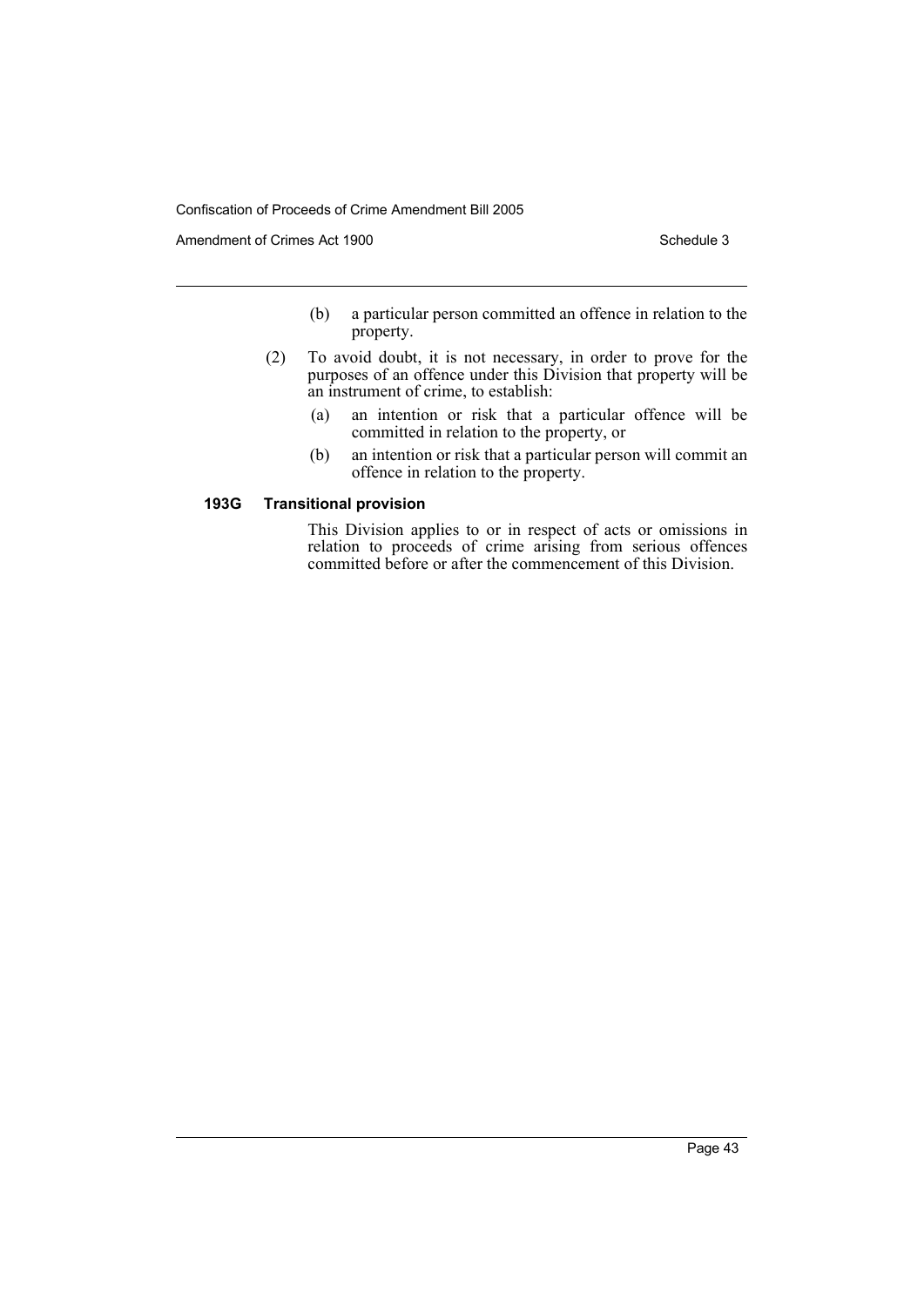Schedule 4 Amendment of Forfeiture Act 1995

# <span id="page-44-0"></span>**Schedule 4 Amendment of Forfeiture Act 1995**

(Section 6)

### **[1] Long title**

Insert "to apply the forfeiture rule to certain persons who are found not guilty on the grounds of mental illness;" after "benefits;".

# **[2] Part 1, heading**

Insert before section 1:

# **Part 1 Preliminary**

# **[3] Section 3 Definitions**

Insert in alphabetical order:

*forfeiture application order* means an order made under section 11.

# **[4] Part 2, heading**

Insert before section 5:

# **Part 2 Forfeiture modification orders**

# **[5] Part 3**

Omit section 10. Insert instead:

# **Part 3 Forfeiture application orders**

# **10 Definitions**

In this Part:

*interested person* does not include an offender or a person claiming through an offender.

*offender* means a person who has killed another person and been found not guilty of murder by reason of mental illness.

# **11 Power of Supreme Court to apply forfeiture rule**

(1) If a person who has killed another person is not subject to the forfeiture rule because the person has been found not guilty of murder by reason of mental illness, any interested person may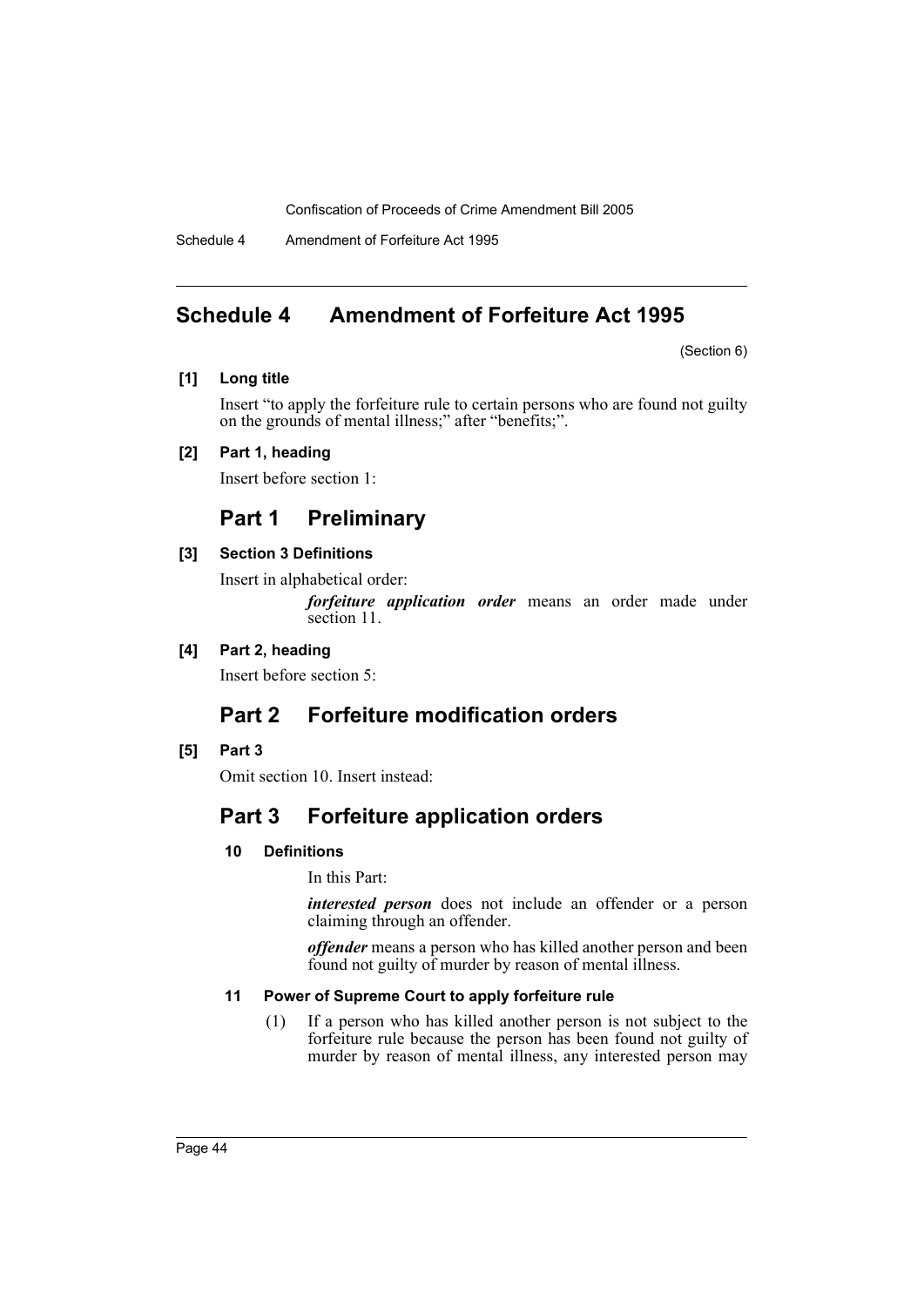Amendment of Forfeiture Act 1995 Schedule 4

make an application to the Supreme Court for an order that the rule apply as if the offender had been found guilty of murder.

- (2) On any such application, the Court may make an order applying the forfeiture rule to the offender if it is satisfied that justice requires the rule to be applied as if the offender had been found guilty of murder.
- (3) In determining whether justice requires the rule to be applied, the Court is to have regard to the following matters:
	- (a) the conduct of the offender,
	- (b) the conduct of the deceased person,
	- (c) the effect of the application of the rule on the offender or any other person,
	- (d) such other matters as to the Court appear material.
- (4) If a forfeiture application order is made, the forfeiture rule is to apply in respect of the offender for all purposes (including purposes relating to anything done before the order was made) as if the offender had been found guilty of murder.

### **12 Time for applications for forfeiture application orders**

- (1) Unless the Supreme Court gives leave for a late application to be made, an application for a forfeiture application order must be made within 6 months after the day on which it is determined that the offender was not guilty of murder.
- (2) The Court may give leave for a late application if the Court considers it just in all the circumstances to give leave.

### **13 Revocation of forfeiture application orders**

- (1) If the Supreme Court has made a forfeiture application order, an interested person may make an application to the Court for the revocation of the order if the Court considers it just in all the circumstances to give leave for such an application to be made.
- (2) On any such application, the Court may revoke the forfeiture application order concerned.
- (3) Section 11 (2) and (3) apply to the determination of any such application in the same way as they apply to the making of a forfeiture application order. In determining whether to revoke the forfeiture application order, the Court is also to have regard to the effect on the offender and other persons of any such revocation.